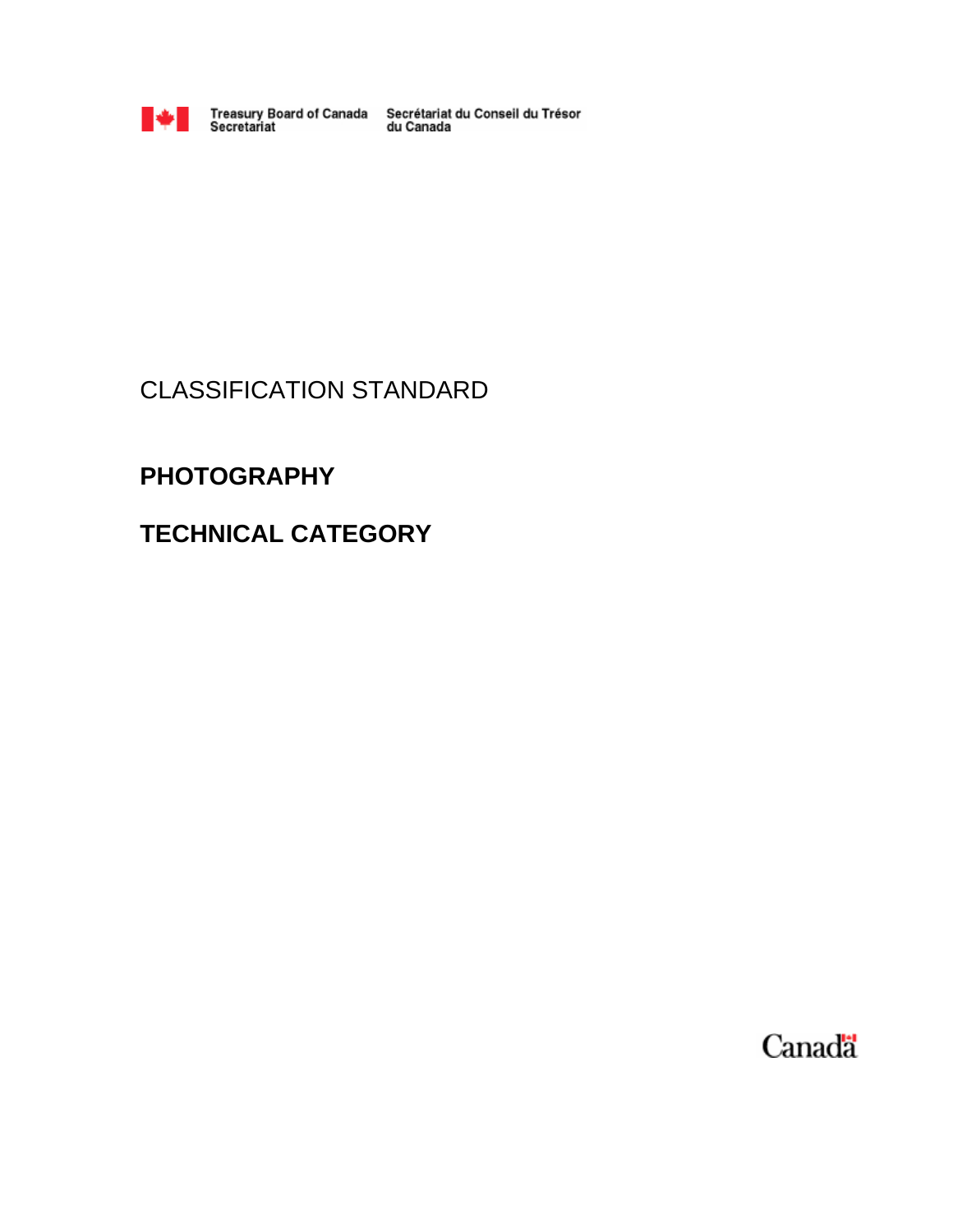# CLASSIFICATION STANDARD

# PHOTOGRAPHY

**TECHNICAL CATEGORY** 

Issued by: Classification, Human Resources Information Systems and Pay Division Personnel Policy Branch 1986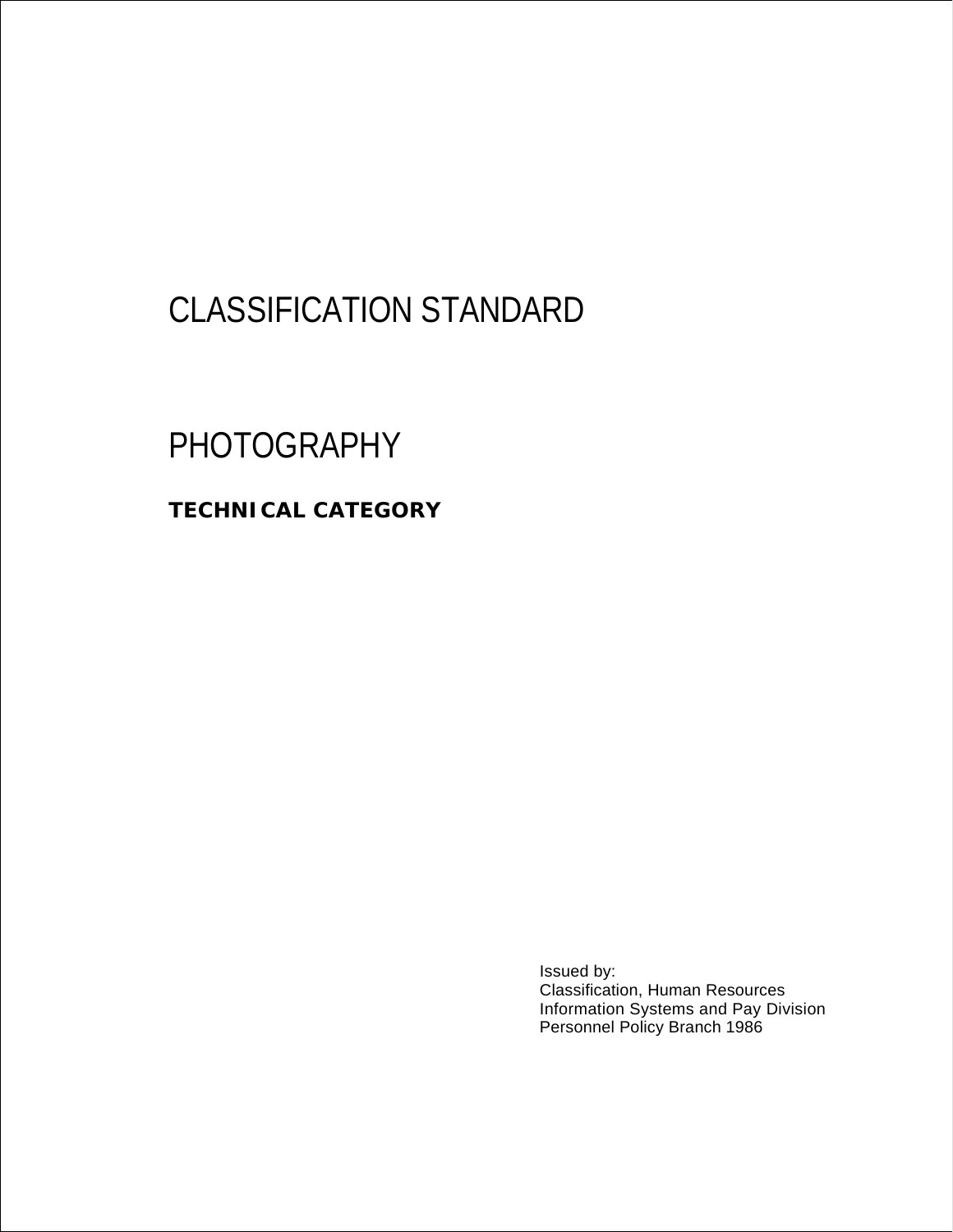© Minister of Supply and Services Canada 1986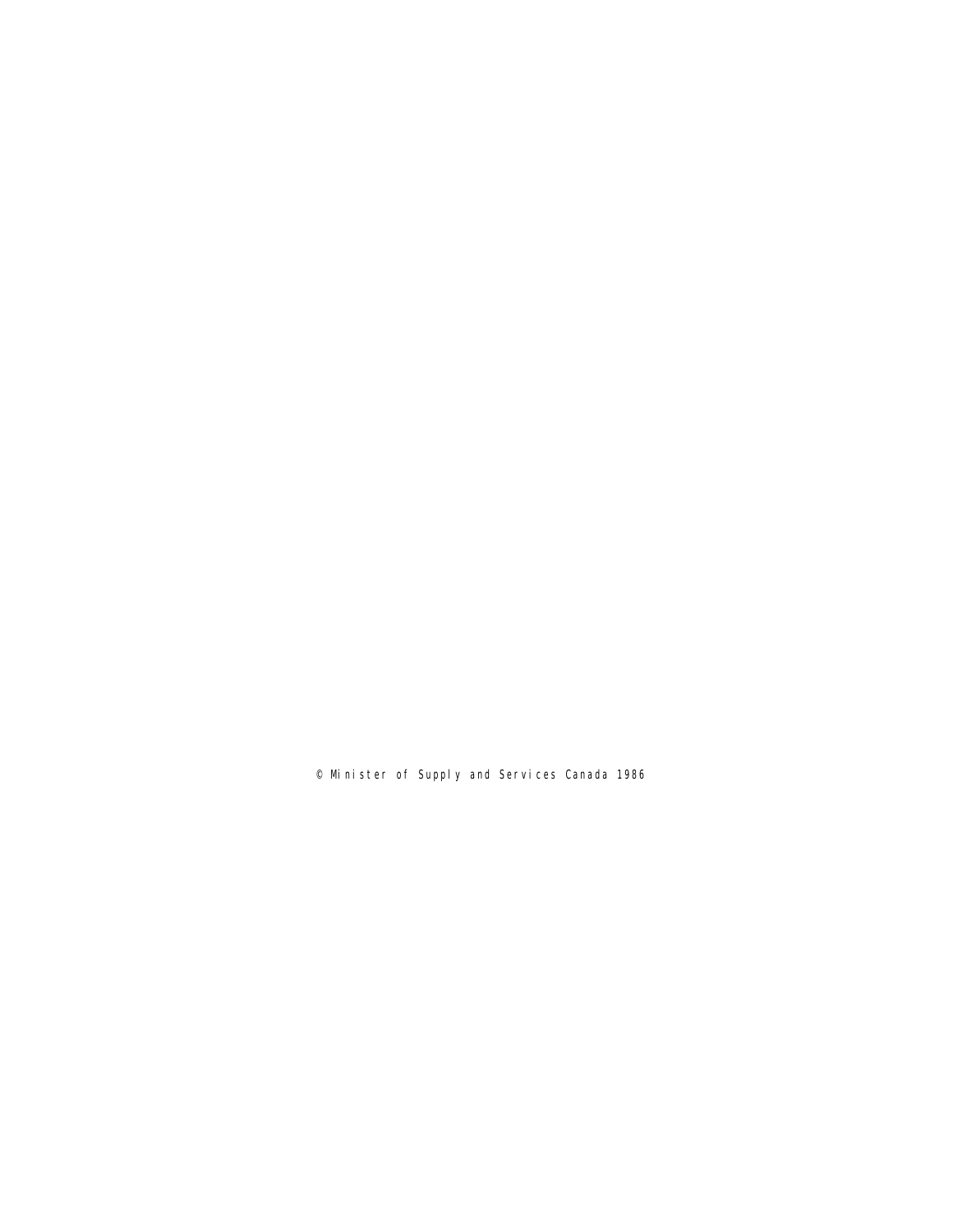#### Classification Standard Photography Group RECORD OF AMENDMENTS

|                  |      | RECORD OF AMENDMENTS                                                               |
|------------------|------|------------------------------------------------------------------------------------|
| Amendment<br>No. | Date | Remarks                                                                            |
| $\mathbf{1}$     | 1971 | B. M. P. Nos 1; 13: Added                                                          |
| $\overline{2}$   | 1986 | a) Group Definition: Amended                                                       |
|                  |      | b) B.M.P. Nos 1; 12; 13: Deleted                                                   |
|                  |      | c) B.M.P. Nos 14; 15; 16: Added                                                    |
|                  |      | d) B.M.P. No. 4: Amended                                                           |
|                  |      | e) Factors: - Skill and Knowledge: Notes to Raters:<br>CI ari fi ed                |
|                  |      | - Technical Responsibilites: Degree<br>definitions: Clarified                      |
|                  |      | - Supervision: Definitions: Notes to Raters:<br>and, Degree definitions: Clarified |
|                  |      | f) Sexual Stereotyping: Eliminated                                                 |
|                  |      | g) Statement of Minimum Qualifications: Deleted                                    |
|                  |      |                                                                                    |
|                  |      |                                                                                    |
|                  |      |                                                                                    |
|                  |      |                                                                                    |
|                  |      |                                                                                    |
|                  |      |                                                                                    |
|                  |      |                                                                                    |
|                  |      |                                                                                    |
|                  |      |                                                                                    |
|                  |      |                                                                                    |
|                  |      |                                                                                    |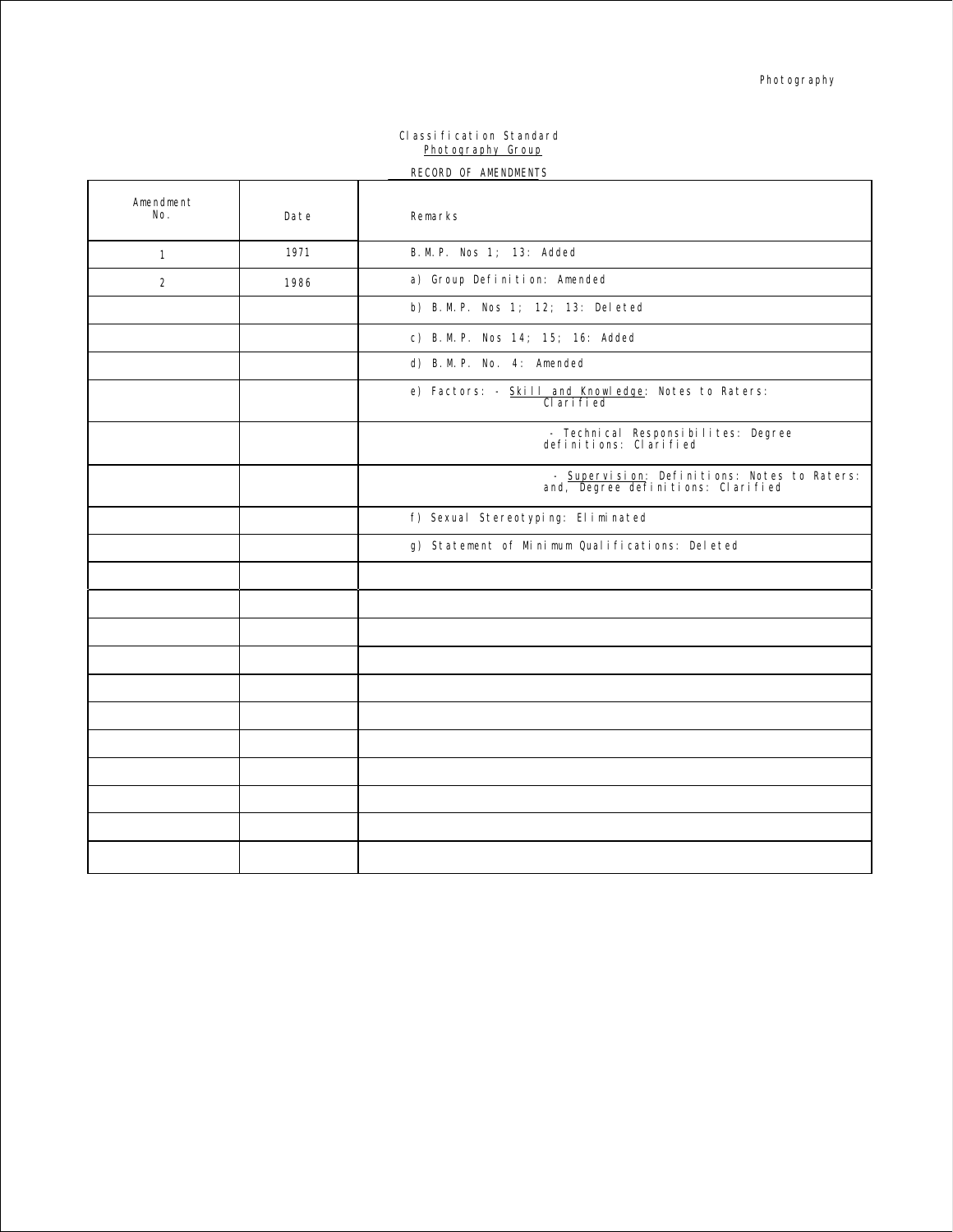Photography

### CONTENTS

|                                       | PAGE |
|---------------------------------------|------|
| I NTRODUCTI ON                        | 1    |
| CATEGORY DEFINITION                   | 4    |
| GROUP DEFINITION                      | 5    |
| RATING SCALES                         | 6    |
| LEVELS - POINT BOUNDARY               | 21   |
| BENCH-MARK POSITION RATINGS           | 22   |
| BENCH-MARK POSITION DESCRIPTION INDEX |      |
| In Alphabetical Order                 | 23   |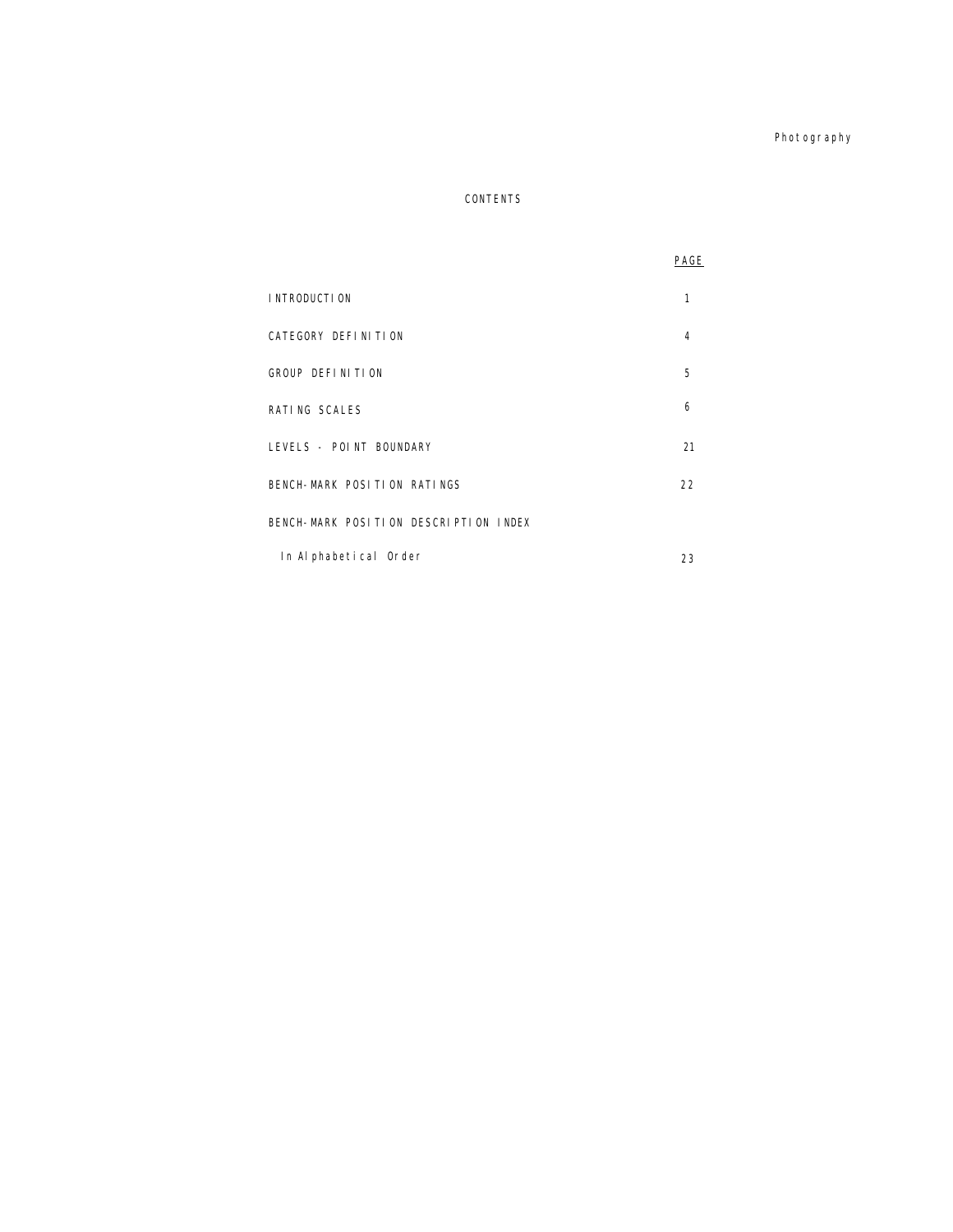#### INTRODUCTION

This standard describes the point-rating plan to be used to evaluate jobs allocated to the Photography Group. It consists of an introduction, general definitions of the Technical Category and the occupational group, point-rating scales and bench-mark position descriptions.

Point rating is an analytical, quantitative method of determining the relative values of jobs. It is particularly suited to heterogeneous occupational groups in which jobs consist of varied combinations of tasks. Essentially, point-rating plans define characteristics or factors common to the jobs being evaluated. They define degrees of each factor and allocate a point value to each degree. The total value determined for each job is the sum of the point values assigned by the raters.

All methods of job evaluation require the exercise of judgement and the orderly collection and analysis of information in order that consistent judgements can be made. The point-rating method facilitates rational discussion and resolution of differences in determining the relative values of jobs.

#### Factors

The combined factors do not describe all aspects of jobs. They deal only with those characteristics that can be defined and distinguished and that are useful in determining the relative values of jobs.

Five factors are used in this plan. Two of these are two-dimensional, three are defined in terms of two or more related elements, and two are single element factors.

#### Point Values

The maximum point value assigned to each factor reflects its relative importance. Similarly, point values have been assigned to the degrees of the factors.

Point values of the degrees of each factor increase arithmetically. The minimum point value assigned to four of the factors is one-fifth of their respective maximum value, and for the fifth, Supervision, it is one-tenth.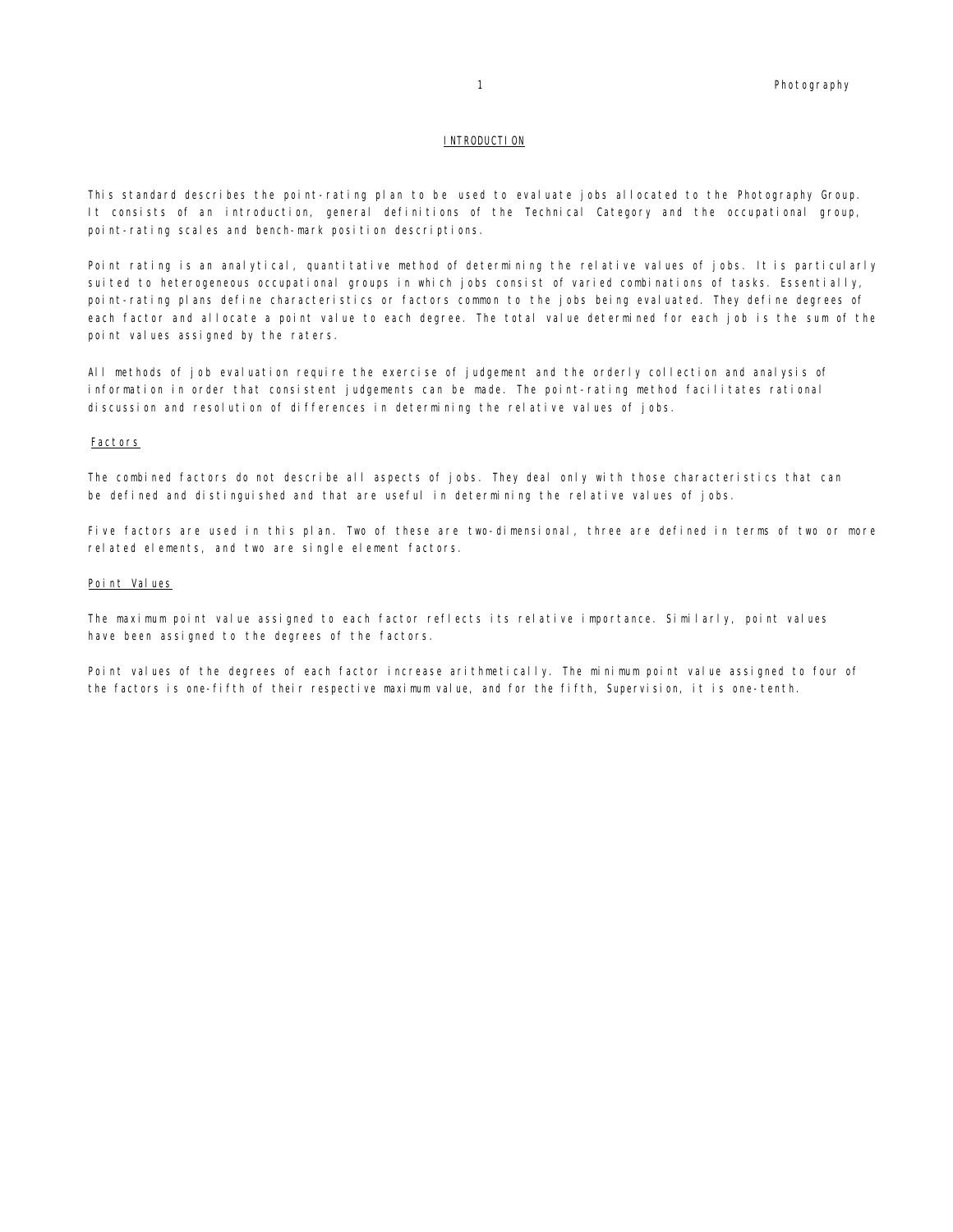#### Rating Plan

In the rating plan the following factors, elements, weights and point values are used.

| Factor                         | El ement                                                                      | Percentage of | Point Values         |                       |  |
|--------------------------------|-------------------------------------------------------------------------------|---------------|----------------------|-----------------------|--|
|                                |                                                                               | Total Points  | Mi ni mum            | Maximum               |  |
| Skill and<br>Knowl edge        |                                                                               | 30%           | 60                   | 300                   |  |
| Techni cal<br>Responsibility   | Scope for Initiative<br>and Judgement                                         | 30            | 60                   | 300                   |  |
| Responsibility<br>for Contacts | Nature and Purpose of<br>Contacts<br>Persons Contacted                        | 10            | 20                   | 100                   |  |
| Conditions of<br>Work          | Concentration<br>Physical Effort<br>Environment                               | 20            | 40<br>10<br>10<br>10 | 200<br>50<br>50<br>50 |  |
|                                | Hazards                                                                       |               | 10                   | 50                    |  |
| Supervision                    | Nature of Supervisory<br>Responsibility<br>Number of Employees<br>Supervi sed | 10            | 10                   | 100                   |  |
|                                |                                                                               | 100           |                      |                       |  |

#### Bench-Mark Positions

Bench-mark position descriptions are used to exemplify degrees of each factor or element. Each description consists of a brief summary, a list of the principal duties with the percentage of time devoted to each, and a specification describing each of the point-rating factors and elements as it appears in the job. The bench-mark positions have been evaluated, and the degree and point value assigned to each factor are shown in the specifications.

The rating scales identify the bench-mark position descriptions that exemplify each degree. These descriptions are an integral part of the point-rating plan and are used to ensure consistency in application of the rating scales.

#### Use of the Standard

There are six steps in the application of this classification standard:

- 1. Allocation of the position to the category and the group is confirmed by reference to the definitions and the descriptions of inclusions and exclusions.
- 2. The position description is studied to ensure understanding of the position as a whole and of each factor. The relation of the position being rated to positions above and below it in the organization is also studied.
- 3. Tentative degrees of each factor in the position being rated are determined by comparison with degree definitions in the rating scales. Uniform application of degree definitions requires frequent reference to the descriptions of factors and the notes to raters.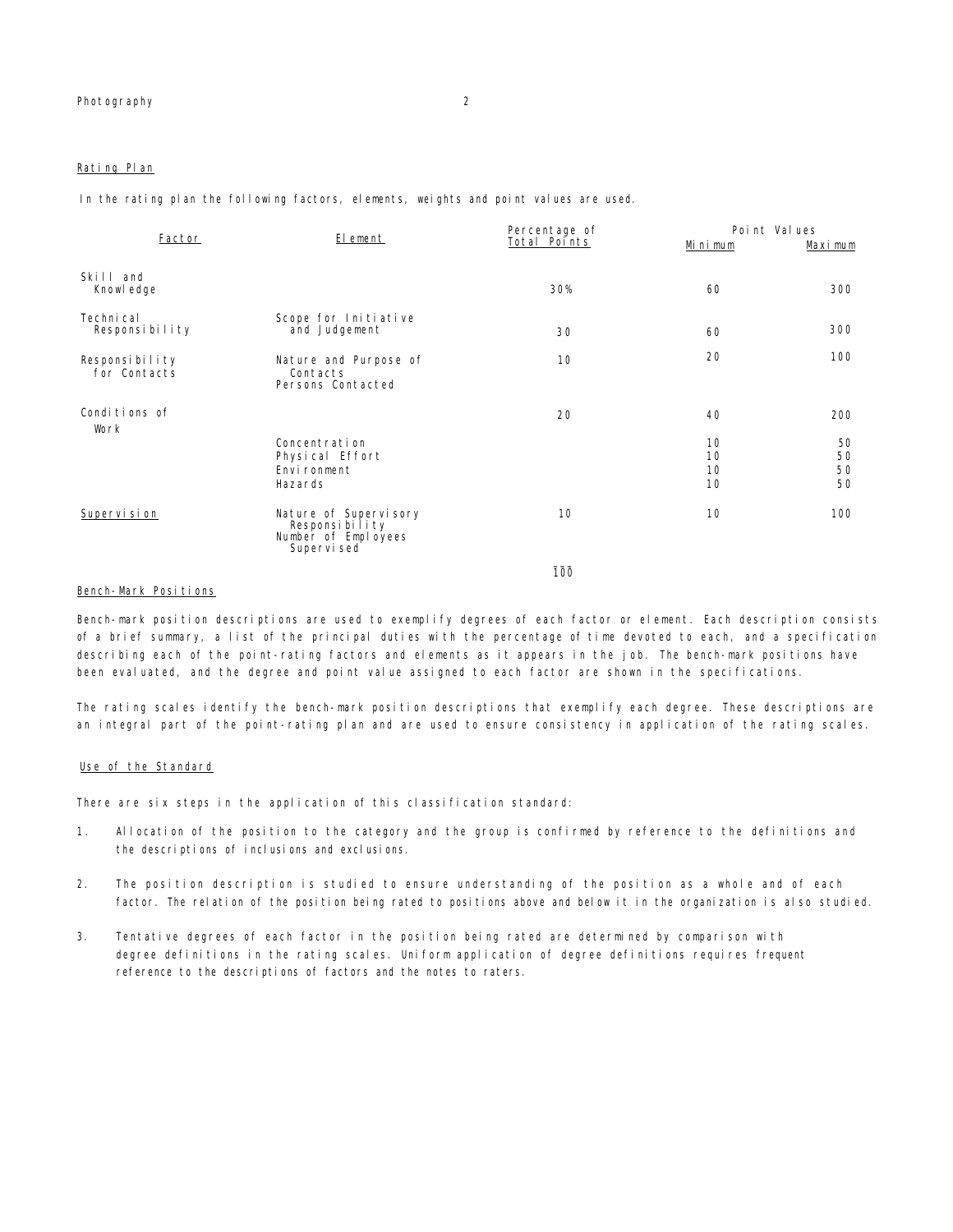- 4. The description of the factor in each of the bench-mark positions exemplifying the degree tentatively established is compared with the description of the factor in the position being rated. Comparisons are also made with descriptions of the factor in bench-mark positions for the degrees above and below the one tentatively established.
- 5. The point values for all factors are added to determine the tentative total point rating.
- 6. The position being rated is compared as a whole to positions to which similar total point values have been assigned, as a check on the validity of the total rating.

#### Determination of Levels

The ultimate objective of job evaluation is the determination of the relative difficulty of jobs in each occupational group. Jobs that fall within a designated range of point values will be regarded as of equal difficulty and will be allocated to the same level.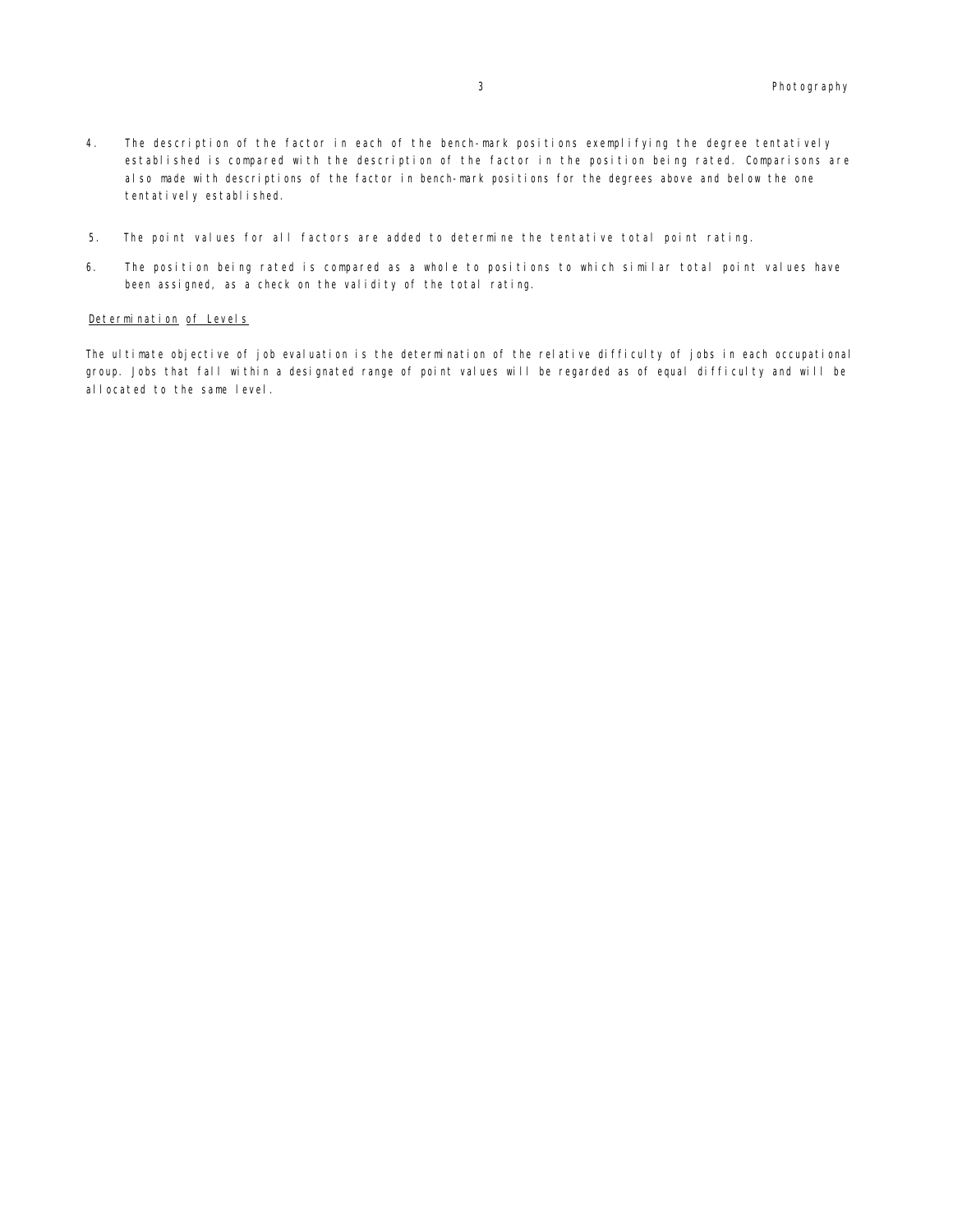#### CATEGORY DEFINITION

Occupational categories were repealed by the Public Service Reform Act (PSRA), effective April 1, 1993. Therefore, the occupational category definitions have been deleted from the classification standards.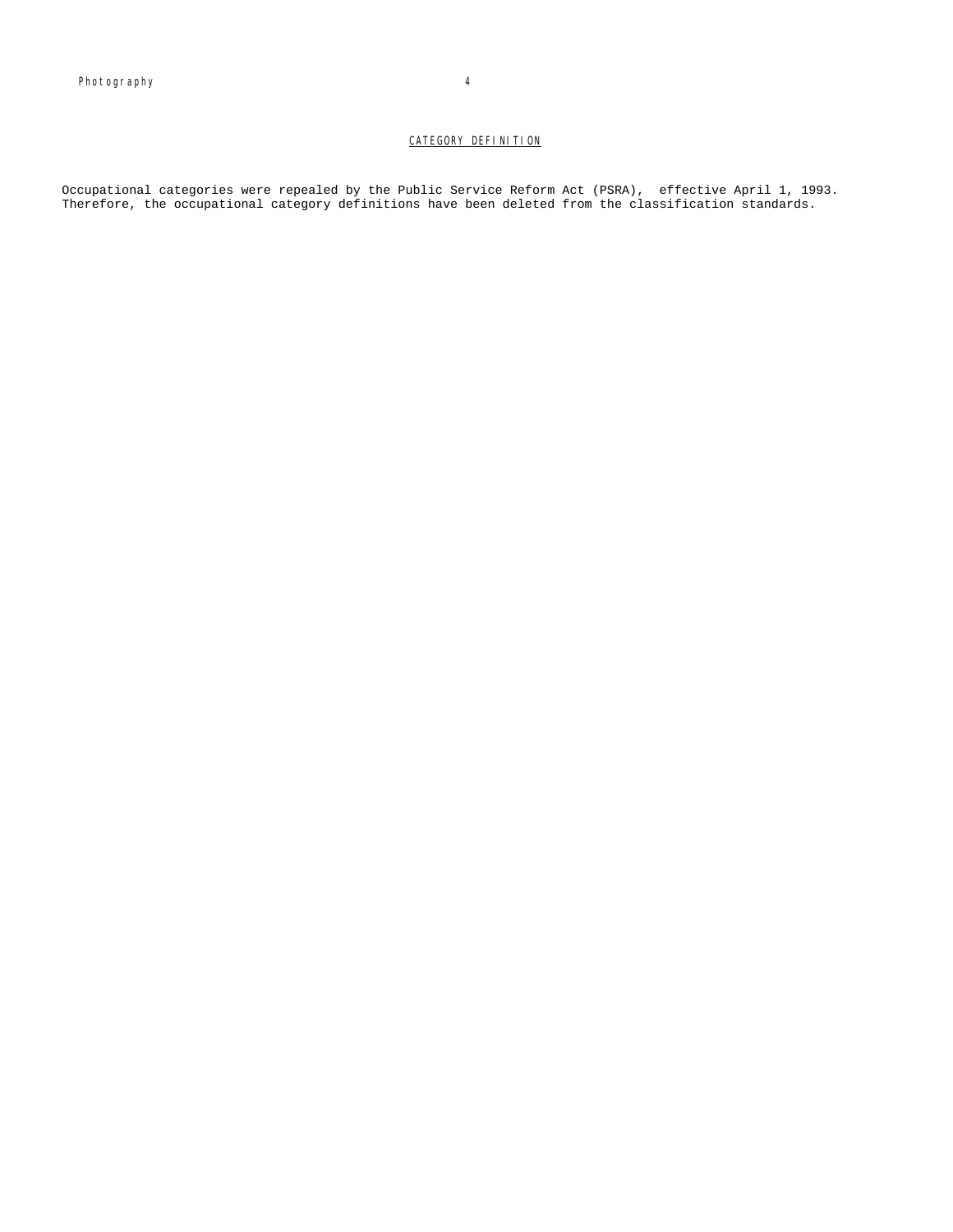5 Photography

#### GROUP DEFINITION

For occupational group allocation, it is recommended that you use the Occupational Group Definition Maps, which provide the 1999 group definition and their corresponding inclusion and exclusion statements. The maps explicitly link the relevant parts of the overall 1999 occupational group definition to each classification standard.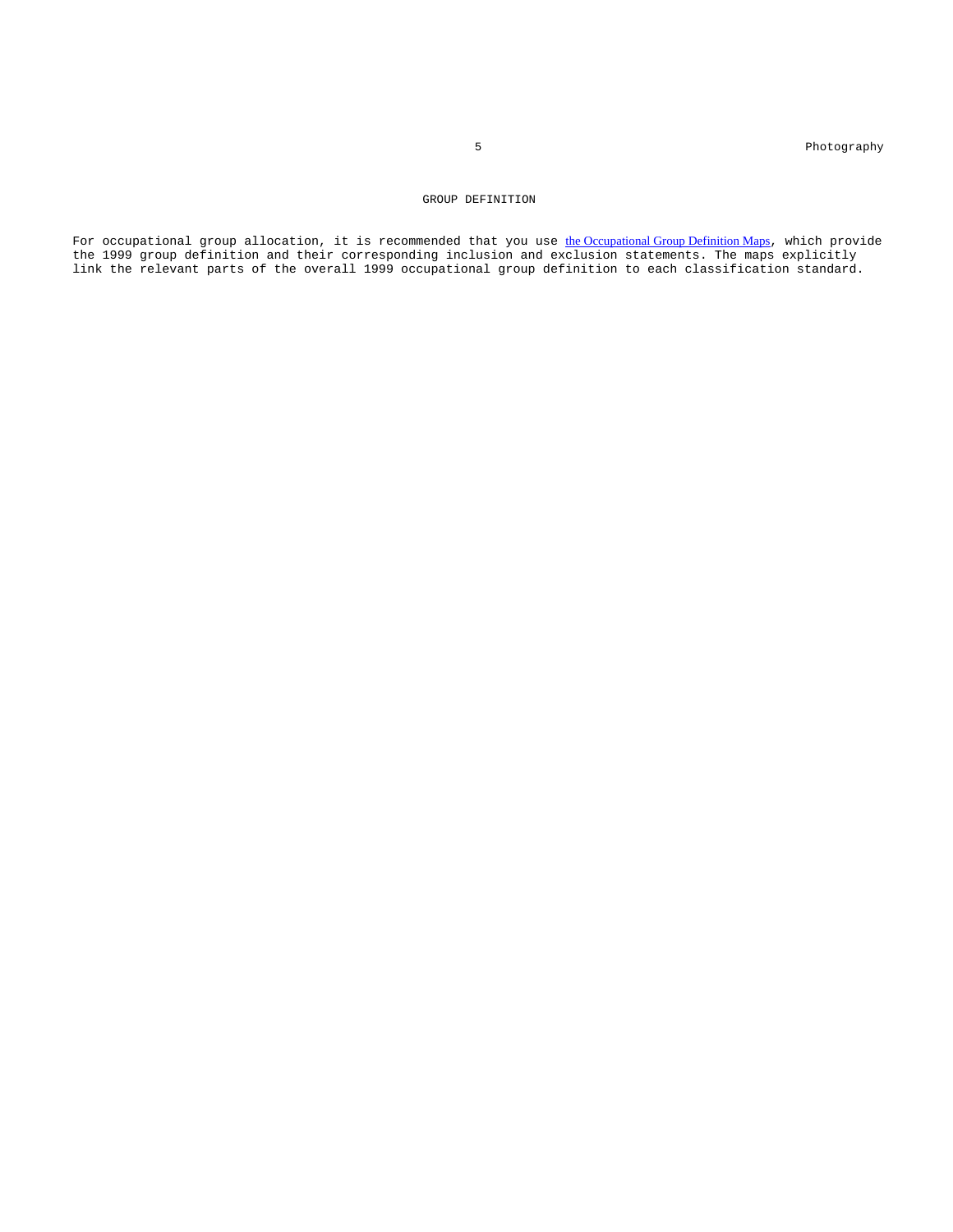### RATING SCALES

## FACTOR WEIGHTS

SKILL AND KNOWLEDGE 300

TECHNICAL RESPONSIBILITY 300

## PHOTOGRAPHY GROUP

# RESPONSABILITY FOR CONTACTS 100 CONDITIONS OF WORK 200 SUPERVISION 100

1,000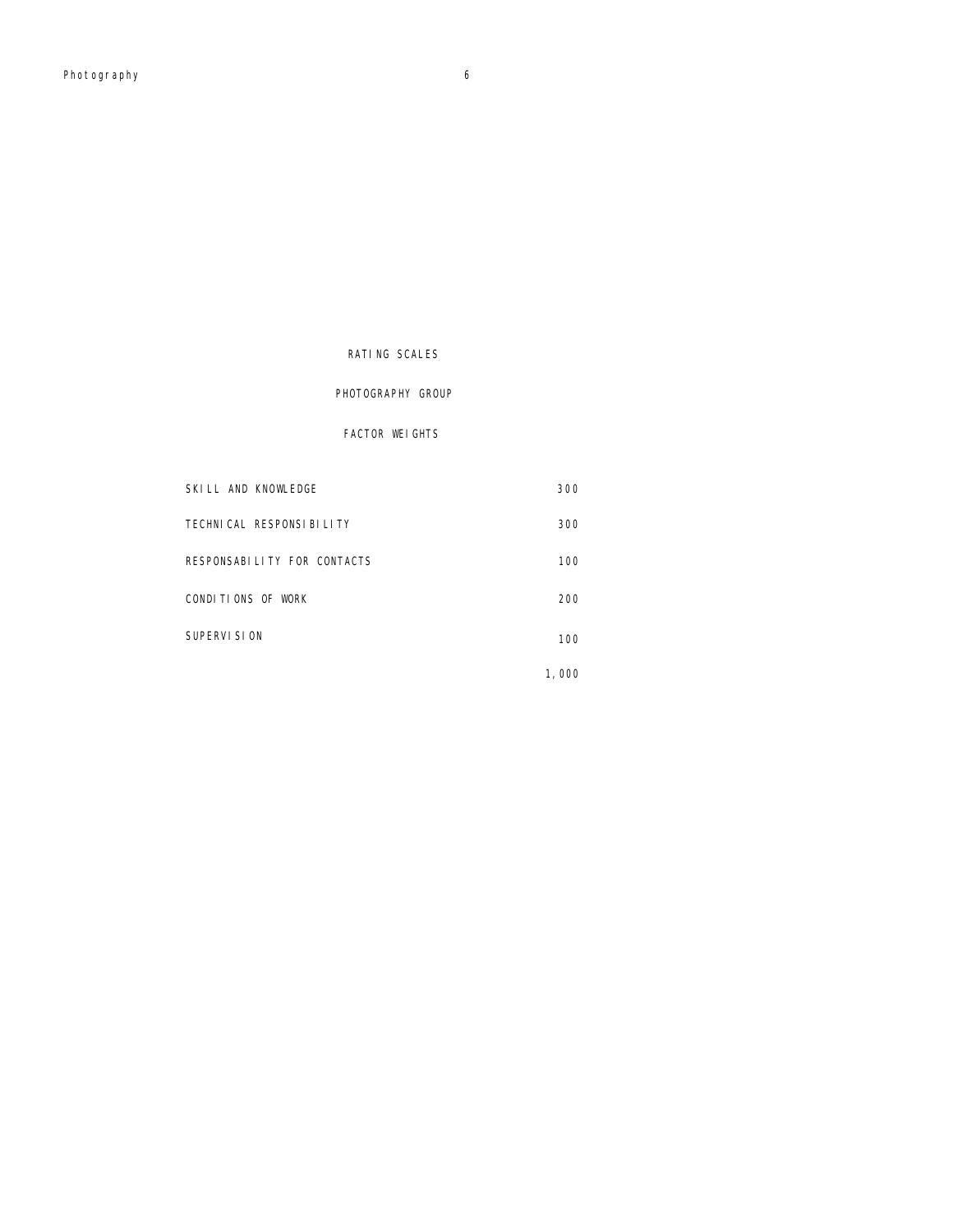#### SKILL AND KNOWLEDGE

This factor is used to measure the difficulty of the duties in terms of the vocational preparation required to learn the skills and to acquire the knowledge needed to perform the duties of the position.

#### Definitions

"Skill" refers to the facility to apply or modify available photographic techniques, equipment and processes to the range of subject matter encountered, and to perform such tasks as preparing and arranging the subject for photography.

"Knowledge" refers to understanding of the theories and techniques pertaining to photography and of the characteristics of the photographic subject matter, of the capabilities and limitations of the materials, processes and equipment, of the use to be made of photographic work, of the standards required, of the programs and requirements of the organization served, and of the administrative practices and procedures.

#### Notes to Raters

Skill and knowledge in photography is normally acquired by formal or private study, by on-the-job training under a qualified worker, and by working in related and progressively more responsible jobs.

The degrees of the Skill and Knowledge factor assigned to bench-mark positions have been established by the comparative ranking of key positions in the Photography Group. The eight degrees of the factor are not directly related to the numbers of years required to acquire skill and knowledge but indicate the relative requirements of positions within the group.

In evaluating positions under this factor, raters are to consider the number and difficulty of such techniques as studio, industrial and field photography, micro-, and macro-photography, infrared, utraviolet and high speed photography; subject illumination techniques, such as cross polarizing light illumination, back lighting, oblique, reflected and shadowless lighting, infrared luminescence and ultraviolet fluorescence; projection printing; colour film developing; colour isolation; and, chemical process control techniques. Raters should also consider the variety of equipment and material used, the variety and characteristics of the subject matter, and the requirement for knowledge of the photographic applications and requirements of the fields of work for which the service is provided.

The degree tentatively selected is to be confirmed by comparing the duties of the position being rated with the duties and specifications of the bench-mark positions that exemplify that degree.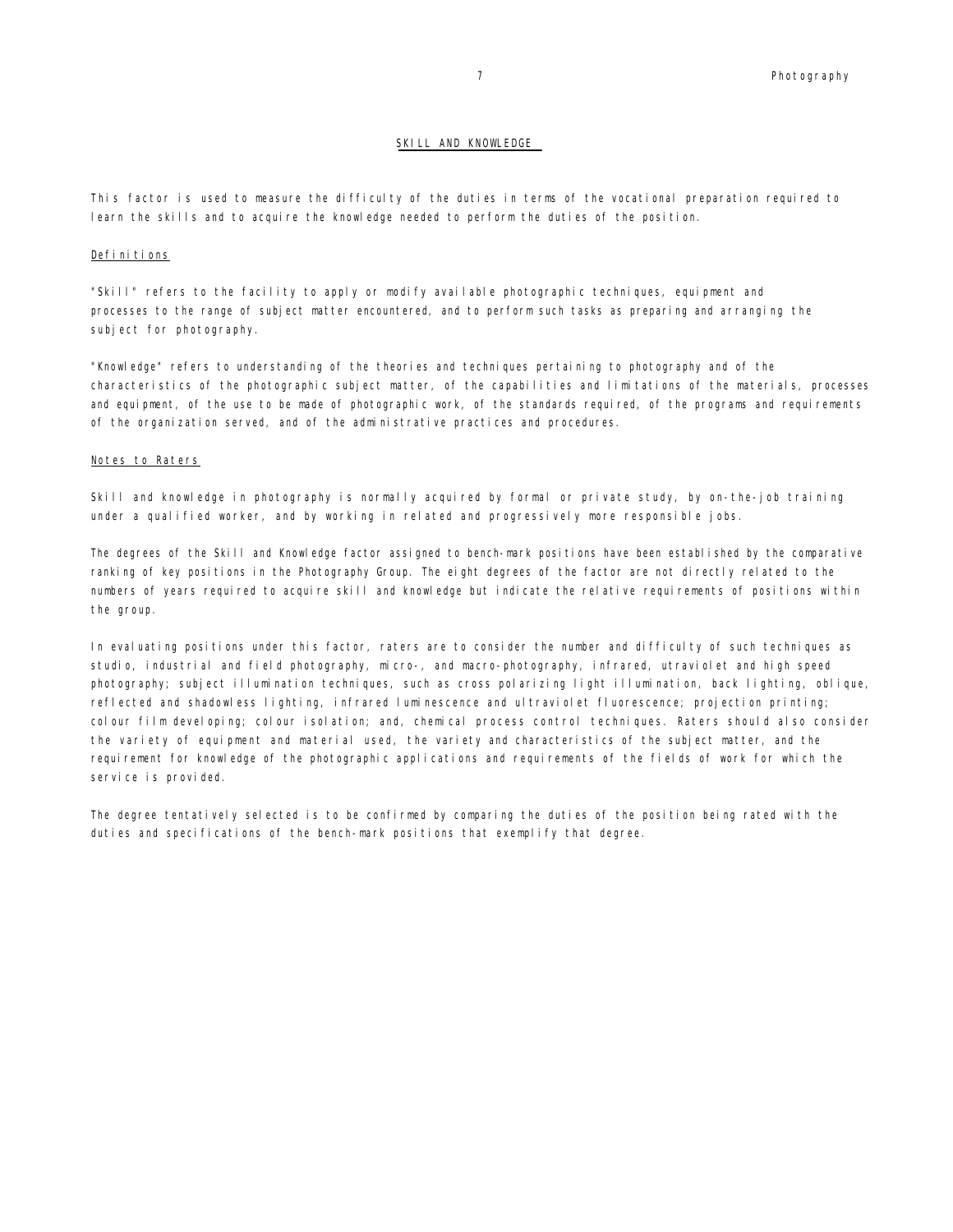### RATING SCALE - SKILL AND KNOWLEDGE

| Degree of Skill and<br>Knowl edge | Points | Bench-mark Position<br>Descriptions                                                                                                                    | Page        |
|-----------------------------------|--------|--------------------------------------------------------------------------------------------------------------------------------------------------------|-------------|
| $\mathbf{1}$                      | 60     | Photographer, Military College,<br>Department of National Defence<br>Photographic Processor,<br>Department of National Defence                         | 9.1<br>11.1 |
| $\overline{2}$                    | 94     | Juni or Photographer, Archaeol ogi cal<br>Proj ect                                                                                                     | 6.1         |
| 3                                 | 128    | Assignment Photographer,<br>Department of National Health<br>and Wel fare                                                                              | 2.1         |
| 4                                 | 162    | General Photographer,<br>Department of National Defence<br>Technician, Earth Imagery<br>Reproduction, Department of<br>Energy, Mines and Resources     | 5.1<br>15.1 |
| 5                                 | 196    | Photographer, Physical Metallurgy<br>Division, Department of Energy,<br>Mi nes and Resources                                                           | 10.1        |
| 6                                 | 230    | Medical Photographer, Department<br>of Veterans Affairs<br>Photographer, Agricultural Research<br>Station                                              | 7.1<br>8.1  |
| $\overline{7}$                    | 265    | Chi ef Photographer, Geol ogi cal<br>Survey of Canada<br>Technologist, Earth Imagery<br>Reproduction, Department of<br>Energy, Mines and Resources     | 3.1<br>16.1 |
| 8                                 | 300    | Chief Photographer, National<br>Gallery of Canada<br>Technical Supervisor, Earth Imagery<br>Reproduction, Department of<br>Energy, Mines and Resources | 4.1<br>14.1 |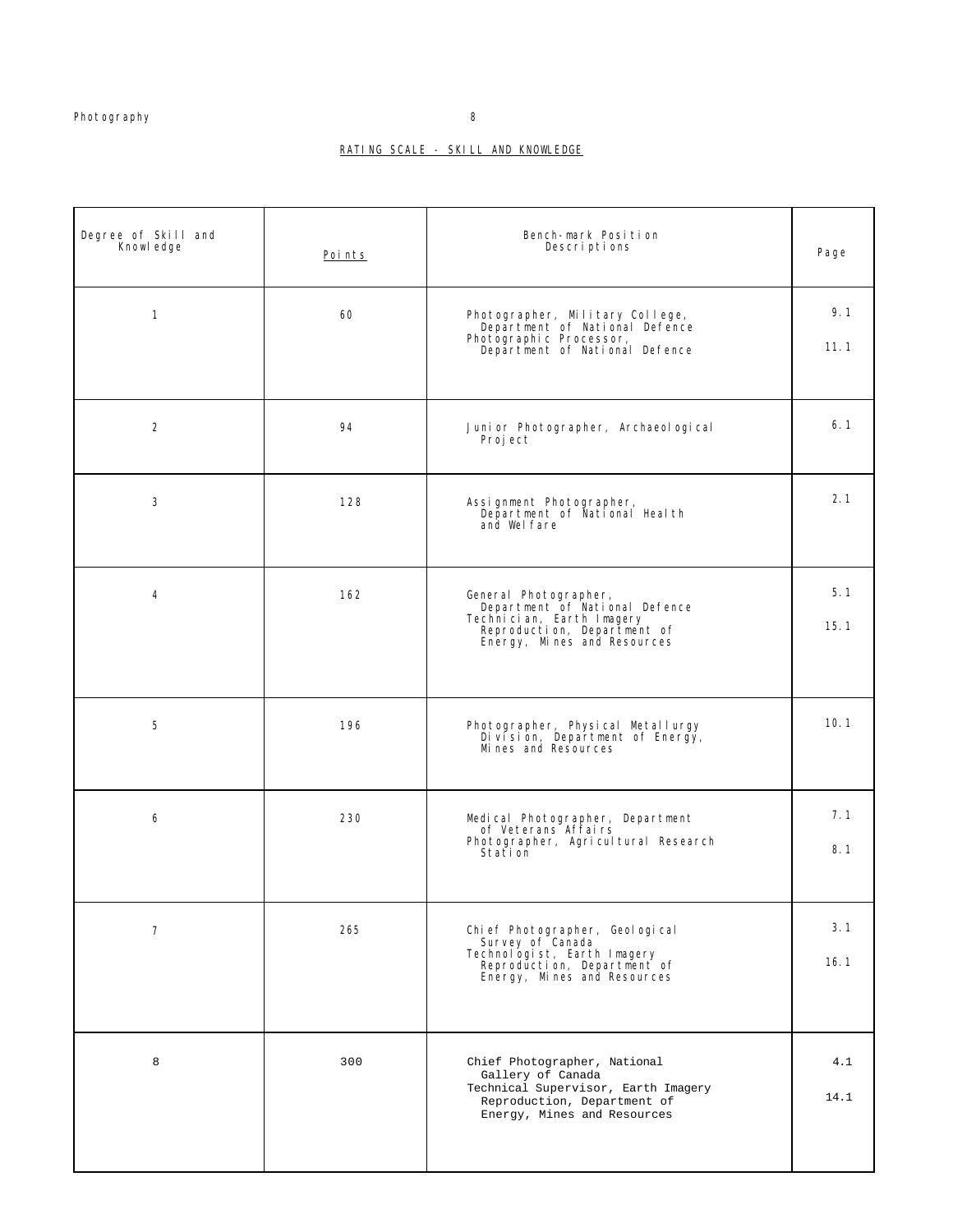#### TECHNICAL RESPONSIBILITY

This factor is used to measure the difficulty and importance of the duties of the position in terms of the scope for initiative and judgement within the limits imposed on the position.

#### Definitions

"Scope for initiative and judgement" refers to the freedom to take particular courses of action within the framework of guidelines and directives, the requirement to select, modify or devise procedures and techniques, the existence of precedents, the availability of suitable equipment, and the extent to which the work is checked or reviewed.

"Officer" refers to persons to whom the head of the photographic unit reports for administrative purposes or engineers, scientists or other personnel for whom photographic work may be performed, and who may establish requirements for the work and review the adequacy of finished work.

#### Notes to Raters

In evaluating positions under this factor all the characteristics of each degree of initiative and judgement required are to be considered. Generally speaking, the criterion for the assignment of positions to degrees is that a position must include most of the characteristics of the degree to which it is assigned.

The degree tentatively selected is to be confirmed by comparing the duties of the position being rated with the duties and specifications of the bench-mark positions that exemplify the degree tentatively selected.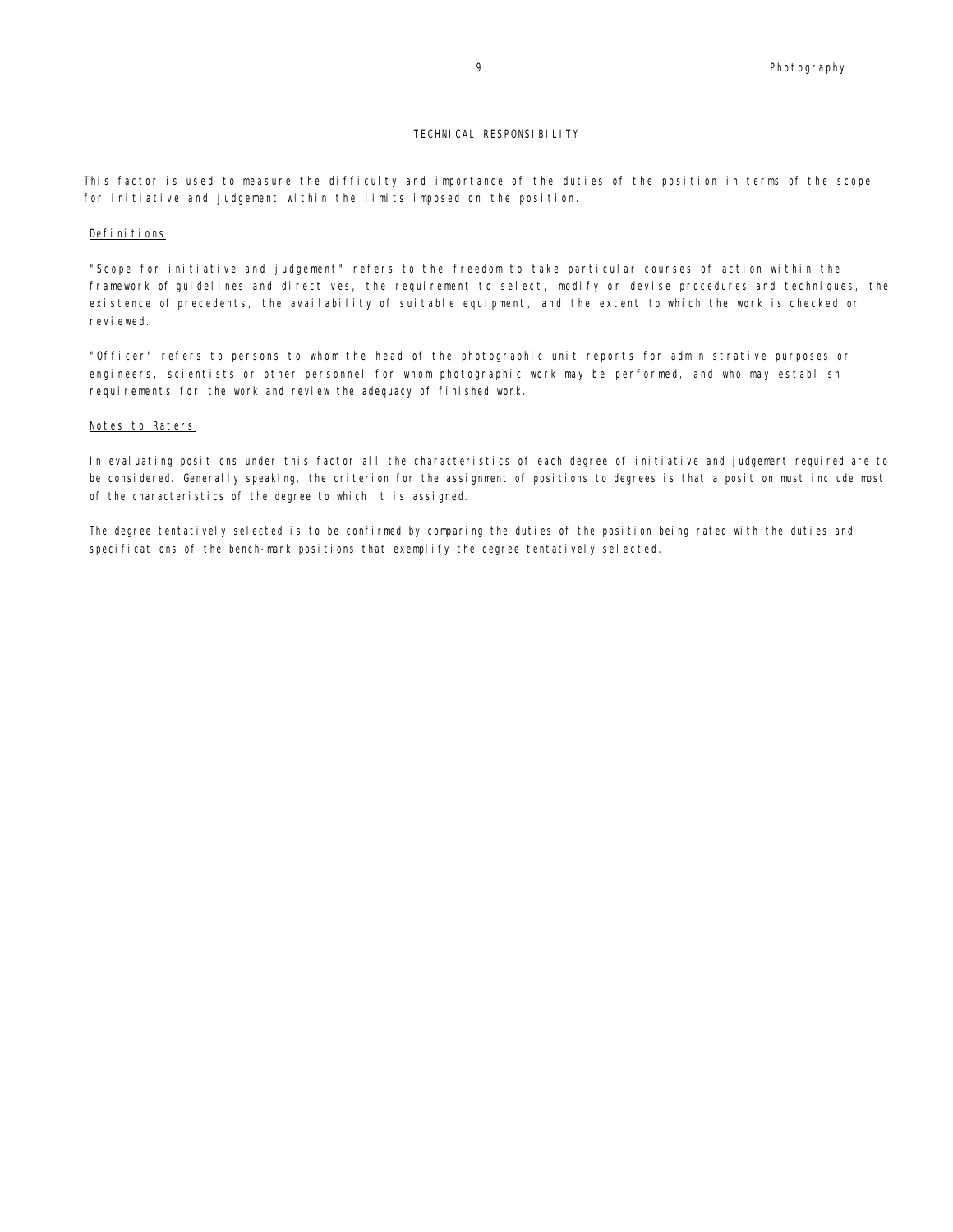| RATING SCALE - TECHNICAL RESPONSIBILITY                                                                                                                                                                                                                                                                                                                                                                                                                                                                                                                                                                                                                                                                                                                                                                                                                                                                                                                                                                                                                                                                                                                                                                                                                                                                                                                                                                                                                                                                                                                                                                                                                                                                                                                                                                                                                                                                                                                                                                                                                                                                                    |                          |                                                                                                                                                                                                                                                                                                                                                      |                                  |
|----------------------------------------------------------------------------------------------------------------------------------------------------------------------------------------------------------------------------------------------------------------------------------------------------------------------------------------------------------------------------------------------------------------------------------------------------------------------------------------------------------------------------------------------------------------------------------------------------------------------------------------------------------------------------------------------------------------------------------------------------------------------------------------------------------------------------------------------------------------------------------------------------------------------------------------------------------------------------------------------------------------------------------------------------------------------------------------------------------------------------------------------------------------------------------------------------------------------------------------------------------------------------------------------------------------------------------------------------------------------------------------------------------------------------------------------------------------------------------------------------------------------------------------------------------------------------------------------------------------------------------------------------------------------------------------------------------------------------------------------------------------------------------------------------------------------------------------------------------------------------------------------------------------------------------------------------------------------------------------------------------------------------------------------------------------------------------------------------------------------------|--------------------------|------------------------------------------------------------------------------------------------------------------------------------------------------------------------------------------------------------------------------------------------------------------------------------------------------------------------------------------------------|----------------------------------|
| Scope for Initiative and Judgement                                                                                                                                                                                                                                                                                                                                                                                                                                                                                                                                                                                                                                                                                                                                                                                                                                                                                                                                                                                                                                                                                                                                                                                                                                                                                                                                                                                                                                                                                                                                                                                                                                                                                                                                                                                                                                                                                                                                                                                                                                                                                         | Degree/<br><b>Points</b> | Bench-mark Position Descriptions                                                                                                                                                                                                                                                                                                                     |                                  |
| Basic photographic work. - Work is assigned in terms of specific requirements and is per-<br>formed according to established practices and instruction, using standard material,<br>basic procedures and techniques. The material and the equipment available are adequate for<br>the work required. Some adjustment of specified procedures and limited selection of<br>techniques, material and equipment are necessary. There is little scope for independent<br>action and decisions. Completed work is checked for quality and to ensure that<br>requirements are met.                                                                                                                                                                                                                                                                                                                                                                                                                                                                                                                                                                                                                                                                                                                                                                                                                                                                                                                                                                                                                                                                                                                                                                                                                                                                                                                                                                                                                                                                                                                                                | 1/60                     | Photographic Processor, Department<br>of National Defence                                                                                                                                                                                                                                                                                            | Page<br>11.1                     |
| General or specialized photographic work. - Work is assigned in terms of specific<br>requirements, is performed according to established practices and general instructions,<br>and requires selecting and using basic or established specialized procedures and<br>techniques. Some interpretation and adaptation of precedent may be necessary. There is<br>some scope for independent action and decisions within the framework of instructions and<br>established practices. Completed work is checked for quality and to ensure that<br>requirements are met.                                                                                                                                                                                                                                                                                                                                                                                                                                                                                                                                                                                                                                                                                                                                                                                                                                                                                                                                                                                                                                                                                                                                                                                                                                                                                                                                                                                                                                                                                                                                                         | 2 / 120                  | Assignment Photographer, Department<br>of National Health and Welfare<br>General Photographer, Department<br>of National Defence<br>Juni or Photographer,<br>Archaeological Project<br>Photographer, Military College,<br>Department of National Defence<br>Technician, Earth Imagery<br>Reproduction, Department of Energy,<br>Mi nes and Resources | 2.1<br>5.1<br>6.1<br>9.1<br>15.1 |
| Advanced and specialized photographic work. - Work is assigned in terms of a set of<br>specific objectives and is performed according to standard, new or modified specialized<br>methods and techniques and technical general Instructions. Advices or guidance can be<br>obtained when dealing with unusual difficulties or requirements. Instructions<br>concerning priorities, and general methods for scheduling, "organizing and controlling<br>the work are available. The work requires selecting, modifying or devising, basic and<br>advanced or new procedures and techniques and pro<br>application. Existing precedents usually require somewhat involved interpretation and<br>adaptations. Particular combinations of available equipment and materials are required to<br>overcome technical or other limitations imposed by the subject matter or other factors.<br>There is appreciable scope for independent actions and decisions in adjusting or adapting<br>standard or established procedures and techniques when dealing with special requirements<br>or in overcoming limitations. Completed work is reviewed by the officer concerned or by a<br>senior photographer for precision, optimum rendition and quality of the result obtained.                                                                                                                                                                                                                                                                                                                                                                                                                                                                                                                                                                                                                                                                                                                                                                                                                                                        | 3 / 180                  | Photographer, Physical Metallurgy<br>Division, Department of Energy, Mines<br>and Resources                                                                                                                                                                                                                                                          | 10.1                             |
| Work is assigned in term of general objectives or particular aim of the undertakings<br>supported, outlined in discussion with the scientist or professional concerned.<br>Critical details of the results desired may be expressed in general terms only. Advanced<br>and specialized new or standard and modified methods complemented by text books and<br>specialized literature are available for the specialization area. Planning general<br>instructions, directives and guidelines are also available. Broad instructions and<br>limited help can be obtained in dealing with unusual problems. Most of the precedents<br>that exist are remotely applicable and necessitate broad interpretation and considerable<br>ediable in the state of the contract of the contract of the contract of the contract of the contract of the data of and the contract of the contract of the data of problem in the resolution of problem in the contract of th<br>equipment, material, techniques and procedures; devising, evaluating, recommending or<br>approving the adoption of new or modified techniques and standards. There is a requirement<br>to specify, evaluate and advise on new acquisitions. There is considerable scope in<br>deciding independently on the best approach to be taken to deal with new requirements and<br>technical problems, in organizing and conducting involved undertakings, in deciding on<br>critical modifications of the techniques and procedures employed and in determining,<br>recommending or approving corrective techniques. Considerable scope is given in planning<br>and allocating tasks, utilizing resources and in controlling the work performed. The<br>work of the position is reviewed by the officer, the scientist or other professionals<br>concerned and/or by a technical supervisor for acceptability of the results. The<br>organization of the work, the utilization of the resources and the cost and quality of<br>the service provided by the Unit are reviewed by a supervisor or the administration<br>officer concerned.                         | 4 / 240                  | Chief Photographer, Geological Survey<br>of Canada<br>Chief Photographer, National Gallery<br>of Canada<br>Medical Photographer, Department of<br>Veterans Affairs<br>Photographer, Agricultural Research<br>Station<br>Technologist, Earth Imagery<br>Reproduction, Department of Energy,<br>Mi nes and Resources                                   | 3.1<br>4.1<br>7.1<br>8.1<br>16.1 |
| Work is assigned in terms of long range and/or unique scientific project support demand<br>and requirements, the main aims of the scientific projects supported, and of the<br>budgetary resources and administrative limitations, determined in conjunction with the<br>portions, professionals or scientists concerned. The work is undertaken, planned and<br>conducted or controlled by the position considering the priorities, the Service's<br>resources capability, the contribution required and the Service's policies, general<br>directives and guidelines. There is a requirement to deal with situations or unique<br>technical difficulties for which, in most cases, no precedents are known to exist. Work<br>for which the technical assistance usually obtainable is only indicative of hypothetical<br>solutions due to the unusual or pioneering nature of the scientific undertakings<br>supported and the diversity and variability of the specific results and requirements to<br>be met. There is a requirement to direct, advise on and/or conduct work involving the<br>devising, the evaluation and the use of unique, new and advanced photographic techniques,<br>systems and procedures, the in-house construction or extensive modification of special<br>photographic apparatus, set up or systems, involving experimenting unusual combinations of<br>material, equipment and techniques. There is broad scope in taking independent actions<br>and decisions to deal with situations or technical problems for which no precedents<br>exist, or in undertaking, conducting and controlling the work, utilizing and controlling<br>the resources and the quality. Broad scope in determining the technical capability of the Service, the feasibility of the results and the extent of the photographic<br>contribution. The organization of the Service work, the utilization of the resources,<br>the cost and the quality of the potographic support provided and the acceptability of<br>the results, are reviewed by the administration of<br>and development scientists concerned. | 5/300                    | Technical Supervisor, Earth Imagery<br>Reproduction, Department of<br>Energy, Mines and Resources                                                                                                                                                                                                                                                    | 14.1                             |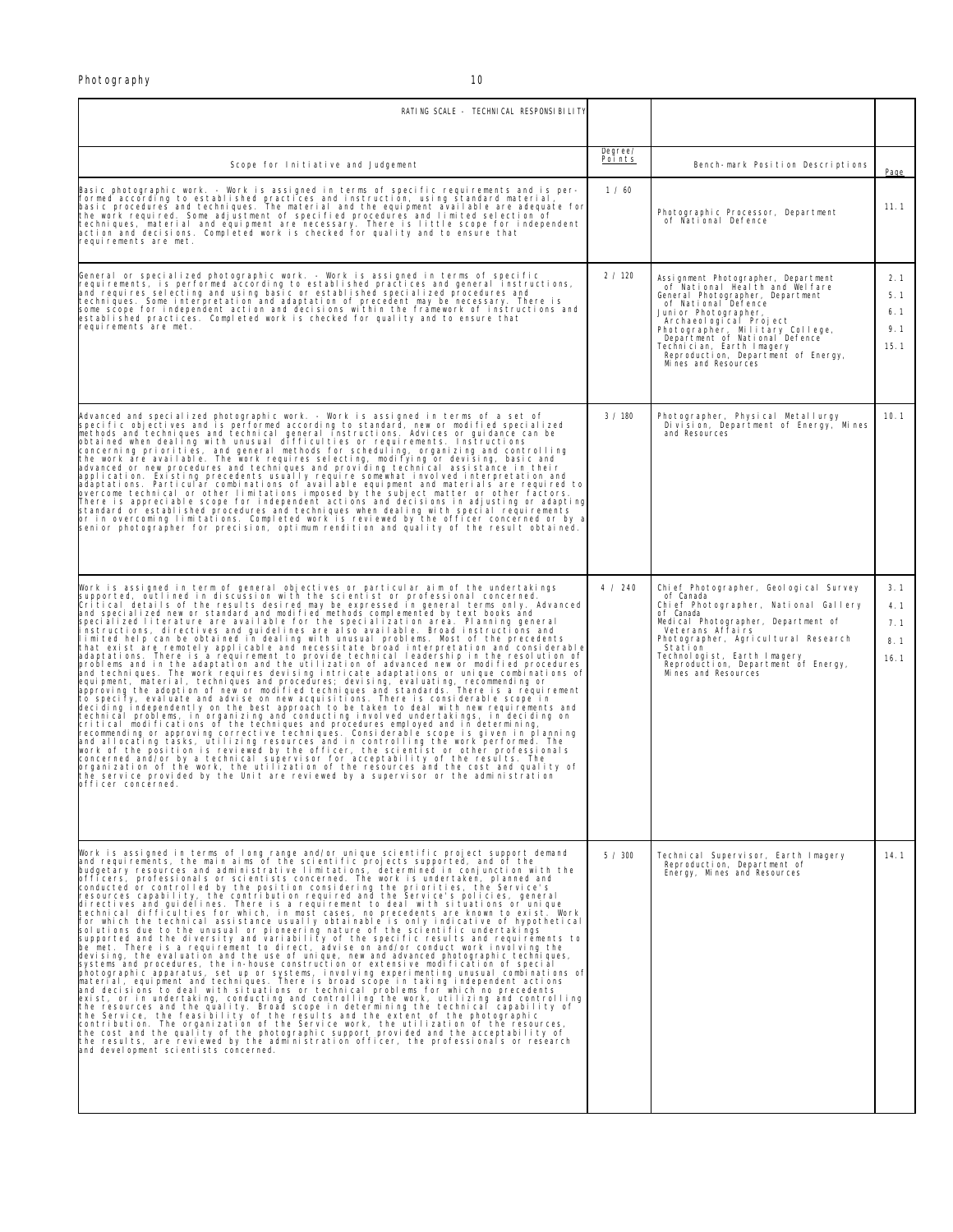#### RESPONSIBILITY FOR CONTACTS

This factor is used to measure the difficulty and importance of the duties in terms of the purpose and nature of contacts, and the level of persons contacted.

"Officer" refers to administrators, engineers, scientists or other personnel for whom photographic work may be performed, and who may establish requirements for the work, and review the adequacy of finished work.

#### Notes to Raters

Only those contacts that are an integral part of the work and that result from the duties assigned or sanctioned by management are to be considered. Contacts between subordinates and superiors will be rated at the minimum A1.

If the work of the position requires contacts of more than one kind or with persons at more than one level, the points for each combination are to be determined and the highest point value assigned.

Points are to be assigned for written contacts only if the duties of the position being rated include responsibility for signing letters or memoranda. Points will not be assigned if responsibility is limited to contacts by form or pattern letters.

Contacts between photographers and human subjects posing for portrait, group, publicity or similar photographs, when for the purpose of eliciting appropriate posture and facial expression or to put the subject at ease, are not to be considered under this factor. Such aspects of photographic work are to be considered as inherent in the skill required to carry out assignments of this nature.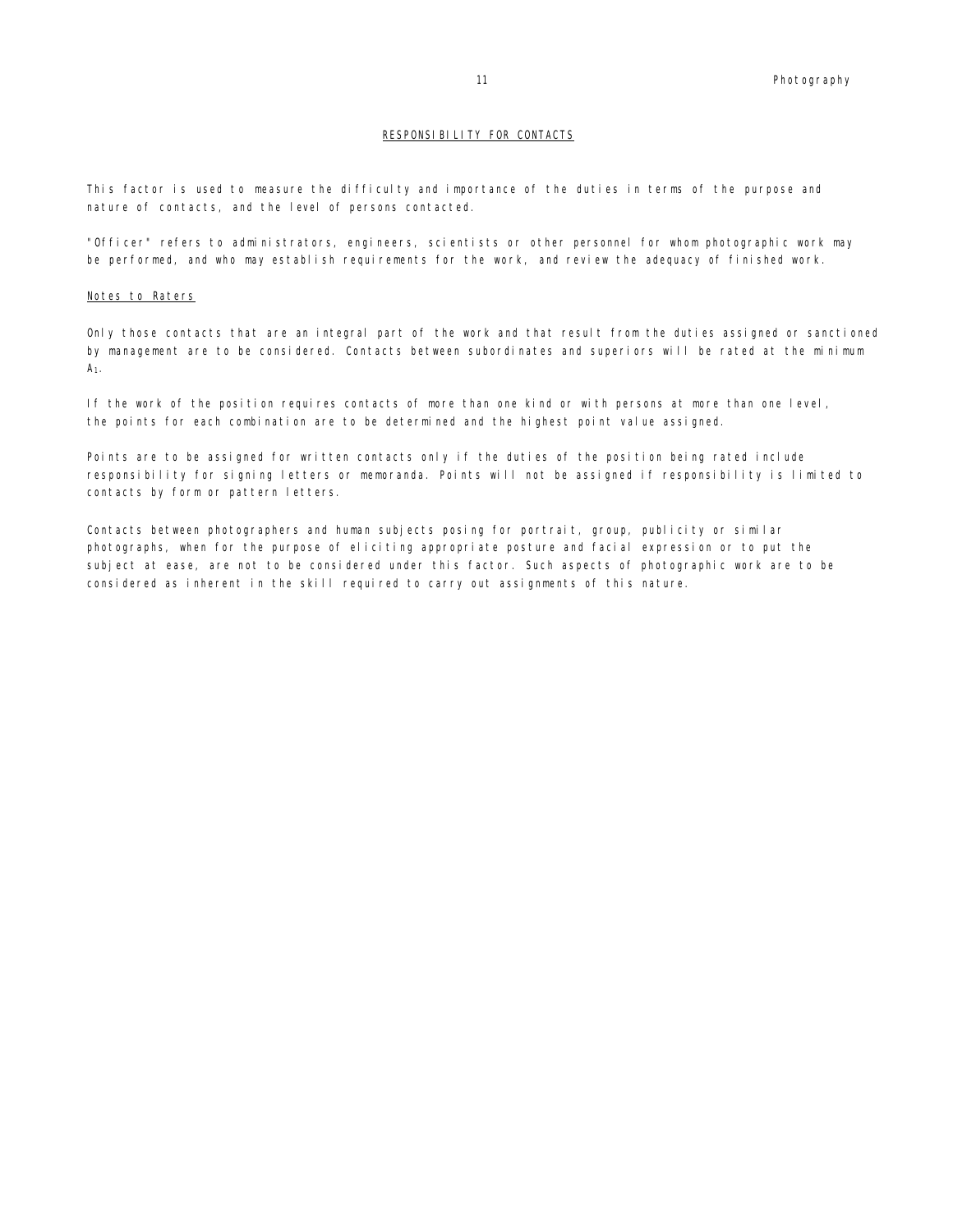#### RATING SCALE - RESPONSIBILITY FOR CONTACTS

|                                                                                                                                                                                |                |                                                                                                                                                                                          |                                                                                                                                                                      | Nature and Purpose of Contacts, Degree and Points                                                                                                                                                                                                            |                                                                                                                                                                                                                                          |
|--------------------------------------------------------------------------------------------------------------------------------------------------------------------------------|----------------|------------------------------------------------------------------------------------------------------------------------------------------------------------------------------------------|----------------------------------------------------------------------------------------------------------------------------------------------------------------------|--------------------------------------------------------------------------------------------------------------------------------------------------------------------------------------------------------------------------------------------------------------|------------------------------------------------------------------------------------------------------------------------------------------------------------------------------------------------------------------------------------------|
| Level of<br>Persons<br>Contacted<br>and Degree                                                                                                                                 |                | To exchange information on<br>the provision of<br>photographic service,<br>requiring limited<br>explanation,                                                                             | To exchange information on<br>the provision of<br>photographic service,<br>requiring elaboration and<br>understanding.                                               | To provide advice and<br>qui dance on the provision of<br>photographic service, such<br>as participating in project<br>planning, when different<br>points of view may be<br>expected, with authority to<br>seek common ground on which<br>to base solutions. | To provide advice and<br>quidance on the provision of<br>photographic service, such<br>as participating in long-range<br>planning, when<br>differences in<br>interest may be expected,<br>with authority to<br>recommend<br>sol uti ons. |
|                                                                                                                                                                                |                | Α                                                                                                                                                                                        | В                                                                                                                                                                    | C                                                                                                                                                                                                                                                            | D                                                                                                                                                                                                                                        |
| Such persons as employees 1<br>in own work group and<br>employees of own depart-<br>ment other than officers.                                                                  |                | 20/<br>Page<br>Photographic Processor,<br>11.1<br>Department of National<br>Defence<br>Technician, Earth<br>15.1<br>Imagery Reproduction<br>Department of Energy,<br>Mines and Resources | 35/<br>Page                                                                                                                                                          | 50/<br>Page                                                                                                                                                                                                                                                  | Page                                                                                                                                                                                                                                     |
| Such persons as<br>officers<br>in own department,<br>employees other than<br>officers of other depart-<br>ments and outside<br>agencies, and members of<br>the general public. | $\overline{2}$ | 37/<br>General Photographer,<br>5.1<br>Department of National<br>Defence<br>Photographer, Military<br>9.1<br>College, Department of<br>National Defence                                  | 52/<br>Junior Photographer, 6.1<br>Archaeological Project<br>Photographer, Physical<br>10.1<br>Metallurgy Division.<br>Department of Energy,<br>Mi nes and Resources | 67/<br>Photographer,<br>8.1<br>Agricultural Research<br>Station                                                                                                                                                                                              | 82/<br>Chief Photographer,<br>3.1<br>Geological Survey of<br>Canada                                                                                                                                                                      |
| Such persons as<br>officers<br>of other departments<br>and<br>outside agencies.                                                                                                | 3              | Assignment Photographer,<br>2.1<br>Department of National<br>Health and Welfare                                                                                                          | 69/<br>Medical Photographer, 7.1<br>Department of Veterans<br>Affairs                                                                                                | 84/<br>Technical Supervisor,<br>14.1<br>Earth Imagery Reproduc-<br>tion, Department of<br>Energy Mines and<br>Resources                                                                                                                                      | 100 /<br>Chief Photographer,<br>4.1<br>National Gallery of<br>Canada                                                                                                                                                                     |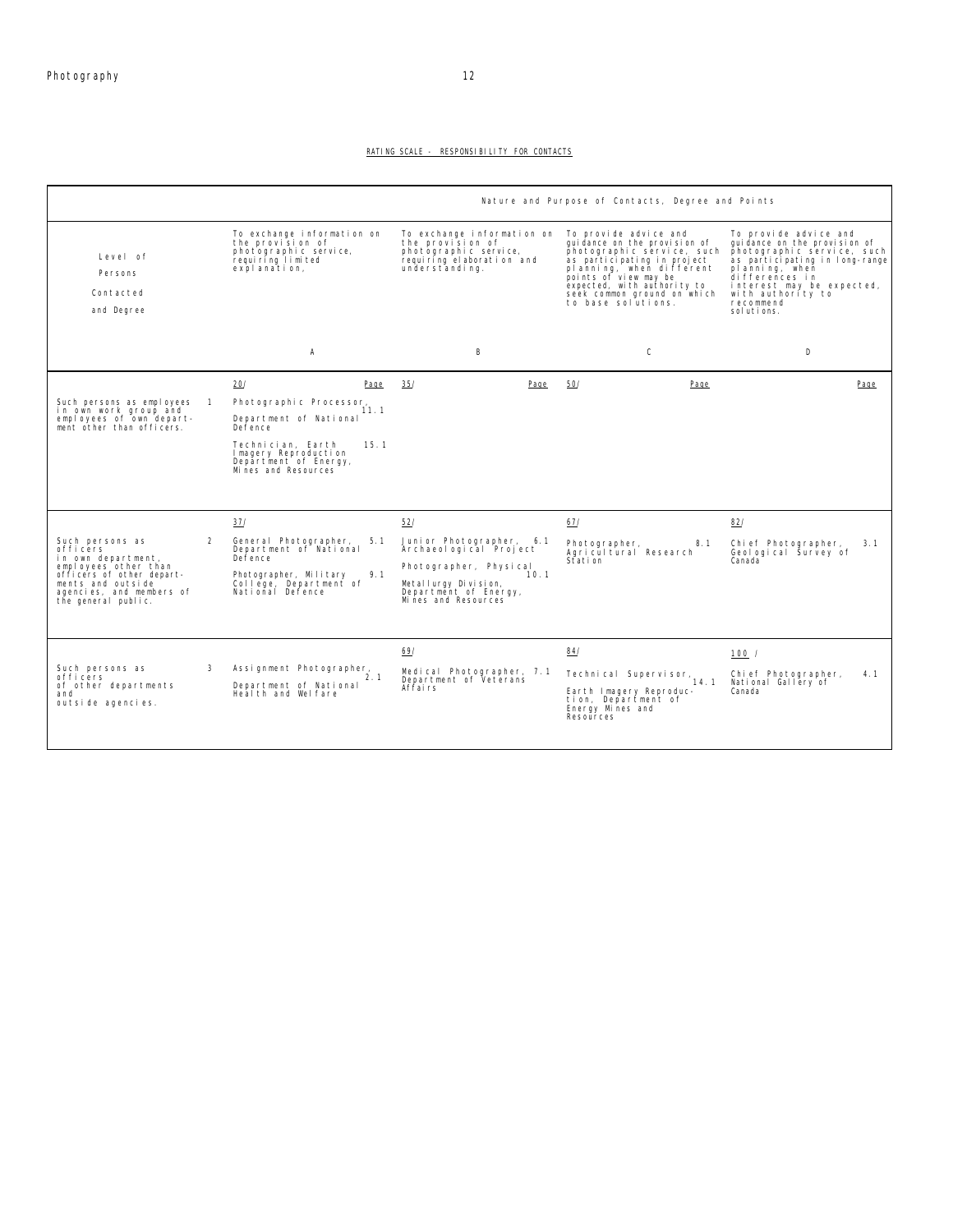#### CONDITIONS OF WORK

This factor is used to measure the demands of the work in terms of the requirements for concentration and physical effort and for exposure to disagreeable conditions and to hazards.

#### Notes to Raters

The definitions of degrees of the Concentration element refer to "attention" and to "concentration". The term "attention" is used to describe the effort involved in being observant and exercising care in carrying out the duties of the position. The term "concentration" is used to describe the effort involved in focusing total attention on some aspect of the work, often to the exclusion of everything else.

In evaluating positions under the Concentration element raters are to consider the extent to which the worker is able to control the frequency and duration of attention or concentration.

In evaluating positions under the Physical Effort element raters are to consider the kind, frequency, intensity and duration of muscular exertion, the work positions, and the weights of objects handled.

In evaluating positions under the Environment element raters are to consider the kinds, severity, and frequency of exposure to undesirable conditions.

In evaluating positions under the Hazards element raters are to consider the requirement to work under conditions that may result in sickness or injury. Raters are to consider those hazards that are probable and not those that are remotely possible.

Only those conditions that are of value in assessing relative differences between jobs in the occupational group are to be considered. The degree of each element tentatively selected is to be confirmed by comparing the duties of the position being rated with the duties and specifications of the bench-mark positions.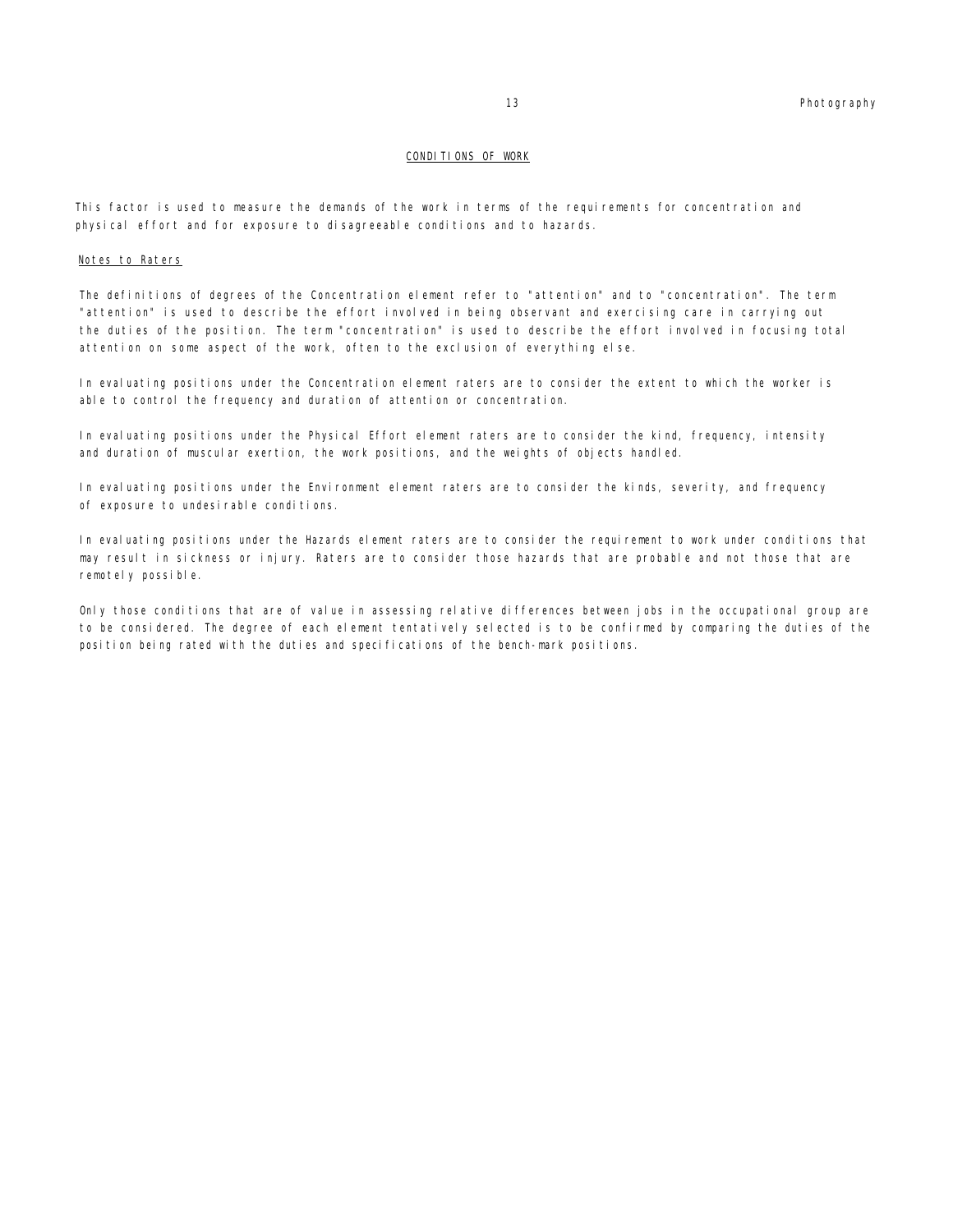#### **CONCENTRATION**

"Concentration" refers to the kind, frequency, intensity and duration of attention and mental-sensory coordination required by the work.

| Concentration and Degree                                                                                                                                  | Points | Bench-mark Position Descriptions                                                                                                                                                                     |                           |
|-----------------------------------------------------------------------------------------------------------------------------------------------------------|--------|------------------------------------------------------------------------------------------------------------------------------------------------------------------------------------------------------|---------------------------|
| The work requires a moderate level<br>$\mathbf{1}$<br>of attention or mental-sensory<br>co-ordination, with occasional<br>short periods of concentration. | 10     | Assignment Photographer, Department<br>of National Health and Welfare<br>Chi ef Photographer, Geol ogi cal<br>Survey of Canada<br>General Photographer, Department of<br>National Defence            | Page<br>2.1<br>3.1<br>5.1 |
| $\overline{2}$<br>The work requires a high level of<br>attention or mental-sensory<br>co-ordination, with frequent short<br>periods of concentration.     | 23     | Medical Photographer, Department of<br>Veterans Affairs<br>Photographer, Agricultural Research<br>Station<br>Technician, Earth Imagery<br>Reproduction, Department of Energy,<br>Mines and Resources | 7.1<br>8.1<br>15.1        |
| The work requires a high level of<br>3<br>attention or mental-sensory<br>co-ordination, with sustained<br>periods of concentration.                       | 36     | Chi ef Photographer, National<br>Gallery of Canada                                                                                                                                                   | 4.1                       |
| The work requires a very high level<br>4<br>of attention or precise mental-<br>sensory co-ordination, with<br>sustained periods of concentration.         | 50     | Technologist, Earth Imagery<br>Reproduction, Department of Energy,<br>Mines and Resources                                                                                                            | 16.1                      |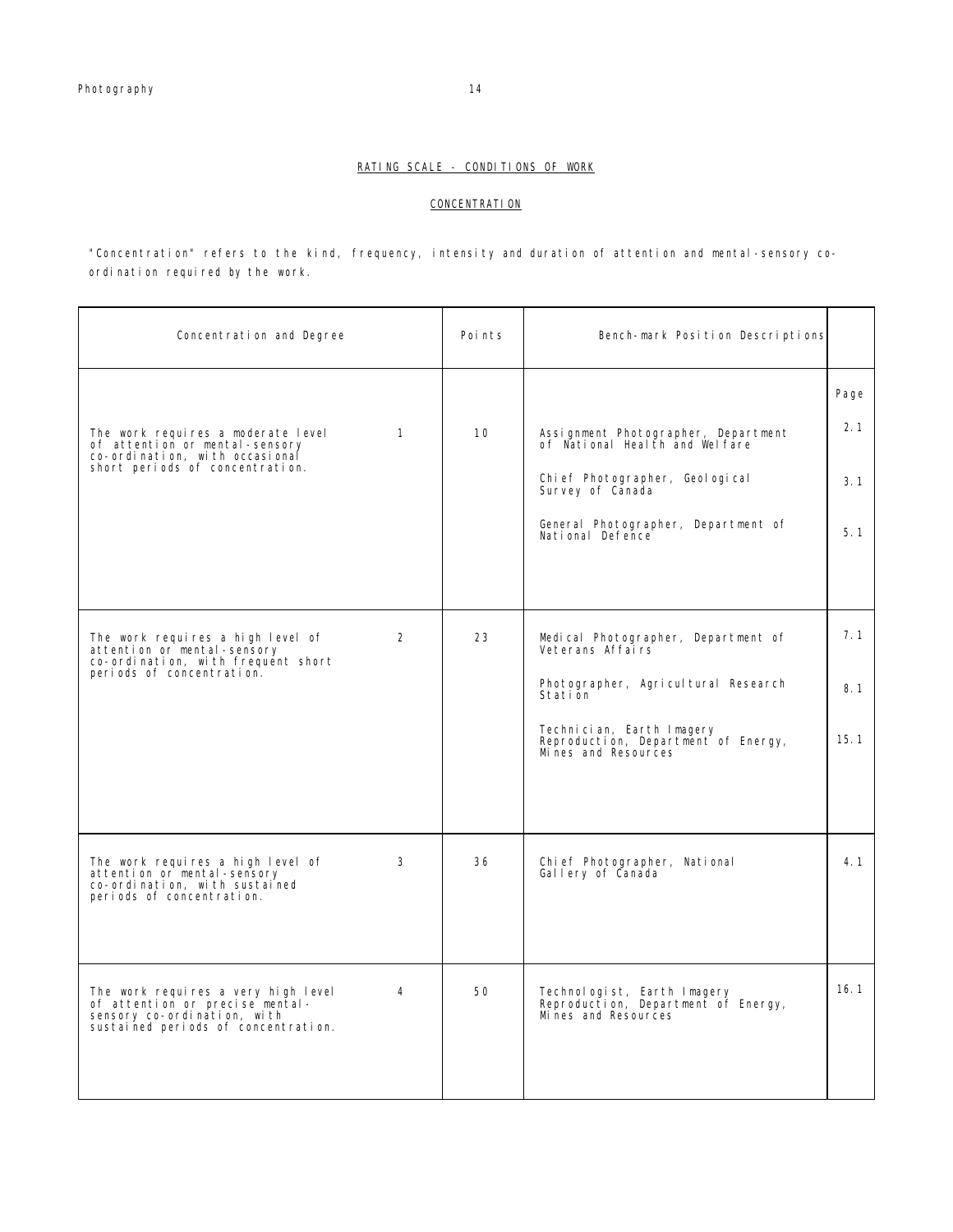#### PHYSICAL EFFORT

"Physical effort" refers to the kind, frequency, intensity and duration of muscular exertion, the working positions, and the weight of objects handled.

| Physical Effort and Degree                                                                                                                                                                                                                                                | <u>Points</u> | Bench-mark Position Descriptions                                                                                                                                           |
|---------------------------------------------------------------------------------------------------------------------------------------------------------------------------------------------------------------------------------------------------------------------------|---------------|----------------------------------------------------------------------------------------------------------------------------------------------------------------------------|
| The work requires little physical<br>1<br>effort, as in intermittently<br>standing, walking or handling<br>light-weight objects. The duties<br>occasionally require greater<br>physical effort for short periods.                                                         | 10            | Page<br>3.1<br>Chi ef Photographer, Geol ogi cal<br>Survey of Canada<br>16.1<br>Technologist, Earth Imagery<br>Reproduction, Department of Energy,<br>Mi nes and Resources |
| The work requires moderate physical<br>2<br>effort as in continually standing<br>or walking, with only limited<br>periods of relief, or continually                                                                                                                       | 30            | 2.1<br>Assignment Photographer, Department<br>of National Heal th and Wel fare<br>5.1<br>General Photographer, Department of                                               |
| handling light-weight objects. The<br>duties occasionally require greater<br>physical effort for short periods.                                                                                                                                                           |               | National Defence<br>Photographer, Agricultural Research<br>8.1<br>Stati on                                                                                                 |
|                                                                                                                                                                                                                                                                           |               | Photographer, Military College,<br>9.1<br>Department of National Defence                                                                                                   |
|                                                                                                                                                                                                                                                                           |               | Photographic Processor, Department<br>11.1<br>of National Defence                                                                                                          |
|                                                                                                                                                                                                                                                                           |               | Technician, Earth Imagery<br>15.1<br>Reproduction, Department of Energy,<br>Mi nes and Resources                                                                           |
| The work requires considerable<br>3<br>physical effort, as in frequently<br>climbing, working from ladders,<br>handling medium-weight objects, or<br>working in a difficult position.<br>The duties occasionally require<br>greater physical effort for short<br>periods. | 50            |                                                                                                                                                                            |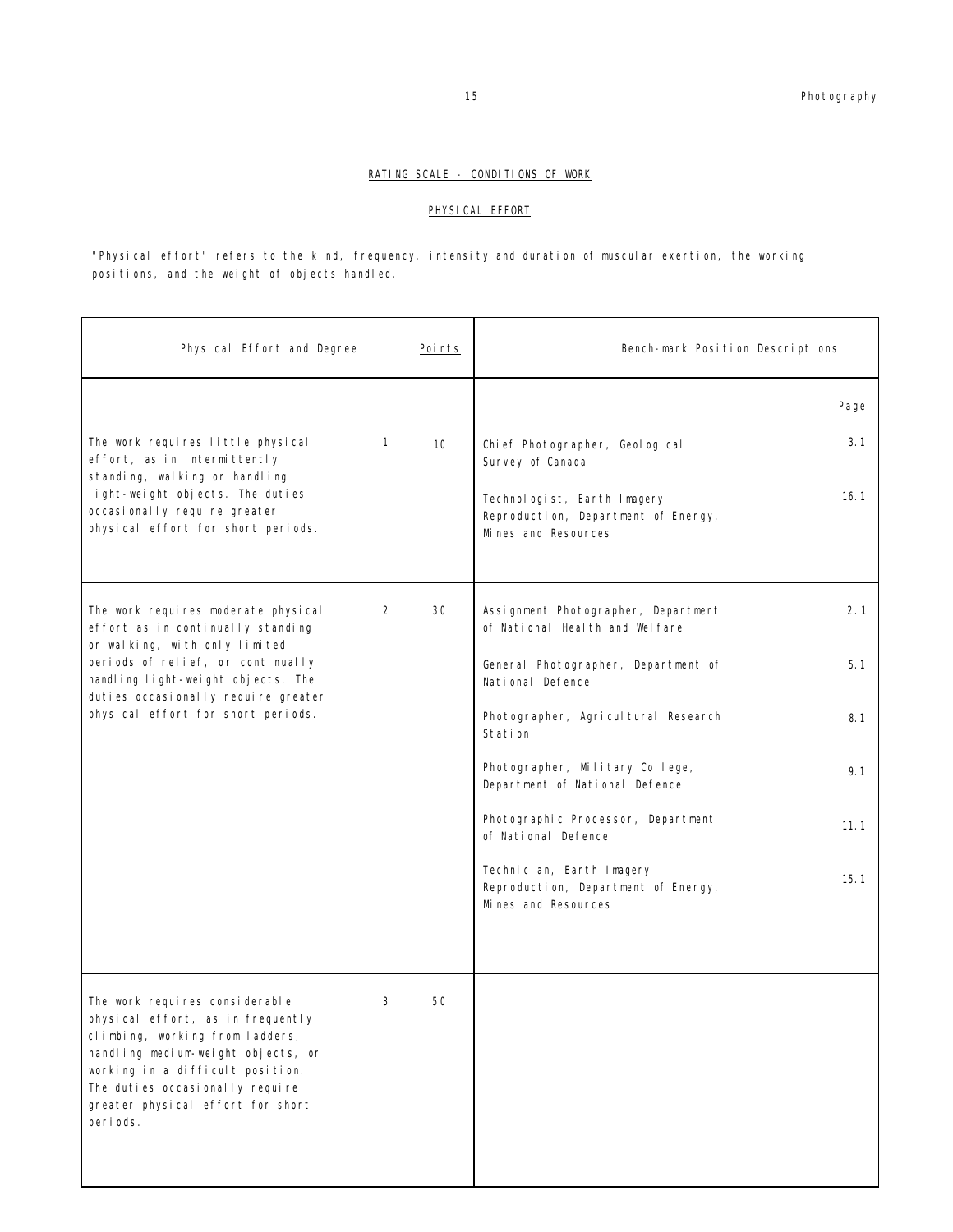#### ENVIRONMENT

"Environment" refers to the kind, severity, and frequency of exposure to disagreeable conditions during the performance of the work. Examples of disagreeable conditions include:

- exposure to dust, fumes, odours, extremes of weather, temperature, noise, vibration, wet, darkness or subdued light,
- the required wearing of cumbersome protective clothing or equipment, and
- the requirement to be away from home frequently or for significant periods.

| Environment and Degree                                                                                                                                                               |                | Points | Bench-mark Position Descriptions                                                                                                 |             |
|--------------------------------------------------------------------------------------------------------------------------------------------------------------------------------------|----------------|--------|----------------------------------------------------------------------------------------------------------------------------------|-------------|
| Good working environment, with no<br>significant disagreeable<br>conditions.                                                                                                         | $\mathbf{1}$   | 10     | Chief Photographer, Geological<br>Survey of Canada                                                                               | Page<br>3.1 |
| Fair working environment, such as<br>significant exposure to one disa-<br>greeable condition or occasional<br>exposure to either several disa-<br>greeable conditions or to one very | $\overline{2}$ | 30     | Assignment Photographer, Department<br>of National Health and Welfare<br>General Photographer, Department of<br>National Defence | 2.1<br>5.1  |
| disagreeable condition.                                                                                                                                                              |                |        | Junior Photographer, Archaeological<br>Project                                                                                   | 6.1         |
|                                                                                                                                                                                      |                |        | Photographer, Agricultural Research<br>Station                                                                                   | 8.1         |
|                                                                                                                                                                                      |                |        | Photographic Processor, Department<br>of National Defence                                                                        | 11.1        |
|                                                                                                                                                                                      |                |        | Technologist, Earth Imagery<br>Reproduction, Department of Energy,<br>Mines and Resources                                        | 16.1        |
| Poor working environment, such as<br>significant exposure to several<br>disagreeable conditions or to one                                                                            | 3              | 50     | Medical Photographer, Department<br>of Veterans Affairs                                                                          | 7.1         |
| very disagreeable condition.                                                                                                                                                         |                |        | Technician, Earth Imagery<br>Reproduction, Department of Energy,<br>Mines and Resources                                          | 15.1        |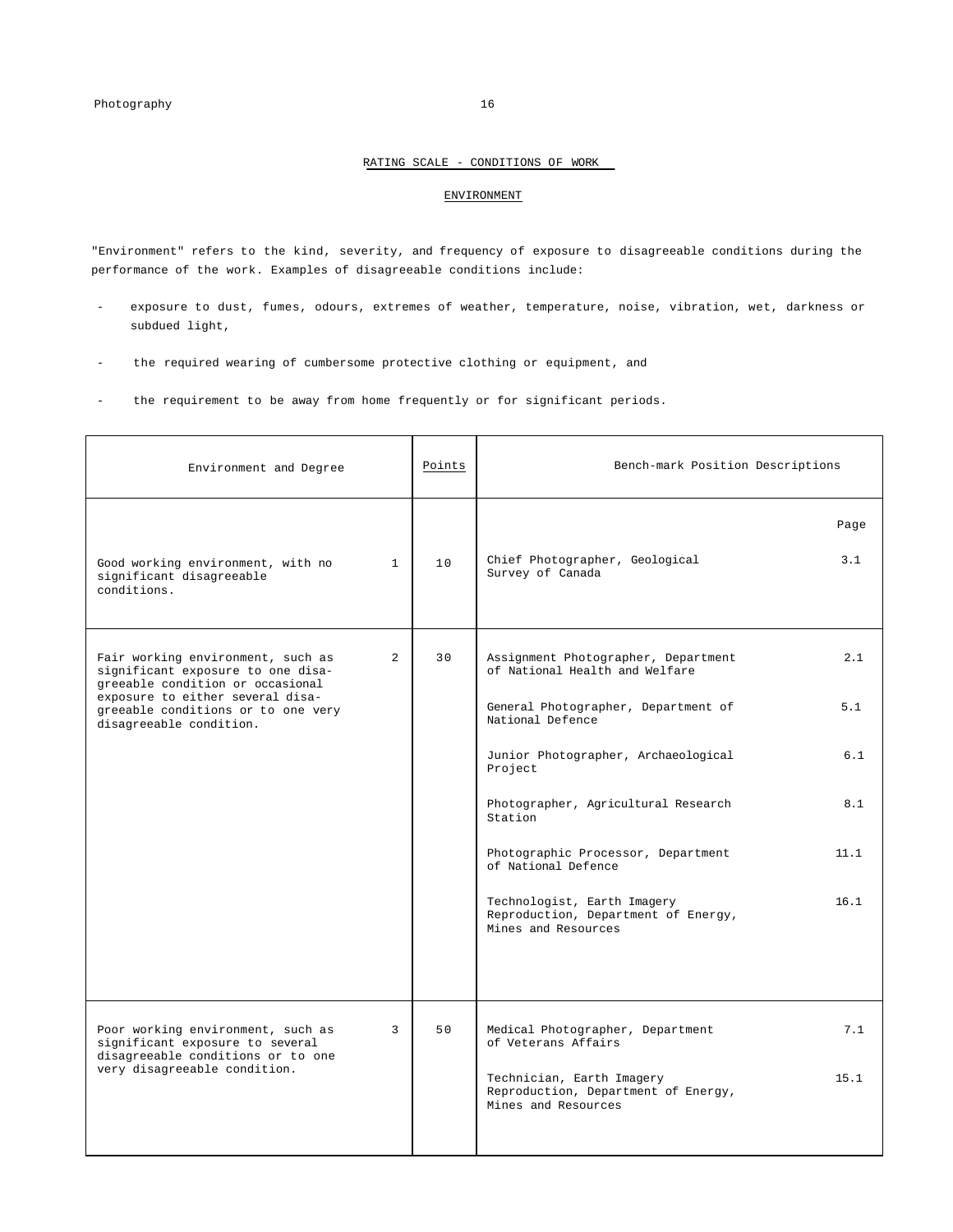#### HAZARDS

"Hazards" refers to the requirement to work under conditions that may result in sickness or injury to the employee, although the usual safety measures have been taken.

|                                                        |                | Probable Severity of Injury, Degree and Points                                                                                                                                                                                                                         |                     |                                                            |            |                                                                                                                                     |            |
|--------------------------------------------------------|----------------|------------------------------------------------------------------------------------------------------------------------------------------------------------------------------------------------------------------------------------------------------------------------|---------------------|------------------------------------------------------------|------------|-------------------------------------------------------------------------------------------------------------------------------------|------------|
| Frequency of<br>Unavoidable<br>Exposure to<br>Hazards, |                | Minor sickness or<br>injuries.                                                                                                                                                                                                                                         |                     | "Lost-time" sickness<br>or injuries.                       |            | Sickness or<br>incapacitating<br>injuries that can<br>result in diminished<br>capacity.                                             |            |
| and Degree                                             |                | $\mathbb{A}$                                                                                                                                                                                                                                                           |                     | $\mathbf B$                                                |            | $\mathsf{C}$                                                                                                                        |            |
|                                                        |                | 10/                                                                                                                                                                                                                                                                    | Page                | 23/                                                        | Page $36/$ |                                                                                                                                     | Page       |
| Occasional                                             | $\mathbf{1}$   | Chief<br>Photographer,<br>Geological Survey<br>of Canada<br>Technical Supervisor,<br>Earth Imagery<br>Reproduction,<br>Department of<br>Energy, Mines and<br>Resources                                                                                                 | 3.1<br>14.1         | Chief Photographer,<br>National Gallery of<br>Canada       | 4.1        | Assignment<br>Photographer,<br>Department of<br>National Health<br>and Welfare<br>Junior Photographer,<br>Archaeological<br>Project | 2.1<br>6.1 |
|                                                        |                | 24/                                                                                                                                                                                                                                                                    |                     | 37/                                                        |            | 50/                                                                                                                                 |            |
| Frequent                                               | $\overline{2}$ | General Photographer, 5.1<br>Department of<br>National Defence<br>Photographer,<br>Agricultural<br>Photographic<br>Processor,<br>Department of<br>National Defence<br>Technician, Earth<br>Imagery<br>Reproduction,<br>Department of<br>Energy, Mines and<br>Resources | 8.1<br>11.1<br>15.1 | Medical Photographer,<br>Department of Veterans<br>Affairs | 7.1        |                                                                                                                                     |            |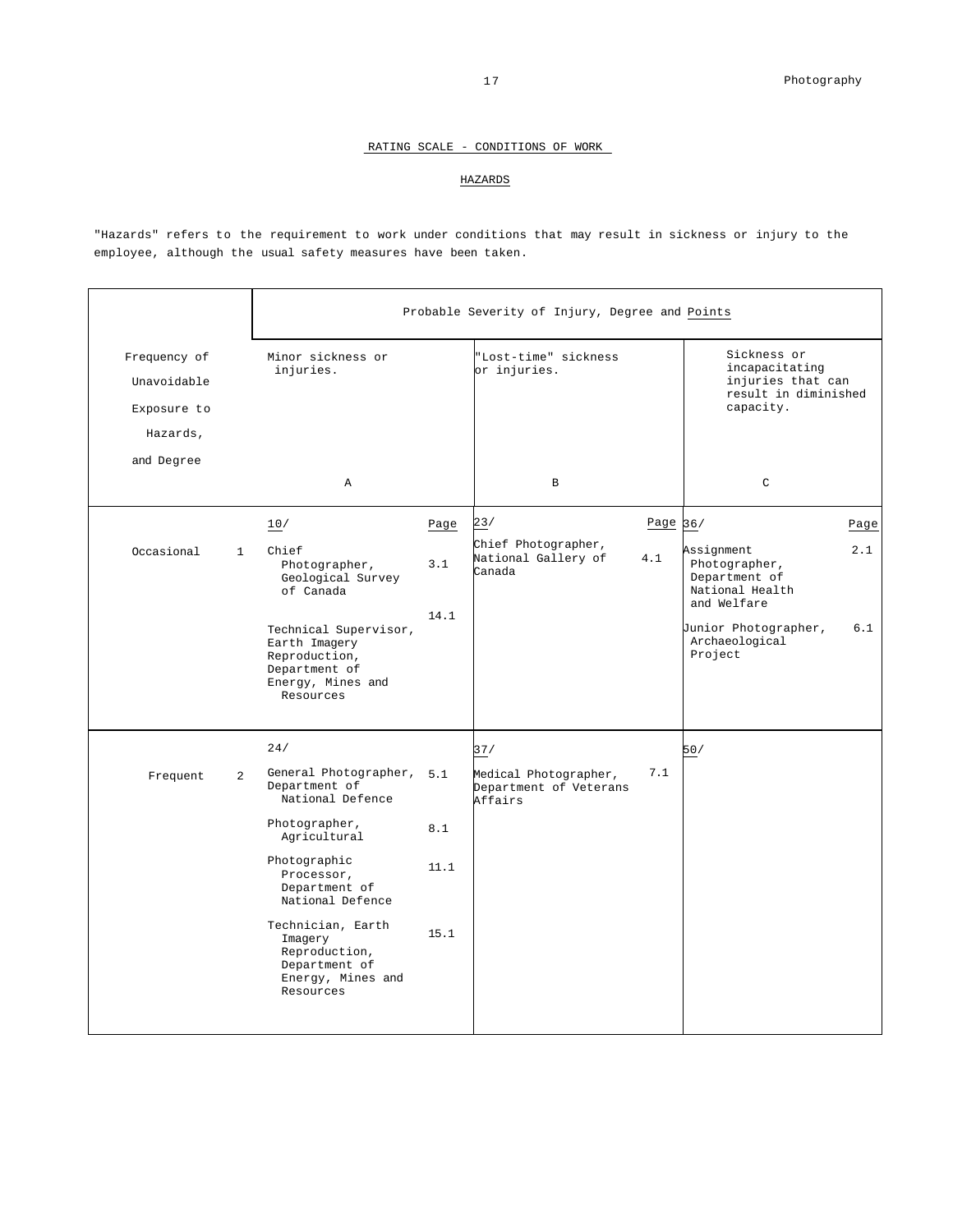#### **SUPERVISION**

This factor is used to measure the continuing responsibility that the incumbent of the position assumes for the work and guidance of other employees as indicated by the nature of supervisory responsibility and the number of employees supervised.

#### Definitions

"Nature of supervisory responsibility" refers to the extent to which the incumbent of the position has such responsibilities as controlling the quantity and quality of work, assigning work, allocating staff, evaluating employee performance, training and disciplining staff, and making recommendations on the number and classification of positions needed to perform the work.

"Number of employees supervised" refers to the total number of employees for whom line supervisory responsibility is exercised directly or through subordinate supervisors.

#### Notes to Raters

In all positions there is, from time to time, a requirement to show others how to perform tasks or duties; therefore no position will be assigned less than 10 points on this factor  $(A_1)$ .

Occasional supervision, such as that performed during the absence of a supervisor on annual or sick leave, is not to be rated.

For the purposes of this standard, "number of employees supervised" will be the total of the following:

- 1. The annual average number of employees supervised by the position.
- 2. The number of person-years of work performed by term, casual, part-time and seasonal employees supervised by the position.

In evaluating positions all the characteristics of each degree of supervisory responsibility must be considered. Generally speaking, the criterion for the assignment of degrees to positions is that a position must include most of the characteristics of the degree assigned.

The rating scale shows the point values assigned to four degrees of the Nature of Supervisory Responsibility element. These degrees, which are designated as A, B, C, and D on the scale, are defined in the table appearing on the next page.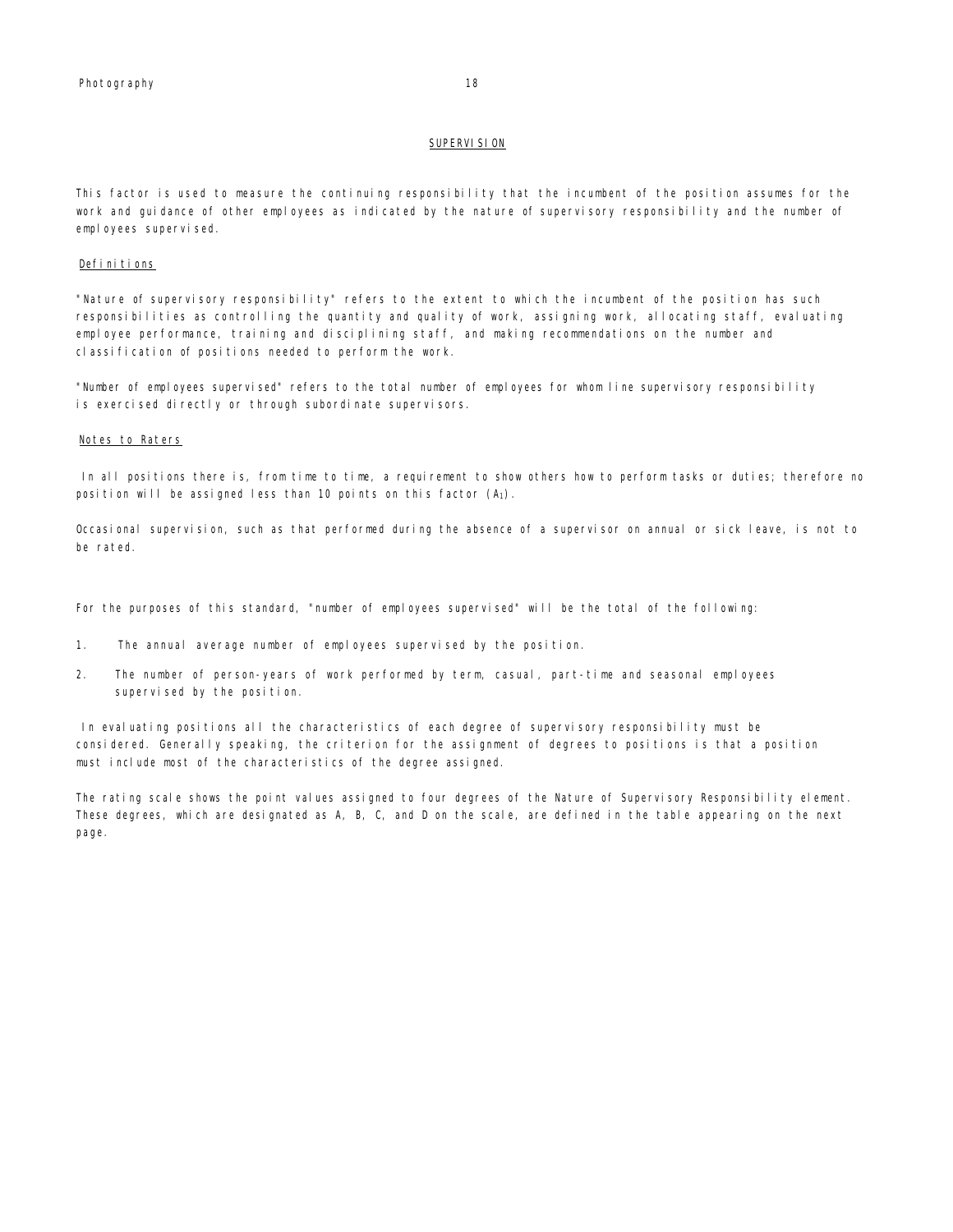| Nature of Supervisory Responsibility,<br>and Degree                                                                                                                                                                                                                                                                                                                                                                                                                                                                                                                       |               | Bench-mark Position<br>Descriptions                                                                                                                                                                                                                                                   |                                                         |
|---------------------------------------------------------------------------------------------------------------------------------------------------------------------------------------------------------------------------------------------------------------------------------------------------------------------------------------------------------------------------------------------------------------------------------------------------------------------------------------------------------------------------------------------------------------------------|---------------|---------------------------------------------------------------------------------------------------------------------------------------------------------------------------------------------------------------------------------------------------------------------------------------|---------------------------------------------------------|
| Shows other employees how to perform<br>tasks or duties.                                                                                                                                                                                                                                                                                                                                                                                                                                                                                                                  | $\mathbb A$   | Assign. Photo. NHW<br>Gen. Photographer DND<br>Junior Photographer Arch. Project<br>Photographer, Agr. Res. Station<br>Photo., Mil. College, DND<br>Photographer, Phys.<br>Metallurgy Div.<br>Technician, Earth Imagery<br>Reproduction, Department of<br>Energy, Mines and Resources | Page<br>2.1<br>5.1<br>6.1<br>8.1<br>9.1<br>10.1<br>15.1 |
| Assigns work to lower level employees<br>and provides guidance for dealing with<br>the more difficult aspects of the work<br>assigned.<br>Sets work standards exemplifying<br>acceptable results.<br>Checks work in progress or at<br>critical stages for quality and to<br>ensure that requirements are met.<br>May participate in the assessment of<br>skills and in the identification of<br>training needs of lower level<br>employees.                                                                                                                               | <sub>B</sub>  |                                                                                                                                                                                                                                                                                       |                                                         |
| Instructs employees and ensures<br>correct application of work methods<br>and procedures, and compliances to<br>standards of quality and quantity.<br>Assigns and coordinates work and<br>maintains work flow.<br>Advises employees on the solution of<br>problems.<br>Reviews work performed and reports<br>on employee performance and on<br>training required.<br>Assists in the training of staff.                                                                                                                                                                    | $\mathcal{C}$ | Medical Photographer, Department<br>of Veterans Affairs<br>Technologist, Earth Imagery<br>Reproduction, Department<br>of Energy, Mines and Resources                                                                                                                                  | 7.1<br>16.1                                             |
| Organizes and controls the work of<br>employees directly or through<br>subordinate supervisors.<br>Schedules and assigns work to meet<br>production requirements and to<br>ensure the effective use and<br>development of staff.<br>Evaluates the work performance of<br>subordinates and participates in the<br>appraisal of employees.<br>Implements a staff training program.<br>Proposes promotions and disciplinary<br>action.<br>Proposes changes in number and<br>classification of positions and<br>participates in the staffing and<br>classification processes. | D             | Chief Photographer, Geological<br>Survey of Canada<br>Chief Photographer, National<br>Gallery of Canada<br>Technical Supervisor, Earth<br>Imagery Reproduction,<br>Department of Energy, Mines<br>and Resources                                                                       | 3.1<br>4.1<br>14.1                                      |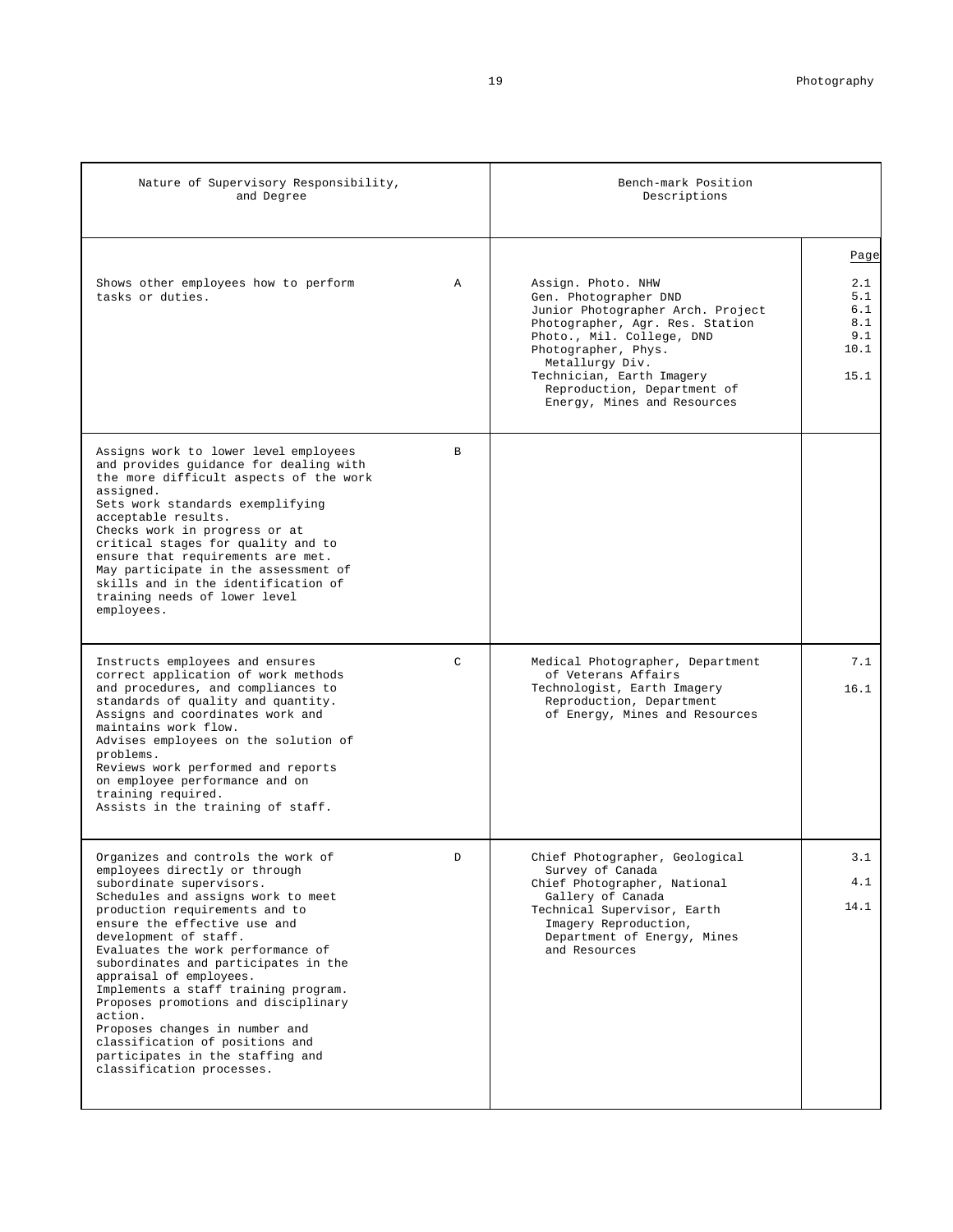#### RATING SCALE - SUPERVISION

| Number of Employees<br>Supervised, and Degree | Nature of Supervisory Responsibility, Degree and Points |             |         |               |           |  |  |
|-----------------------------------------------|---------------------------------------------------------|-------------|---------|---------------|-----------|--|--|
|                                               |                                                         | $\mathsf A$ | $\sf B$ | ${\mathsf C}$ | ${\sf D}$ |  |  |
| Indeterminate                                 | $\mathbf{1}$                                            | $10$        |         |               |           |  |  |
| $1 - 3$                                       | $\sqrt{2}$                                              |             | 30      | 42            | 54        |  |  |
| $4 - 6$                                       | $\ensuremath{\mathsf{3}}$                               |             | 45      | $5\,7$        | 69        |  |  |
| $7 - 10$                                      | 4                                                       |             | 60      | $72\,$        | 84        |  |  |
| 11 and over                                   | $\mathbf 5$                                             |             | 75      | $\bf 87$      | 100       |  |  |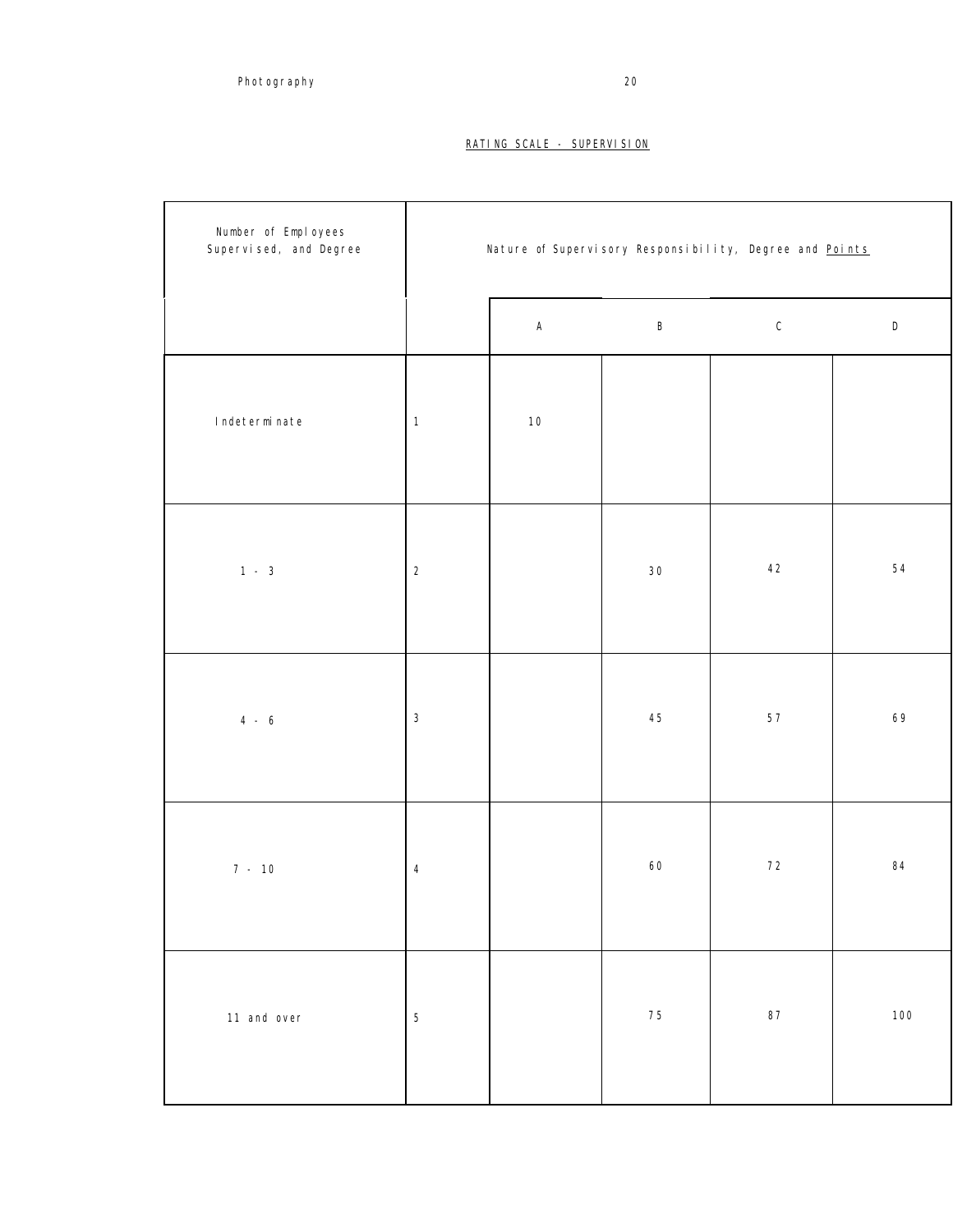#### PHOTOGRAPHY GROUP

| Level           | Point Boundary |
|-----------------|----------------|
| PY <sub>1</sub> | $-260$         |
| PY <sub>2</sub> | $261 - 350$    |
| PY <sub>3</sub> | $351 - 460$    |
| PY 4            | $461 - 570$    |
| PY 5            | $571 - 680$    |
| PY 6            | 681 - 790      |
| PY <sub>7</sub> | $791 -$        |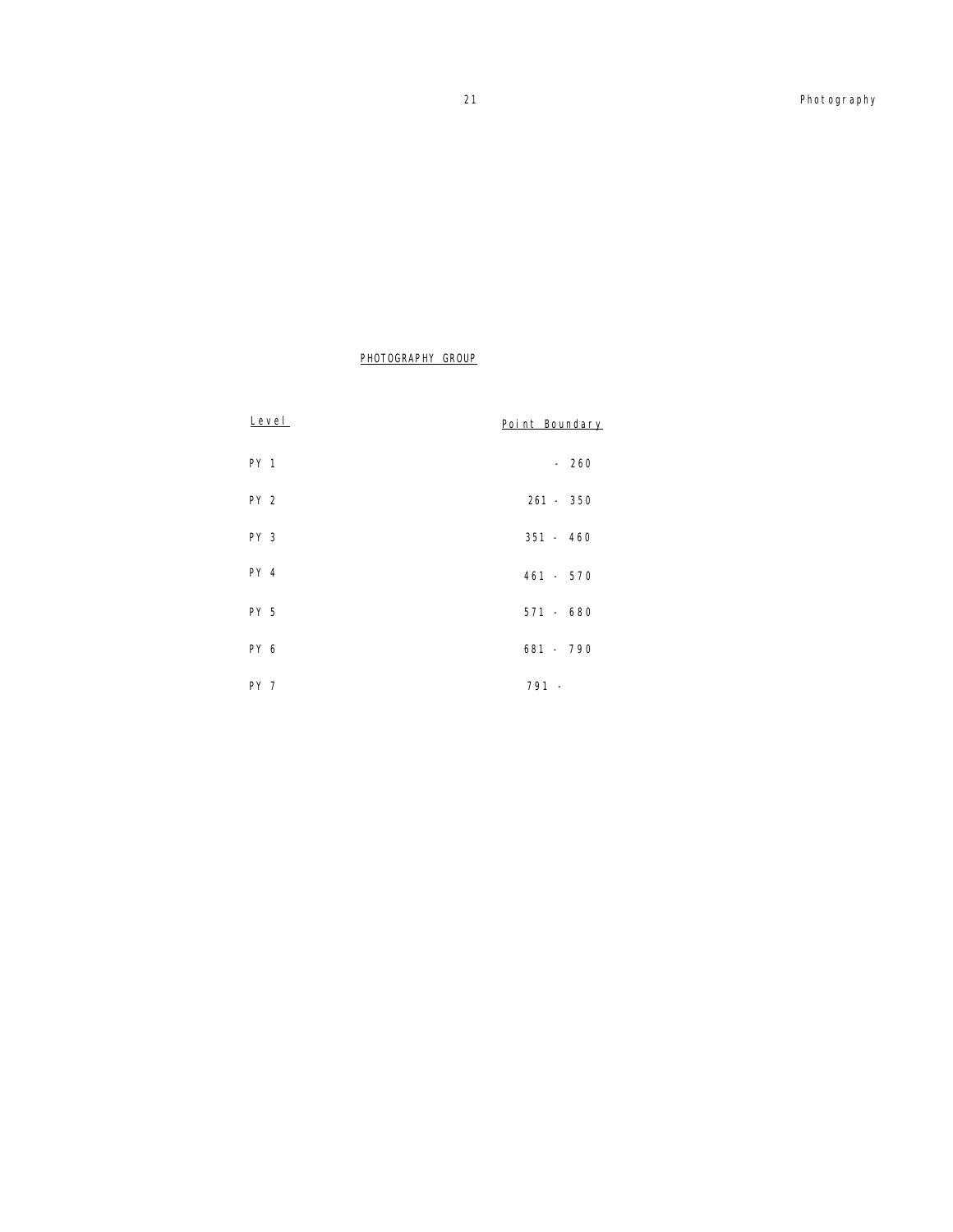#### - BENCH-MARK POSITIONS -

#### - RATINGS -

|                                                        |                 |                  |             |                                       | - FACTORS -                     |                                                                                                 |  |
|--------------------------------------------------------|-----------------|------------------|-------------|---------------------------------------|---------------------------------|-------------------------------------------------------------------------------------------------|--|
| JOB TITLE                                              | LEVEL           | TOTAL<br>POI NTS | <b>SKUN</b> | TECH.<br>RESP.                        | <b>CNTCTS</b>                   | CONCEN. PHY. E ENVRN. HZRDS. SPRVSN.                                                            |  |
| 11 - Photographic Processor (DND)                      | $\mathbf{1}$    | 244              |             |                                       |                                 | 1 - 60 1 - 60 $A_1$ - 20 1 - 10 2 - 30 2 - 30 $A_2$ - 24 $A_1$ - 10                             |  |
| 9 - Photographer, Military College (DND)               | $\overline{2}$  | 321              |             |                                       |                                 | 1 - 60 2 - 120 A <sub>2</sub> - 37 1 - 10 2 - 30 2 - 30 A <sub>2</sub> - 24 A <sub>1</sub> - 10 |  |
| 6 - Jr. Photographer, Archeo. Project                  | 3               | 382              |             |                                       |                                 | 2 - 94 2 - 120 $B_2$ - 52 1 - 10 2 - 30 2 - 30 $C_1$ - 36 $A_1$ - 10                            |  |
| 1 - Aerial Photographic Processor                      | DELETED         |                  |             |                                       |                                 |                                                                                                 |  |
| 2 - Assign'mt Photographer (NHW)                       | 3               | 418              |             | $3 - 128$ 2 - 120 A <sub>3</sub> - 54 |                                 | $1 - 10$ 2 - 30 2 - 30 C <sub>1</sub> - 36 A <sub>1</sub> - 10                                  |  |
| 5 - Gen'l Photographer (DND)                           | 3               | 423              |             | $4 - 162$ 2 - 120 $A_2$ - 37          |                                 | $1 - 10$ 2 - 30 2 - 30 $A_2$ - 24 $A_1$ - 10                                                    |  |
| *15 - Technician, Earth Imagery Reprod'n (EMR)         | 3               | 439              |             | $4 - 162$ 2 - 120 A <sub>1</sub> - 20 |                                 | $2 - 23$ 2 - 30 3 - 50 A2 - 24 A <sub>1</sub> - 10                                              |  |
| 10 - Photographer, Phys. Metallurgy Div. (EMR)         | $\overline{4}$  |                  |             |                                       |                                 | 532 5 - 196 3 - 180 $B_2$ - 52 1 - 10 2 - 30 2 - 30 $A_2$ - 24 $A_1$ - 10                       |  |
| 13 - Supervising Aerial Photo Processor                | DELETED         |                  |             |                                       |                                 |                                                                                                 |  |
| 8 - Photographer, Agr. Research St'n                   | 5               |                  |             |                                       | 654 6 - 230 4 - 240 $C_2$ - 67  | $2 - 23$ 2 - 30 2 - 30 A <sub>2</sub> - 24 A <sub>1</sub> - 10                                  |  |
| 3 - Chi ef Photographer, Geol ogi cal Survey of Canada | 6               |                  |             | 711 7 - 265 4 - 240 $D_2$ - 82        |                                 | 1 - 10 1 - 10 1 - 10 $A_1$ - 10 $D_4$ - 84                                                      |  |
| 7 - Medical Photographer (DVA)                         | 6               | 721              |             | $6 - 230$ 4 - 240 $B_3$ - 69          |                                 | $2 - 23$ 2 - 30 3 - 50 $B_2$ - 37 $C_2$ - 42                                                    |  |
| *16 - Technologist, Earth Imagery Reprod'n (EMR)       | 6               | 731              |             | 7 - 265 4 - 240 $C_3$ - 84            |                                 | $4 - 50$ 1 - 10 2 - 30 A <sub>1</sub> - 10 C <sub>2</sub> - 42                                  |  |
| **4 - Chief Photographer, Nat'l Gallery                | 7               |                  |             |                                       | 813 8 - 300 4 - 240 $D_3$ - 100 | $3 - 36$ 2 - 30 2 - 30 B <sub>1</sub> - 23 D <sub>2</sub> - 54                                  |  |
| 12 - Photomicrographer (AGR)                           | DELETED         |                  |             |                                       |                                 |                                                                                                 |  |
| $*14$ - Technical Supvr., Earth Imagery Reprod'n (EMR) | $7\overline{ }$ |                  |             | 870 8 - 300 5 - 300 $C_3$ - 84        |                                 | $3 - 36$ 1 - 10 2 - 30 $A_1$ - 10 $D_5$ - 100                                                   |  |

#### LEVEL POINT RANGE

|     |    | - 260 Level 1 |  |
|-----|----|---------------|--|
| 261 |    | - 350 Level 2 |  |
| 351 |    | - 460 Level 3 |  |
| 461 |    | - 570 Level 4 |  |
| 571 |    | - 680 Level 5 |  |
| 681 |    | - 790 Level 6 |  |
| 791 | a. | Level 7       |  |

(\*) Addition (\*\*) Revision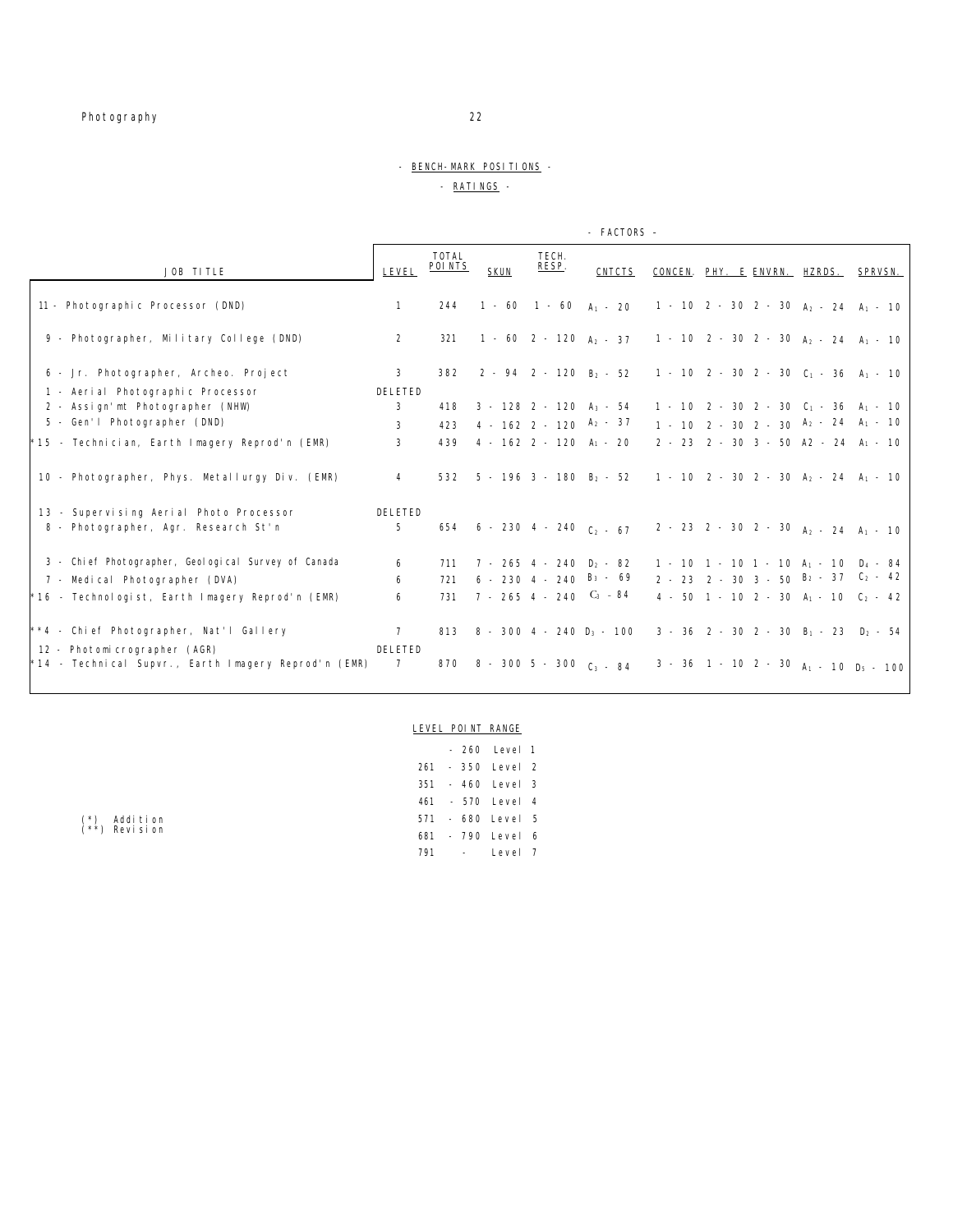#### 23 **Photography**

#### BENCH-MARK POSITION DESCRIPTION INDEX

### In Alphabetical Order

| BENCH-MARK<br>POSITION NO. |         | DESCRIPTIVE TITLE                                                                              | PAGE  |
|----------------------------|---------|------------------------------------------------------------------------------------------------|-------|
| $\mathbf{1}$               | DELETED | (Aerial Photographic Processor)                                                                | $- -$ |
| $\overline{a}$             |         | Assignment Photographer, Department of<br>National Health and Welfare                          | 2.1   |
| 3                          |         | Chief Photographer, Geological Survey of Canada                                                | 3.1   |
| $\overline{4}$             |         | Chief Photographer, National Gallery of Canada                                                 | 4.1   |
| 5                          |         | General Photographer, Department of National Defence                                           | 5.1   |
| 6                          |         | Junior Photographer, Archaeological Project                                                    | 6.1   |
| 7                          |         | Medical Photographer, Department of Veterans Affairs                                           | 7.1   |
| 8                          |         | Photographer, Agricultural Research Station                                                    | 8.1   |
|                            |         | Photographer, Military College, Department of<br>National Defence                              | 9.1   |
| 10                         |         | Photographer, Physical Metallurgy Division,<br>Department of Energy, Mines and Resources       | 10.1  |
| 11                         |         | Photographic Processor, Department of National Defence                                         | 11.1  |
| 12                         | DELETED | (Photomicrographer)                                                                            | $- -$ |
| 13                         | DELETED | (Supervising Aerial Photo Processor)                                                           | $ -$  |
| 14                         |         | Technical Supervisor, Earth Imagery Reproduction,<br>Department of Energy, Mines and Resources | 14.1  |
| 15                         |         | Technician, Earth Imagery Reproduction, Department of<br>Energy, Mines and Resources           | 15.1  |
| 16                         |         | Technologist, Earth Imagery Reproduction, Department<br>of Energy, Mines and Resources         | 16.1  |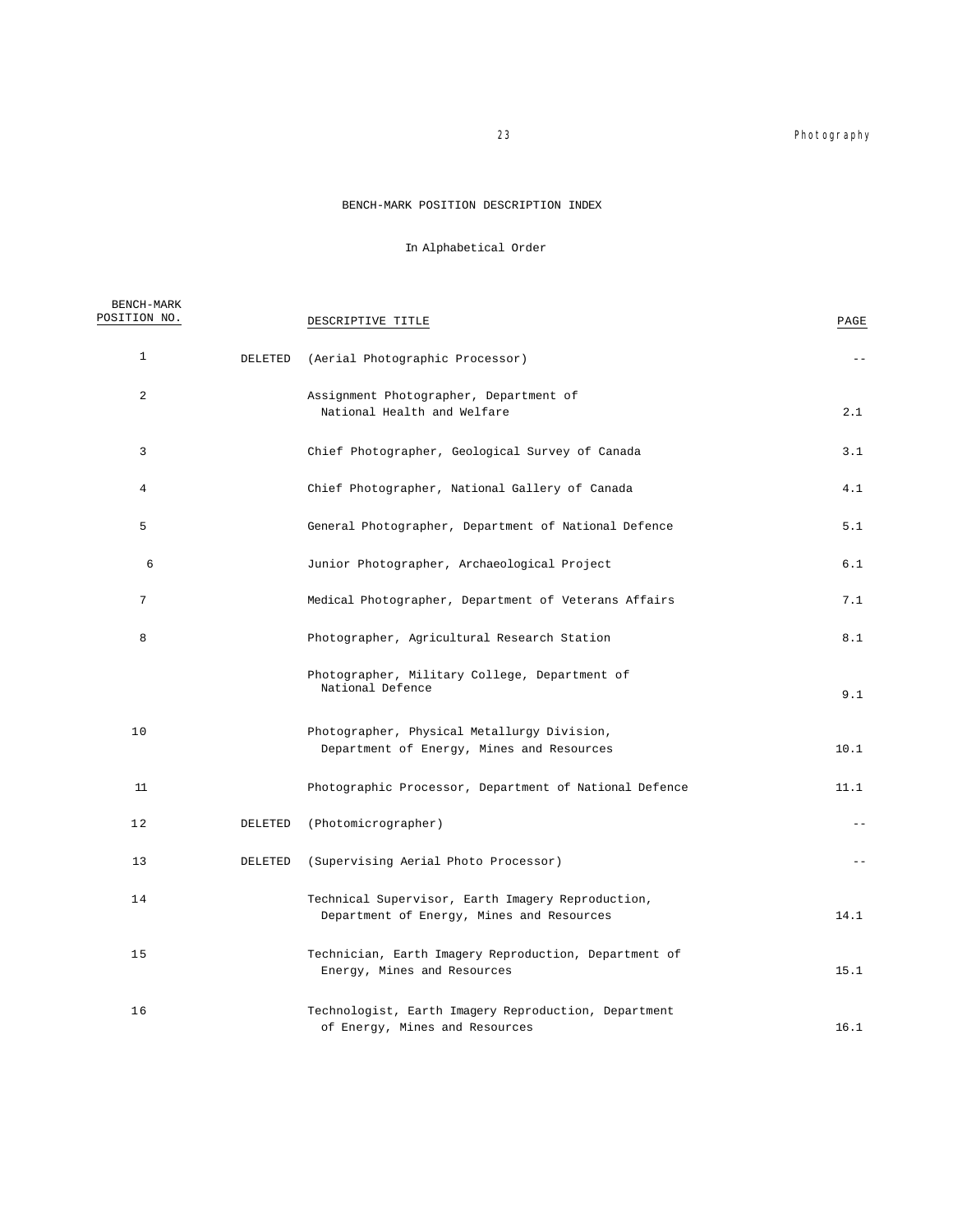#### BENCH-MARK POSITION DESCRIPTION

|                          | Level: 3<br>Bench-Mark Position Number: 2                                                                                                                                                                                                                                                                        |                          |
|--------------------------|------------------------------------------------------------------------------------------------------------------------------------------------------------------------------------------------------------------------------------------------------------------------------------------------------------------|--------------------------|
|                          | Descriptive Title: Assignment Photographer,<br>Point Rating: 418<br>Department of National Health and Welfare                                                                                                                                                                                                    |                          |
| Summary                  |                                                                                                                                                                                                                                                                                                                  |                          |
|                          | Under the supervision of a senior photographer, takes photographs on location or in a studio of people and<br>events for such purposes as publications, displays, brochures, posters and news releases; processes black-<br>and-white film and makes contact and projection prints; and performs related duties. |                          |
| <u>Duties</u>            |                                                                                                                                                                                                                                                                                                                  | % of Time                |
|                          | Photographs, on location, occasionally working from ladders or other insecure support, or<br>in a studio, in black and white or in colour, people and events for such purposes as<br>departmental publications, displays, brochures, posters and news releases:                                                  | 60                       |
| $\overline{\phantom{a}}$ | by reading requisitions for photographic services and discussing the requirements of<br>the assignments with the officer in charge;                                                                                                                                                                              |                          |
|                          | by selecting and using cameras, accessories and film materials suitable to the nature<br>of the assignment; and,                                                                                                                                                                                                 |                          |
| $\overline{\phantom{a}}$ | by aligning and positioning equipment, positioning and posing subjects, selecting<br>lenses, focal lengths, shutter speeds and lens openings, and using flood, flash or<br>available lighting and filter combinations to achieve desired results in finished<br>prints, and by exposing film.                    |                          |
|                          | Processes black-and-white films and makes contact and projection prints in the darkroom<br>in accordance with users' specifications:                                                                                                                                                                             | 20                       |
| $\overline{\phantom{a}}$ | by mixing chemical solutions and developing, fixing, washing and drying photographic<br>negati ves;                                                                                                                                                                                                              |                          |
|                          | by positioning negatives in projection and contact printing equipment;                                                                                                                                                                                                                                           |                          |
|                          | by selecting appropriate printing paper and printing test strips to ensure correct<br>adjustment and exposure times;                                                                                                                                                                                             |                          |
|                          | by exposing the requisite number of prints and, when necessary, cropping, dodging and<br>burning-in to achieve desired effects; and,                                                                                                                                                                             |                          |
| $\overline{\phantom{a}}$ | by developing, fixing, washing, drying, trimming and mounting prints.                                                                                                                                                                                                                                            |                          |
|                          | Photographs biological specimens to show pathological symptoms and conditions:                                                                                                                                                                                                                                   | 10                       |
|                          | by using regular camera equipment in the studio, with tungsten lighting; and,                                                                                                                                                                                                                                    |                          |
|                          | by using macrophotographic equipment for small specimens.                                                                                                                                                                                                                                                        |                          |
|                          | Performs related duties such as making continuous tone and line negatives of original<br>documents, carrying out routine maintenance and cleaning of cameras, accessories and<br>darkroom equipment, and retouching negatives and prints.                                                                        | 10                       |
| Specifications           |                                                                                                                                                                                                                                                                                                                  | Degree/<br><u>Points</u> |
|                          | <b>Skill and Knowledge</b>                                                                                                                                                                                                                                                                                       |                          |
|                          | The work requires a good knowledge of the characteristics, applications and limitations<br>of a wide variety of film materials and photographic processing chemicals. It also<br>requires some knowledge of human relations to elicit cooperation and support for officials                                      | 3 / 128                  |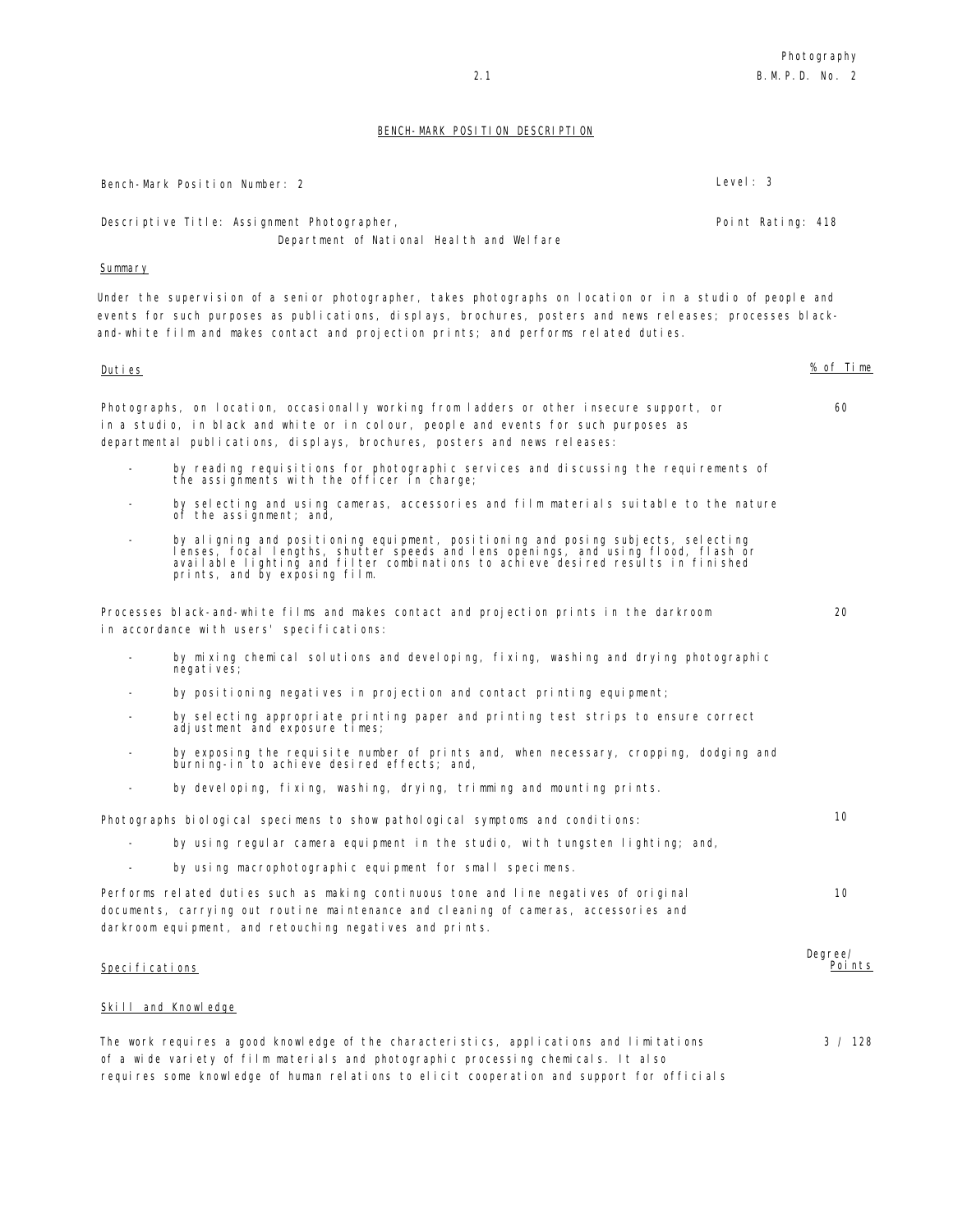#### Degree/ Points

2 / 120

and subjects in hospitals and other institutions when carrying out assignments on<br>location, an awareness of the news or public relations value of situations and events,<br>and some knowledge of the requirements for illustrati wide variety of cameras and accessories and studio and darkroom equipment.

#### Technical Responsibility

The work requires the selection and use of cameras, accessories, films and printing<br>papers most suitable for a given assignment. Darkroom procedures are adjusted to<br>compensate for extremes of exposure and to provide emphas Photographic problems encountered on assignments or in the darkroom are referred to the supervisor for guidance and instruction.

#### Responsibility for Contacts

The work requires contacts with departmental officers to clarify the requirements of<br>assignments, with photographers in other departments and with technical representatives<br>of equipment and materials suppliers to exchange requirements of assignments and to elicit support and cooperation. A3 / 54

#### Conditions of Work

| Concentration - The work requires attention to ensure that cameras and accessories are<br>handled properly and that completed photographs are correctly identified. Periods of<br>concentration are required when positioning and adjusting equipment on location under<br>conditions that preclude return visits should desired results not be obtained.   | 1 / 10         |
|-------------------------------------------------------------------------------------------------------------------------------------------------------------------------------------------------------------------------------------------------------------------------------------------------------------------------------------------------------------|----------------|
| Physical Effort - The work involves standing and walking in the field and in the dark-<br>room. There is a requirement to carry a selection of cameras, accessories, supplies and<br>lighting equipment while on field assignments.                                                                                                                         | $2 \times 30$  |
| Environment - The work requires exposure to extremes of temperature while on location,<br>and exposure to chemical fumes while processing materials in the dark or in subdued<br>light.                                                                                                                                                                     | $2 \times 30$  |
| Hazards - The work requires exposure to bruises, cuts, sprains and fractures when carrying<br>photographic equipment on location and occasionally taking photographs from insecure places<br>such as roofs, ladders or scaffolding. There is also exposure to photographic chemicals<br>and a possibility of eye strain caused by working in subdued light. | C1 $\prime$ 36 |

#### Supervision

The work requires occasionally showing other employees how to perform photographic duties and keep records. A1 / 10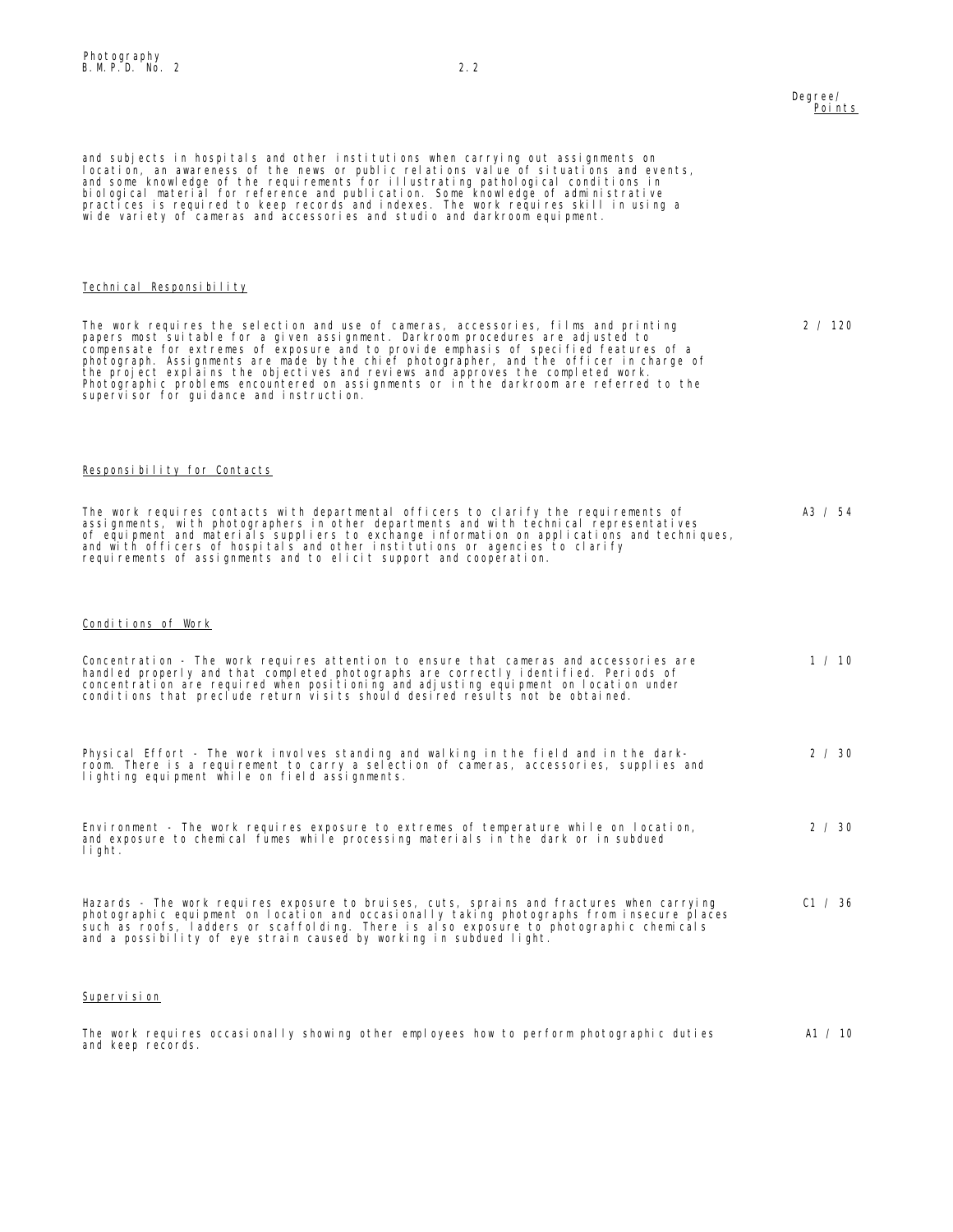75

10

Degree/ Points

7 / 265

#### BENCH-MARK POSITION DESCRIPTION

Bench-Mark Position Number: 3 Level: 6

Point Rating: 711

Descriptive Title: Chief Photographer, Geol ogi cal Survey of Canada

#### Summary

Under the supervision of the Administrative Officer, Administrative Services Branch, Geological Survey of Canada, organizes and directs the work of the photographic section engaged in taking photographs of geological and related subjects to illustrate reports and publications, for scientific study, for displays, lectures and exhibits, and for sale; supervises the activities of a staff of nine; and performs related duties.

#### Duties % of Time

Organizes and directs the work of photographers engaged in the production of photographs of mineral and rock samples, palaeontological specimens, drill cores, meteorites and other related geological subjects to illustrate reports and publications, for scientific study, for displays, lectures and exhibits, and for sale to the public:

- by reviewing requisitions for photographic services and discussing unusual require-ments with the requisitioner to determine problems likely to be encountered and to establish priorities, workloads and completion dates;
- by allocating work to staff in accordance with technical capability, reviewing work in progress, and taking corrective action when necessary to meet target dates;
- by overseeing photographic processing, giving advice and guidance on problems, and suggesting or approving modifications or adaptations of equipment or procedures;
- by overseeing the filing, cataloguing and indexing of material submitted for inclusion in the photographic library; and,
- by requisitioning equipment and supplies and arranging for maintenance.

| Supervises a staff of nine employees by giving on-the-job training, resolving personnel | 15 |
|-----------------------------------------------------------------------------------------|----|
| problems, acting on selection and rating boards, taking or recommending disciplinary    |    |
| action, and reviewing and reporting on employees' work performance.                     |    |

| Performs related duties such as evaluating and reporting on new photographic equipment |
|----------------------------------------------------------------------------------------|
| and materials, compiling periodic reports on activities, assembling information on     |
| equipment and material requirements for inclusion in annual estimates, and conducting  |
| correspondence on technical photography.                                               |

#### Specifications

#### Skill and Knowledge

The work requires a thorough knowledge of the equipment, materials and procedures used to<br>take photographs of geological subjects, including photomicrographs and photomacrographs,<br>in black-and-white and in colour. It also a requirement for a knowledge of the administrative practices of the department to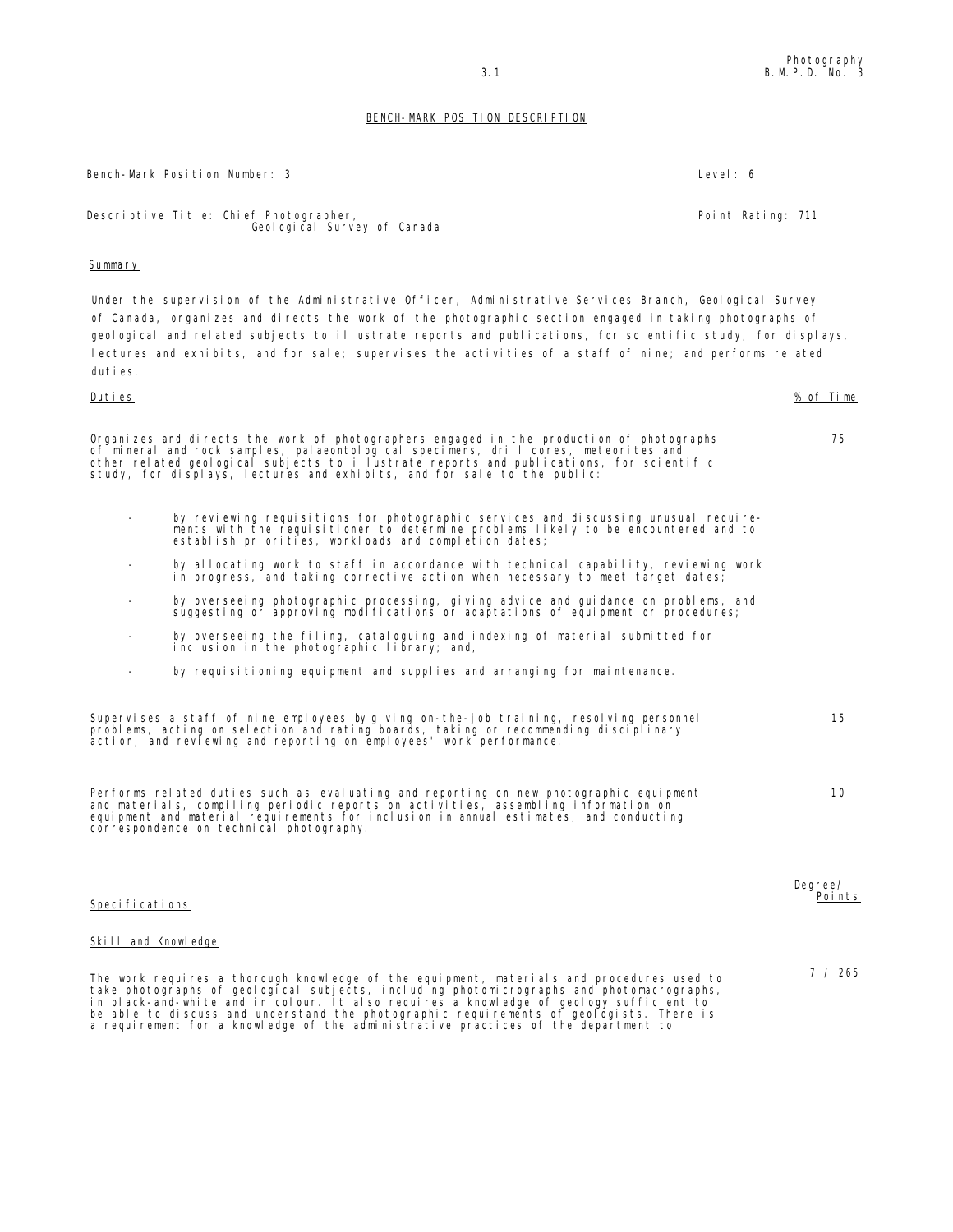#### Degree/ Points

prepare and substantiate estimates submissions and to carry out the business administration of the unit. The work requires skill in using and modifying a variety of photographic equipment and accessories and in adapting procedures to meet specific requirements. Technical Responsibility The work requires careful planning and coordination of tasks assigned to photographers in<br>the unit. Photographic requirements are discussed with the geologists concerned to<br>determine the equipment and materials necessary, photographers carrying out the assignment. Resolution of photographic problems encountered is the responsibility of the incumbent of the position. 4 / 240 Responsibility for Contacts The work requires contacts with geologists and other officers of the department to discuss projects and to make short- and long-term plans to accommodate their photographic<br>requirements, provide guidance on the photography of geological and related subjects, and<br>explain the feasibility of the problems to requirements of a unique nature. D2 / 82 Conditions of Work Concentration - The work requires attention to detail in organizing and allocating work and preparing reports and correspondence. Short periods of concentration are required when reviewing completed work for adequacy and presentation.  $1 / 10$ Physical Effort - The work is performed mainly while sitting with an occasional require-ment for short periods of standing and walking while checking work progress or discussing problems arising from the subject matter, equipment or procedures. 1 / 10 Environment - The work is performed mainly in an office environment with few disagreeable conditions. 1 / 10 Hazards - The work normally does not require exposure to materials or conditions likely to cause sickness or injury. Al / 10 Supervision

The work requires supervising nine employees by organizing and allocating work, assigning staff, developing and implementing new work procedures, formally appraising work<br>performance, evaluating employees, taking and recommending disciplinary action, estab-<br>lishing leave programs, and recommending classificatio D4 / 84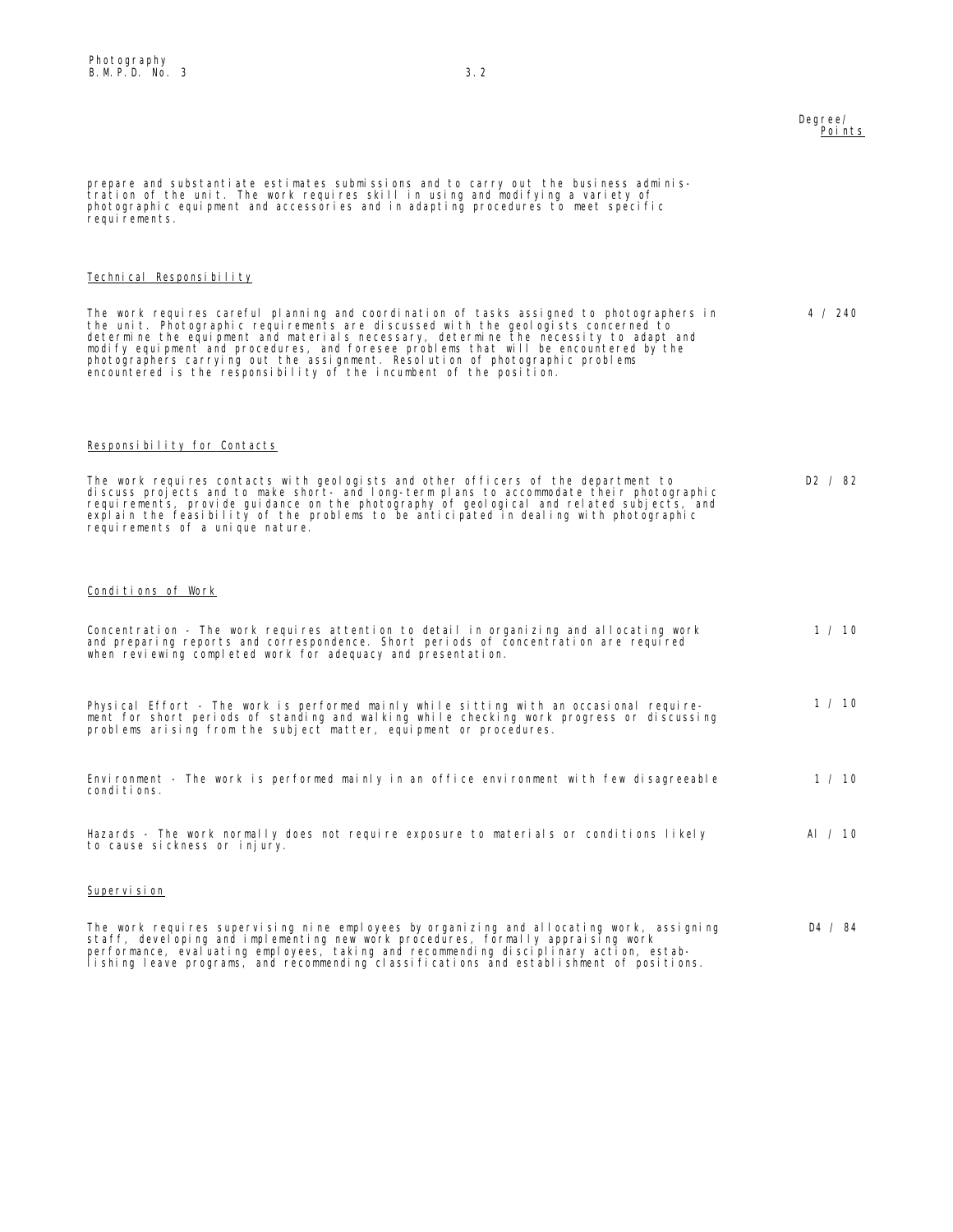#### BENCH-MARK POSITION DESCRIPTION

Bench-Mark Position Number: 4 Level: 7

Descriptive Title: Chief Photographer, National Gallery of Canada

#### **Summary**

Under the direction of the Assistant Director, Administration and Operations, plans, organizes, directs and controls the activities of the Photography Service of the Gallery and directs and supervises staff. Photographs historical and contemporary art objects and performs such photography investigational tasks as authentication. Assists the Assistant Director in the long range planning and in ensuring required capacity and resources capability to meet current and future needs; deals with production quality and service related problems; prepares annual estimate and budgetary forecasts of the Service. Acts as the technical consulting authority of the Service providing advice or consultation services concerning works of art photography, photographic rendition techniques, type of support offered and feasibility of the photographic work requested. Performs other work related to the utilization of the resources and the provision of the services.

#### Duties % of Time

Plans, organizes, directs and controls the activities of the Photography Service of the National Gallery to provide a highly specialized photographic support to curators, conservators and other specialists engaged in the authentication, acquisition, curatorship, restoration, cataloguing, conservation and exhibition of fine arts such as historical and contemporary paintings, drawings, sculptures and collections of a wide diversity of art objects and artifacts, and in support of the Gallery's publications and sales programs, by:

- reviewing and discussing with the specialists, the request particulars, the material submitted, the desired result and use, and aims of the project supported;
- assessing the feasibility of the work requested, the availability of and the resources required, and determining the time frame and the priority of the work;
- making required internal arrangements or advising on the photographic related<br>conditions for photographing works of art on loan from other Galleries or organiza-<br>tions or for photographing private collections of work of
- scheduling the work to be performed, committing the resources, coordinating the work, and ensuring efficient utilization of the material and equipment;
- ensuring compliance to work plans, request specifications, established procedures and quality standards, and taking action to correct deviations;
- assessing the need for particular photographic work to be done on contract, making required arrangements and authorizing invoices for payment;
- evaluating impact of unforeseen technical difficulties or changes in conditions on the work and determining course of action;
- resolving problems arising from new or changed priorities, resource requirements and commitments, or discussing alternatives with the Assistant Director or the user as applicable;
- establishing required liaisons to deal with technical problems;
- reviewing and evaluating progress of work and approving work produced;
- controlling and ensuring an adequate inventory of materials and supplies, and maintenance of equipment;
- reporting as required, on the work performed, unusual problems, production, cost, resources utilized, and on major technical difficulties, equipment breakdowns and mai ntenance.

Point Rating: 813

30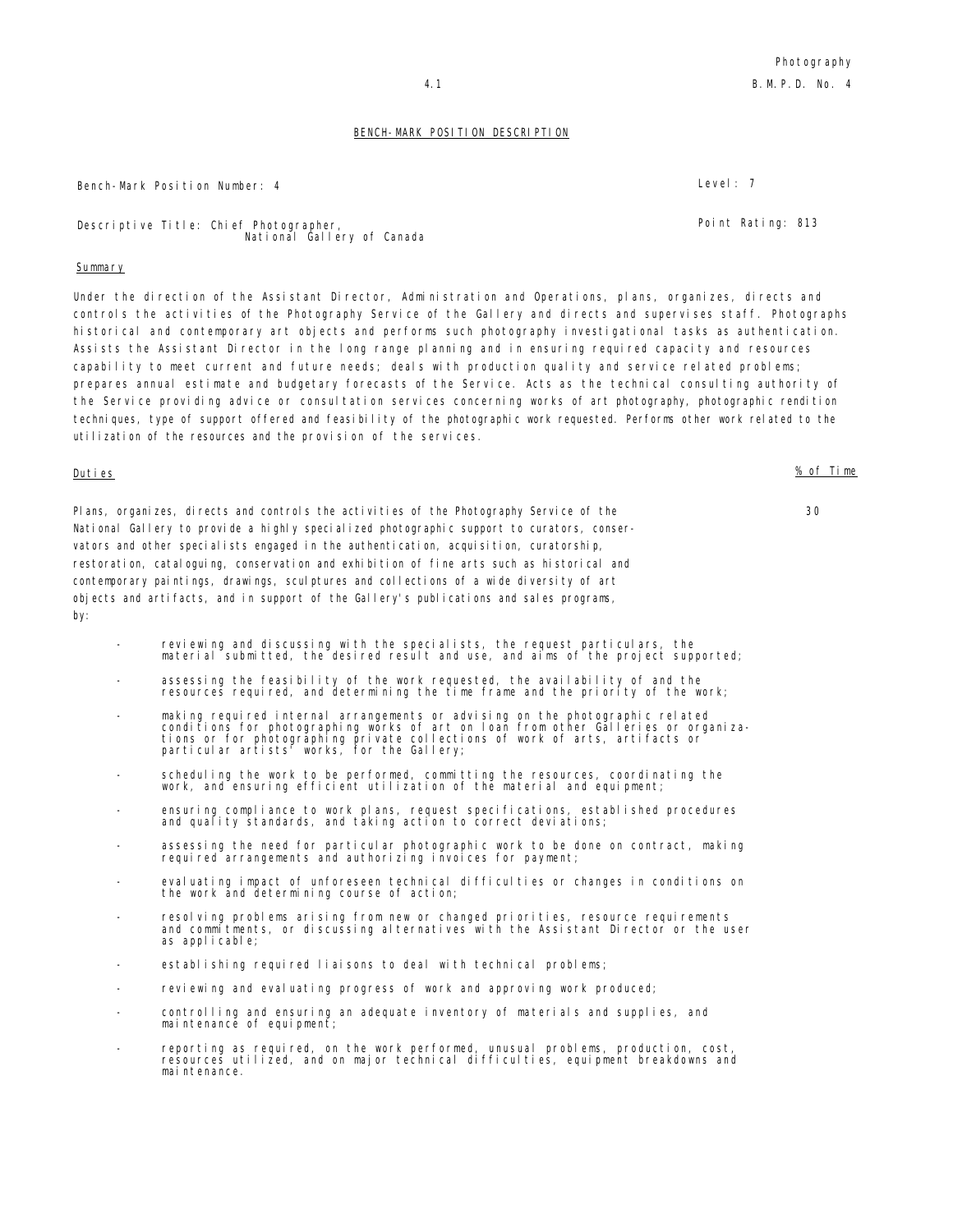30

Photographs historical and contemporary art objects in support of the Gallery activities, photographs three dimensional art objects and produces final print or transparency which conveys all the artistic subtleties or technical information that the medium is capable of embodying so as to provide a valid information link among art historians, scholars and other professionals, and performs a variety of photographic investigation tasks for authentication purposes by:

- discussing with the Gallery professional personnel or specialists particulars of the request, feasibility, time frame, handling and storage of art collection, objects, and priorities;
- determining the photographic techniques, equipment, material, chemicals and processes to be used;
- making required adaptations or devising and developing new techniques, experimenting different combinations of photographic material, equipment, techniques and set-ups,<br>and applying the particular methodology to assure a precise control in the<br>utilization of the material and procedures and to produce the d
- identifying and photographically capturing, recording and illustrating evidence of<br>alterations of art objects such as eradications, consistency of colors, type of paint<br>used and layer sequence, markings, shading, repaint
- photographically accentuating, regaining or surfacing and showing latent images, eradicated marks, and illustrating differences or consistency of specific elements or distinguishing characteristics of the art object such as artist's paint brush stroke particulars or other artistic subtleties;
- performing photographic work in studio or on exhibition site, involving a variety of light sources and illumination techniques such as infra-red, ultra violet, back lighting, oblique, reflected and shadowless lighting, and various specialized or in-<br>house developed or modified photographic techniques, accessories or apparatus, and<br>unusual uses or combinations of equipment, material an

Supervises personnel to ensure optimum performance and efficient photographic service by: 20

10

- following established practices; allocating work, instructing staff and providing technical leadership in the diagnosing and resolution of unusual problems;
- ensuring compliance to safety and security procedures;
- monitoring work progress, evaluating results and appraising employees' performance;
- developing employees' skills and capability through training and assignment rotation;
- recommending changes in job content, promotions, extension of probation or release, and disciplinary actions; participating in the position classification, staffing and grievance processes; and making recommendations.

Assists the Assistant Director in planning and ensuring required Service capacity and resources technical capability to meet forecast needs, and deals with related production, technical or service problems by:

- assessing capability of the Service's technical resources against new requirements, technical problems encountered and need for new techniques, equipment, materials and quality controls;
- reviewing pertinent technical developments, evaluating applicability of new techniques, processes, equipment and materials for adoption, and specifying and recommending acquisition of new equipment;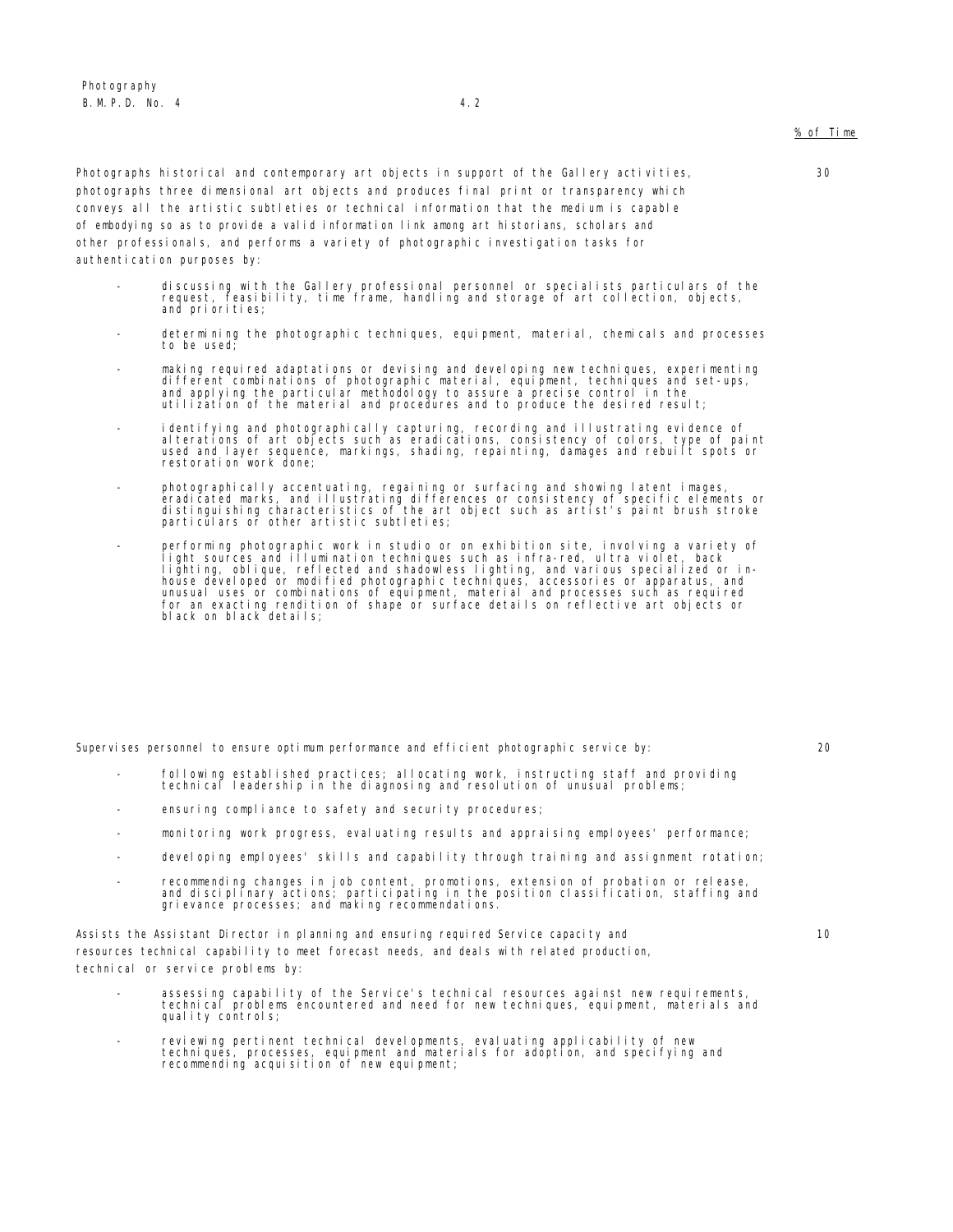### Photography

#### 4.3 B.M.P.D. No. 4

% of Time

10

- identifying and assessing production and quality problems or improvements needed, and conducting required developmental work to meet new or unique photographic needs of<br>the Gallery specialists, enhance the technical capability of the Service, achieve<br>greater controllability of the photographic processes, th
- preparing annual estimates and budgetary forecasts of the Service
- reviewing production and maintenance costs, service demand trends, estimating labour, material and capital requirements and, proposing and discussing estimates.

Provides technical advice to specialists of the Gallery, other galleries, university research groups, artists, authors and publishers concerning the photographic techniques

and the capability developed at the Service by:

- maintaining required awareness of technological changes and trends concerning art object photography, photographic reproduction and investigational photography;
- advising on the feasibility, the techniques available, their limitations and the particular results obtainable;
- acting as the Gallery technical contact for manufacturer/supplier representatives to discuss new developments or to deal with difficulties related to the materials,<br>equipment, or systems supplied and to discuss particular technical limitations and possible modifications.

#### Specifications

#### Skill and Knowledge

An in-depth knowledge of works of art photography and of the technical capabilities of the Gallery Photographic service is necessary to determine the particular photographic support or assistance which can be provided, the feasibility of the desired results and the most effective photographic techniques to be used to satisfy new or unusual photo graphic requirements and maintain the level of quality of the photographic service prescribed by the Gallery. A very sound knowledge of photographic theory and techniques as applied in the field of works of art photography and of the related photographic investigational work is required as well as considerable skill and expertise in studio photography, photographic chemistry, and emulsion making technology, colour theory, sensitometry, densitometry, process control systems, photometry and of the characteristic and limitations of the diverse color, black and white, micro-, infra-red and ultra violet photography techniques, studio and darkroom equipment and reproduction systems utilized is necessary to provide the photographic support requested, assess and approve modifications or new system proposals and technical problem solutions. A very good knowledge of the photographic characteristics and constraints such as heat and light sensitivity of the wide diversity of ancient and modern materials used in the making of paintings, artifacts or fine art objects and of particular identifying markings or characterizing artistic subtleties is necessary to photographically surface, capture and to reproduce the particular details or imagery required by the specialists, perform effective photo graphic investigation tasks and to prevent damage or aging acceleration of subject in producing the desired results. Particular artistic skills are necessary for producing high aesthetic quality photographs. The work requires knowledge and skill in planning, administering, directing and controlling the activities of the Service. Sufficient knowledge of the staffing and classification processes is necessary to participate effecttively to these processes. A very good knowledge of the policy, directives and administrative practices and procedures pertinent to the provision of the services, the utilization of the resources, and the conservation of works of art and associated security requirements is necessary.

Degree/ Points

8 / 300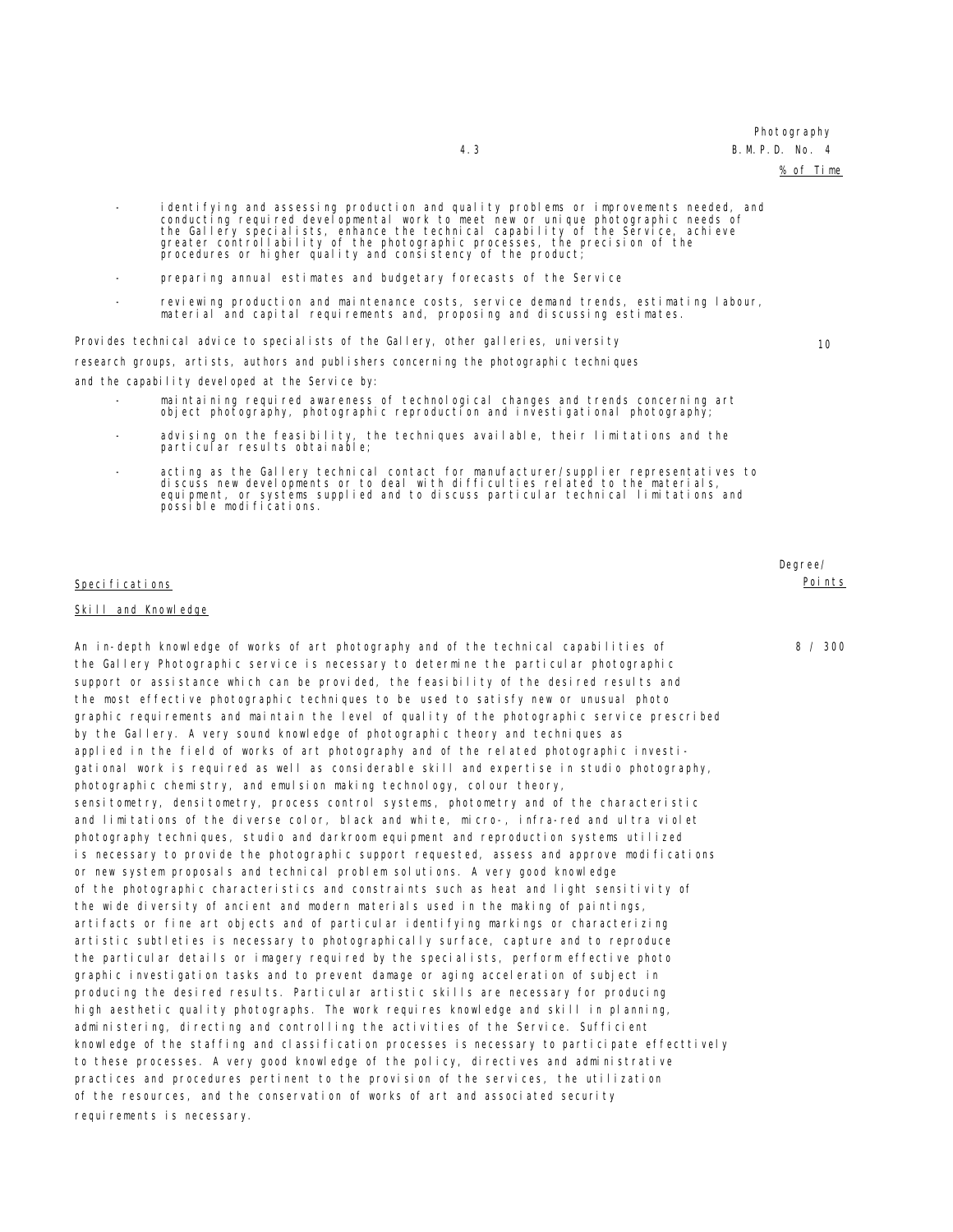Photography B. M. P. D. No. 4 4.4

#### Technical Responsibility

Work assigned in terms of current, new and future photographic demands of the Gallery, and of the particular project aims. Specifics of the photographic work requested and of the particular photographic service contribution expected require discussions with the Gallery's and other specialists to assess technical feasibility, and establish timeframe, cost and priority. General instructions are given for planning, scheduling and allocating the work, committing the resources and producing the required results. The work requires selecting and using or directing and assisting specialized staff in selecting, applying, or modifying, testing and evaluating the applicability of advanced new and specialized techniques, materials, equipment or procedures. Must advise on, approve or develop effective approaches to overcome technical limitations or constraints imposed by the nature or condition of particular art objects and achieve the desired results. There is a requirement to modify techniques and equipment, and to specify and recommend acquisitions of new systems, material and equipment. Considerable scope is allowed to deal with special requirements or situations where precedents are remotely applicable, determine advisability and ensure the development of new techniques, quality control standards and procedures, devise or evaluate and approve adaptations or unique combinations of various photographic materials, equipment or processes or to decide on the fabrication of in-house devised apparatus to resolve technical difficulties or limitations. There is a requirement to plan the activities of the Service, to establish and realign priorities and to identify and deal with difficulties associated with changes in requirements, production, cost and new commitments, material and equipment defectiveness and suppliers services. Work problem solutions involve setting precedents and limited help is available due to the highly specialized nature of the work at the Gallery. The position is responsible for evaluating and approving the work produced by specialized photographers; the photographic results are reviewed for acceptance with the specialist requesting the service, and the work of the position is reviewed by the Assistant Director for effective utilization of resources, conformance to plan requirements, cost and appropriateness of support provided in meeting Gallery's and other users' requirements.

#### Responsibility for Contacts

The work requires participation in the long-range planning of photographic services such as required in the photographic recording and cataloguing of large collections of art objects, the long-range planning of photographic facilities requirements or for major acquisitions of photographic processing and studio equipment. The work involves negotiating conditions such as concerning long term provision of special photographic work by Canada Photo Centre with officers of the Centre, with authority to recommend conditions of acceptance. Contacts are also required with curators of other museums and Galleries in Canada and outside, with university researchers, artists, authors and publishers to make required arrangements, to advise on the work, discuss artistic and technical conditions, requirements and constraints associated with the photography of particular art objects on loan to the National Gallery, and to recommend solution to difficulties, and obtain approval of conditions. Frequent contacts are required with officers, curators, conservators and technical personnel of the Gallery to discuss, plan and prioritize the photographic support required, advice on feasibility of request and, discuss the results obtainable, the constraints and photographic difficulties associated with particular subjects, the technical limitations, the specifications and the results obtained. There is a requirement to contact manufacturers' or suppliers' technical representatives to discuss and seek common ground to resolve quality problems or difficulties experienced with the materials and the equipment provided, or the processes and procedures recommended.

4 / 240

D3 / 100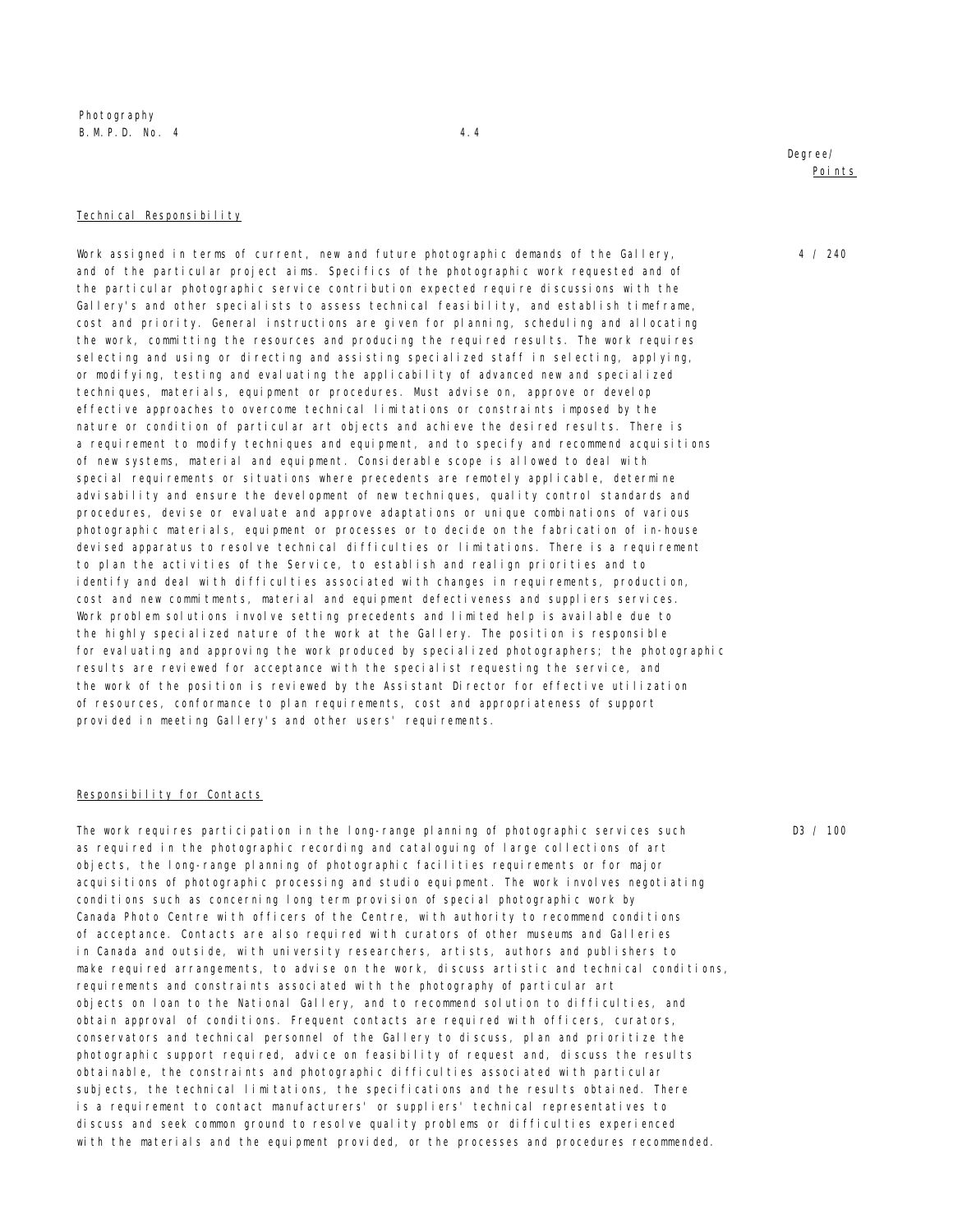## Degree/ Points

3 / 36

2 / 30

2 / 30

Bl / 23

D2 / 54

### Conditions of Work

Concentration - Concentration is required for sustained periods. The work requires a high level of attention and considerable care to prevent damage in the handling, positioning of work of art of great value and in the illumination and exposition to photo graphic lighting of unique paintings or other delicate art objects to prevent deterioration from light and its effects on aging and preservation or other damages. High degree of mental-sensory co-ordination is required to carry out the photography investigational work requested to assure precision in the arrangement of the subject, lights, cameras and other equipment and to identify and photographically regain or surface and record a latent image, particular artistic subtleties or specific fine details. Concentration and high mental-sensory co-ordination is also required in the simultaneous control of the depth of field and focus to achieve the optimum depth of the imagery required and in the precise control of the swings and tilts of the camera back and lens board to achieve the trueness and sharpness of the particular imagery details demanded. High level of attention with concentration for sustained periods is required when checking work and results produced by photographers and examining completed reproduction for detail accuracy. Concentration is also required in assessing the technical feasibility of the photographic investigational tasks required, to assess the applicability of new developments or to devise modifications or special combinations of equipment, materials and procedures in dealing with technical difficulties.

Physical Effort - The work requires bending, stooping, standing, walking, and carrying lighting apparatus or medium-weight objects while arranging and photographing works of art of various sizes and shapes. There is a requirement to climb and carry out a portion of the work while standing on ladders or scaffolding such as when large objects or large exhibits must be photographed. Must walk to the various work stations to supervise activities, deal with technical difficulties encountered by subordinates and review work produced.

Environment - Fair working environment. Work involves frequent exposures to high intensity studio lights and radiant heat for sustained periods; occasional exposures, for varying periods, to ultra-violet light, and to several moderately disagreeable elements such as noise, fumes, odours, heat and humidity and skin irritating chemicals from operating equipment and chemical process, and to darkness or subdued light when working or checking work in the darkrooms. Must wear protective clothing such as rubber gloves, apron and face shield when working with chemicals. Other work such as administrative related work is performed in an office environment.

Hazards - Exposed to injuries such as sprains or fractures when working on elevated scaffold or ladder to photograph large objects or exhibits from various views or angles.

### Supervision

The work requires organizing, directing and controlling the work of the Service and supervising a staff of two specialized photographers and one administrative clerk. Supervisory duties include setting work performance standards, assigning and reviewing work, directing and instructing personnel, ensuring compliance to procedures, security and safety standards, evaluating performance, training and developing staff, recommending promotions and disciplinary action, proposing changes in the number and classification of positions and participating in the classification and selection process.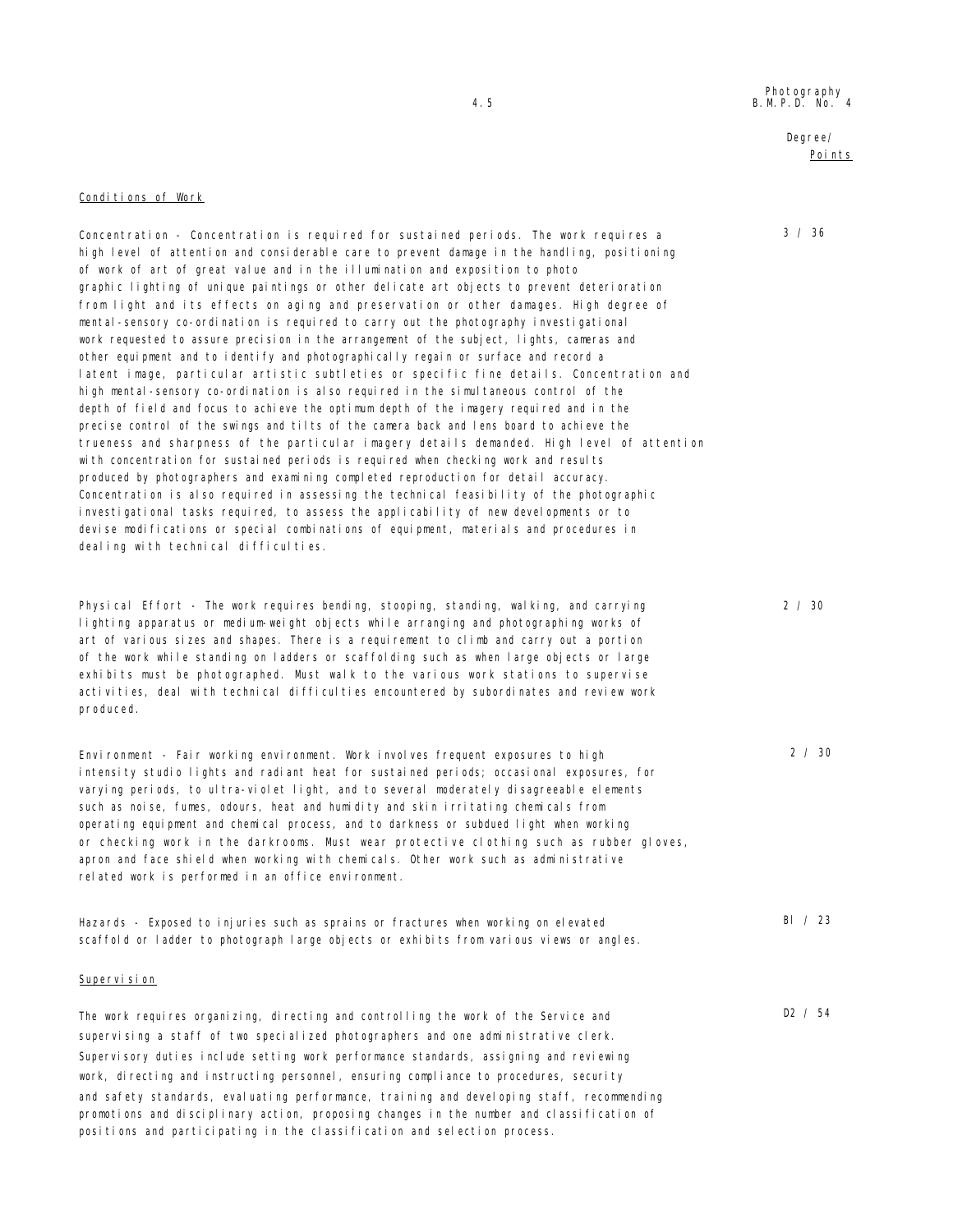## ORGANIZATION CHART

## National Museums of Canada

Component: National Gallery of Canada Branch: Administration and Operations



\* Bench - Mark Position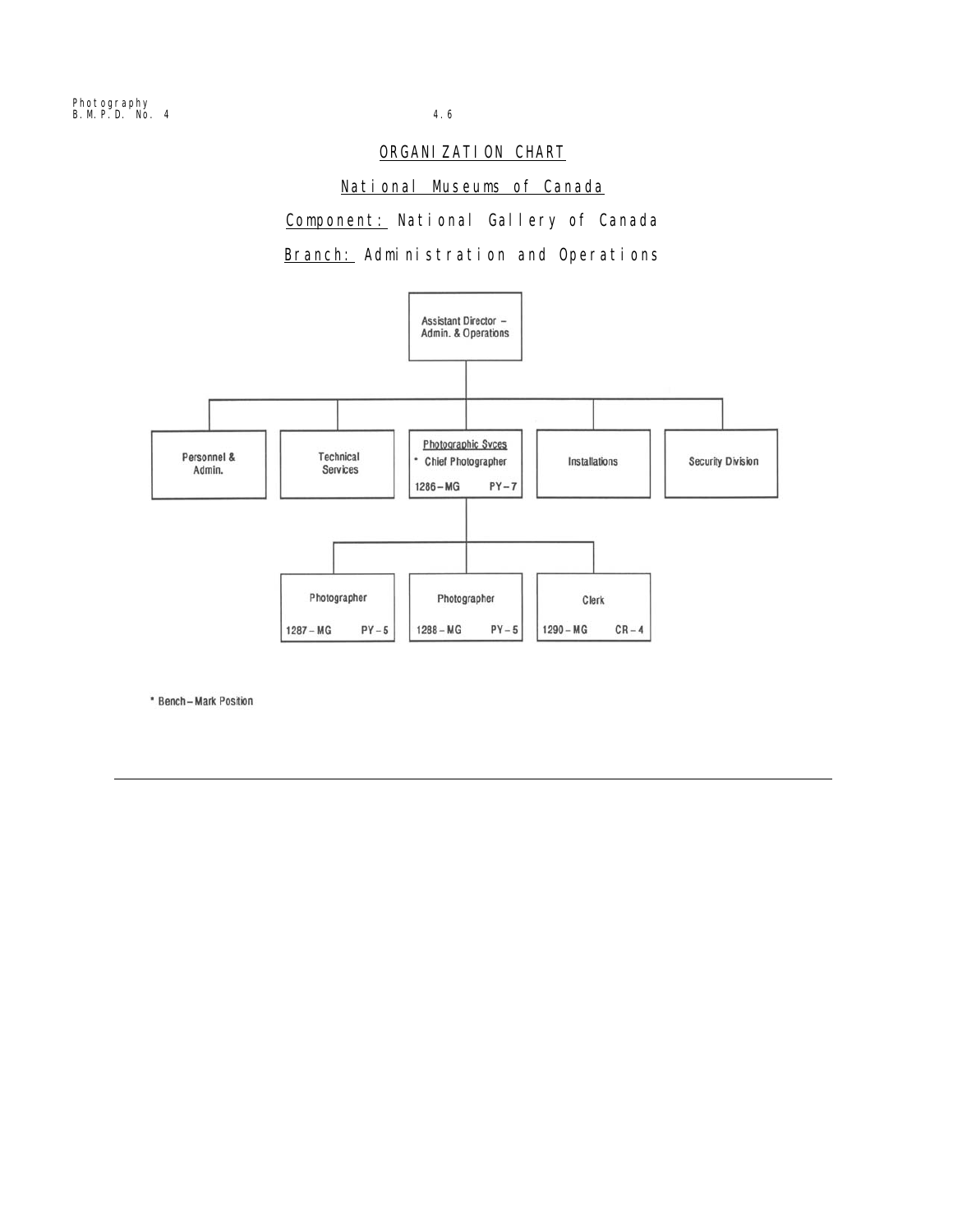# **Photography**

5.1 B.M.P.D. No. 5

### BENCH-MARK POSITION DESCRIPTION

Bench-Mark Position Number: 5 Level: 3

Descriptive Title: General Photographer, Department of National Defence Point Rating: 423 **Summary** Under the supervision of a planning officer at a central ordnance depot, provides a general photographic service to the depot by taking and processing photographs to be used for technical, supply, training, investigation and public relations purposes, and performs related duties. Duties % of Time Provides a general photographic service to a central ordnance depot and takes photographs to be used for publication in manuals and bulletins, to show modifications or damage and for administrative and public relations purposes: 85 by discussing with officers of the depot the requirements and purposes of photographic work; by selecting and adjusting photographic equipment, arranging lighting, determining poses for and taking portraits in the studio; - by selecting and adjusting photographic equipment, arranging proper lighting and selecting views of places, equipment or stores required to illustrate the desired aspects of the subject; by mixing chemical solutions and developing, fixing, washing and drying photographic film materials; by positioning negatives in projection and contact printing equipment; - by selecting appropriate printing paper and printing test strips to ensure correct adjustment and exposure times; by exposing the requisite number of prints and, when necessary, cropping, dodging and burning-in to achieve the desired effects; and, by developing, fixing, washing, drying, trimming and mounting prints. Performs related duties such as retouching photographs; mounting and framing photographs; referencing, recording and filing negatives; and maintaining a stock of photographic supplies. 15 Specifications Degree/ Points Skill and Knowledge The work requires a thorough knowledge of black-and-white photographic negative and 4 / 162

positive materials, equipment and chemicals and of effective poses and arrangements of the subjects. It requires a knowledge of the characteristics of a wide variety of items in stores and of equipment, apparatus, and other subjects. The work requires a knowledge of administrative practices of the depot to maintain a small photographic service, order supplies and equipment, and record and file photographs. The work requires skill in using a variety of cameras, accessories, and darkroom and studio equipment, and the ability to gain cooperation for photography projects and portrait work.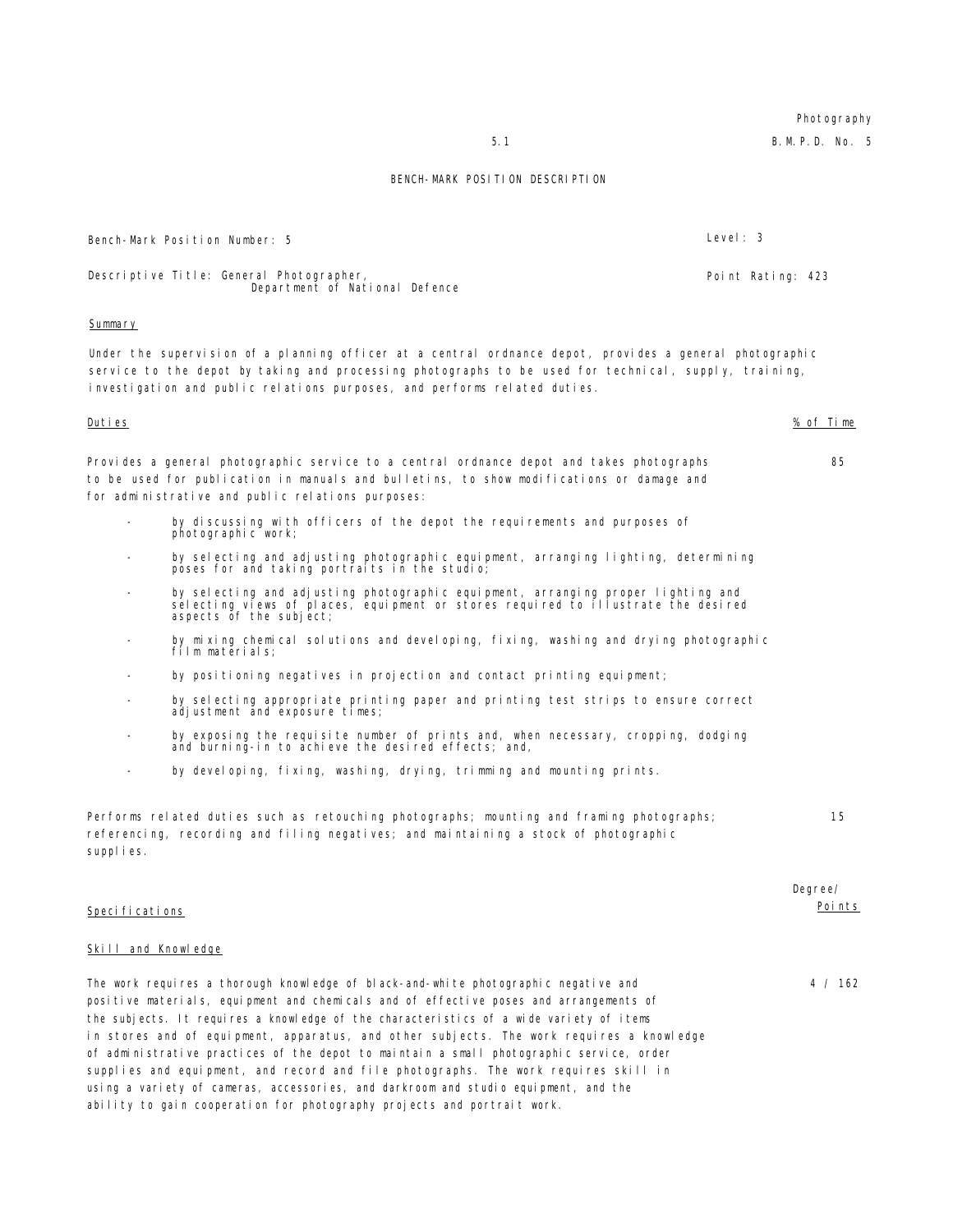Degree/ Points

2 / 120

## Technical Responsibility

The work requires the selection and use of cameras, accessories, film and printing papers most suitable for particular tasks. Some adaptation of established procedures is occasionally required when photographing sites and artifacts with little contrast between identifying and distinguishing features. Darkroom procedures are adjusted to compensate for extremes of exposure caused by field conditions and to provide emphasis of specified features of a photograph. Assignments are made by the supervisor, and the archaeologist explains the results desired and reviews and approves the completed work. Photographic problems encountered in the field or darkroom are referred to the supervisor for guidance and instruction.

### Responsibility for Contacts

| The work requires contacts with archaeologists and other officers of the department at<br>the project, to discuss and clarify the requirements of the work as a basis for<br>determining the type of equipment required for field assignments.                                                                                       | 62 / 52       |
|--------------------------------------------------------------------------------------------------------------------------------------------------------------------------------------------------------------------------------------------------------------------------------------------------------------------------------------|---------------|
| Conditions of Work                                                                                                                                                                                                                                                                                                                   |               |
| Concentration - The work requires attention to ensure that cameras and accessories are<br>handled properly and that completed photographs are correctly identified. Short periods<br>of concentration are necessary at critical stages in photographing and processing.                                                              | 1 / 10        |
| Physical Effort - The work involves standing and walking while taking or processing<br>photographs. There is a requirement to handle light- and medium-weight equipment while<br>on field assignments and to work from ladders and scaffolding.                                                                                      | $2 \times 30$ |
| Environment - The work requires exposure to extremes of temperature when on field<br>assignments. There is also exposure to chemical fumes and a requirement to work in the<br>dark or in subdued light while performing processing and printing tasks.                                                                              | $2 \times 30$ |
| Hazards - The work requires exposure to cuts, bruises, sprains and fractures when<br>carrying photographic equipment and climbing ladders, scaffolding and catwalks at an<br>archaeological restoration site. There is also exposure to photographic chemicals and a<br>possibility of eye strain cause by working in subdued light. | C1 / 36       |

### Supervision

|  |                   |  |  | The work requires occasionally showing other employees how to perform photographic tasks | A1 / 10 |
|--|-------------------|--|--|------------------------------------------------------------------------------------------|---------|
|  | and keep records. |  |  |                                                                                          |         |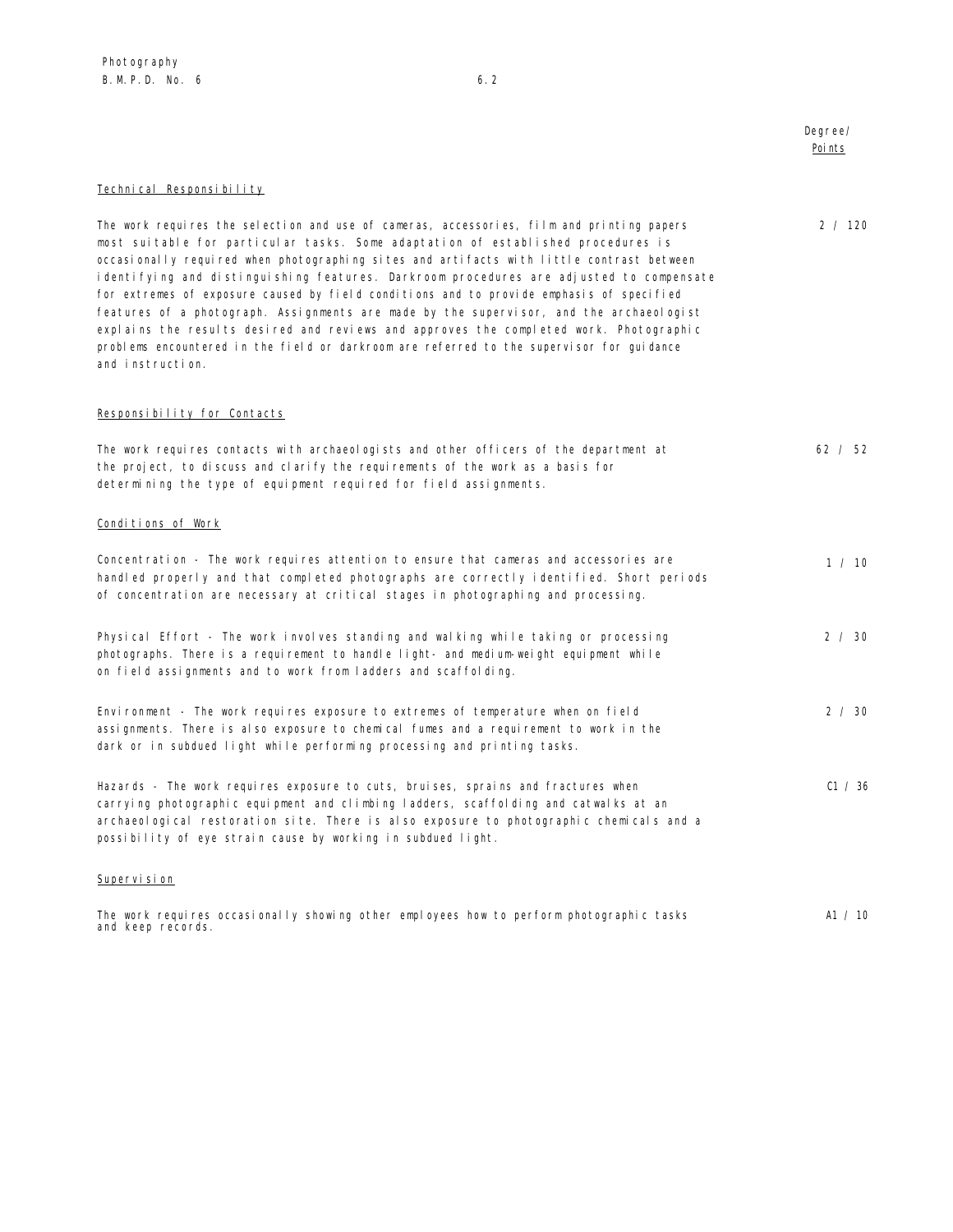## BENCH-MARK POSITION DESCRIPTION

| Bench-Mark Position Number: 6                                                                                                                                                                                                                                                                                                                                                                                                                                                                                                                                                                   | Level: $3$         |
|-------------------------------------------------------------------------------------------------------------------------------------------------------------------------------------------------------------------------------------------------------------------------------------------------------------------------------------------------------------------------------------------------------------------------------------------------------------------------------------------------------------------------------------------------------------------------------------------------|--------------------|
| Descriptive Title: Junior Photographer,<br>Archaeol ogi cal Project                                                                                                                                                                                                                                                                                                                                                                                                                                                                                                                             | Point Rating: 382  |
| Summary                                                                                                                                                                                                                                                                                                                                                                                                                                                                                                                                                                                         |                    |
| Under the supervision of the senior photographer at the Fortress of Louisbourg restoration site, provides<br>photographic services to archaeologists in the field; processes black-and-white film in the darkroom and<br>makes contact and projection prints for illustrative, record, display and publicity purposes; assembles<br>photographic mosaics of large subjects; copies maps, charts and other material to scale; carries out<br>minor maintenance and adjustments on equipment, and performs related duties.                                                                        |                    |
| <u>Duties</u>                                                                                                                                                                                                                                                                                                                                                                                                                                                                                                                                                                                   | % of Time          |
| Takes photographs of archaeological subjects in the field, to record features and objects<br>as found at excavations and to record the progress of restoration activities:<br>by discussing photographic requirements with the archaeologist and own supervisor;<br>by selecting cameras, films and accessories appropriate to the subject to be<br>photographed; and,                                                                                                                                                                                                                          | 30                 |
| by aligning and positioning equipment, selecting lenses, determining shutter speed,<br>$\overline{\phantom{a}}$<br>lens opening, lighting and filter combinations to achieve desired results, and by<br>exposing film.                                                                                                                                                                                                                                                                                                                                                                          |                    |
| Processes black-and-white film in the darkroom and makes contact and projection prints:<br>by mixing chemical solutions and developing, washing, fixing and drying photographic<br>$\overline{\phantom{a}}$<br>negati ves;                                                                                                                                                                                                                                                                                                                                                                      | 45                 |
| by positioning negatives in projection or contact printing equipment;<br>$\overline{\phantom{0}}$                                                                                                                                                                                                                                                                                                                                                                                                                                                                                               |                    |
| by selecting appropriate printing paper and printing test strips to ensure proper<br>setting and exposure times;                                                                                                                                                                                                                                                                                                                                                                                                                                                                                |                    |
| by exposing the required number of prints and, when necessary, cropping, dodging or<br>burning-in to achieve desired effects in finished prints; and,                                                                                                                                                                                                                                                                                                                                                                                                                                           |                    |
| by developing, fixing, washing, drying, trimming and mounting finished prints.                                                                                                                                                                                                                                                                                                                                                                                                                                                                                                                  |                    |
| Performs related duties such as making minor repairs and adjustments to equipment,<br>maintaining records of work performed, making mosaics, making photographic and ozalid<br>copies of maps, charts and illustrations, and showing other employees how to carry out<br>assigned tasks when requested to do so by the senior photographer.                                                                                                                                                                                                                                                     | 25                 |
| Specifications                                                                                                                                                                                                                                                                                                                                                                                                                                                                                                                                                                                  | Degree/<br>Poi nts |
| <b>Skill and Knowledge</b>                                                                                                                                                                                                                                                                                                                                                                                                                                                                                                                                                                      |                    |
| The work requires a good knowledge of the characteristics, applications and limitations<br>of regular commercially available film and photographic processing chemicals. It also<br>requires a knowledge of archaeology sufficient to understand the photographic requirements<br>of an archaeologist and to work at an excavation site and handle artifacts without<br>causing damage. Some knowledge of administrative practices is required to maintain<br>records and indexes. The work requires skill in using a variety of cameras and<br>accessories, and darkroom and studio equipment. | 2 / 94             |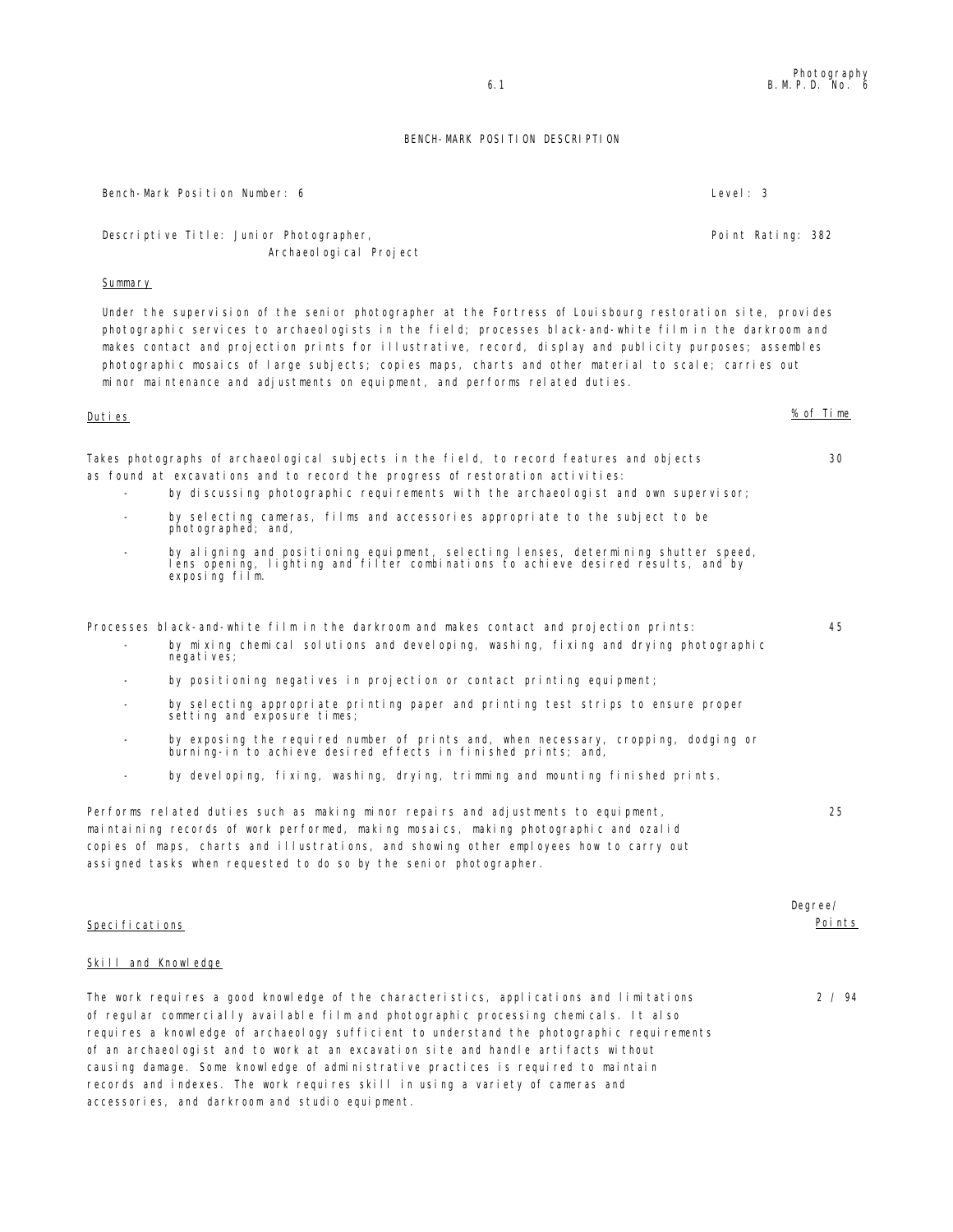## Degree/ Points

2 / 120

## Technical Responsibility

The work requires the selection and use of cameras, accessories, film and printing papers most suitable for particular tasks. Some adaptation of established procedures is occasionally required when photographing sites and artifacts with little contrast between identifying and distinguishing features. Darkroom procedures are adjusted to compensate for extremes of exposure caused by field conditions and to provide emphasis of specified features of a photograph. Assignments are made by the supervisor, and the archaeologist explains the results desired and reviews and approves the completed work. Photographic problems encountered in the field or darkroom are referred to the supervisor for guidance and instruction.

### Responsibility for Contacts

| The work requires contacts with archaeologists and other officers of the department at<br>the project, to discuss and clarify the requirements of the work as a basis for                                                                                                                                                            | B2 / 52       |
|--------------------------------------------------------------------------------------------------------------------------------------------------------------------------------------------------------------------------------------------------------------------------------------------------------------------------------------|---------------|
| determining the type of equipment required for field assignments.                                                                                                                                                                                                                                                                    |               |
| Conditions of Work                                                                                                                                                                                                                                                                                                                   |               |
| Concentration - The work requires attention to ensure that cameras and accessories are<br>handled properly and that completed photographs are correctly identified. Short periods<br>of concentration are necessary at critical stages in photographing and processing.                                                              | 1 / 10        |
| Physical Effort - The work involves standing and walking while taking or processing<br>photographs. There is a requirement to handle light- and medium-weight equipment while<br>on field assignments and to work from ladders and scaffolding.                                                                                      | 2 / 30        |
| Environment - The work requires exposure to extremes of temperature when on field<br>assignments. There is also exposure to chemical fumes and a requirement to work in the<br>dark or in subdued light while performing processing and printing tasks.                                                                              | $2 \times 30$ |
| Hazards - The work requires exposure to cuts, bruises, sprains and fractures when<br>carrying photographic equipment and climbing ladders, scaffolding and catwalks at an<br>archaeological restoration site. There is also exposure to photographic chemicals and a<br>possibility of eye strain cause by working in subdued light. | C1 / 36       |
| Supervision                                                                                                                                                                                                                                                                                                                          |               |

The work requires occasionally showing other employees how to perform photographic tasks and keep records. A1 / 10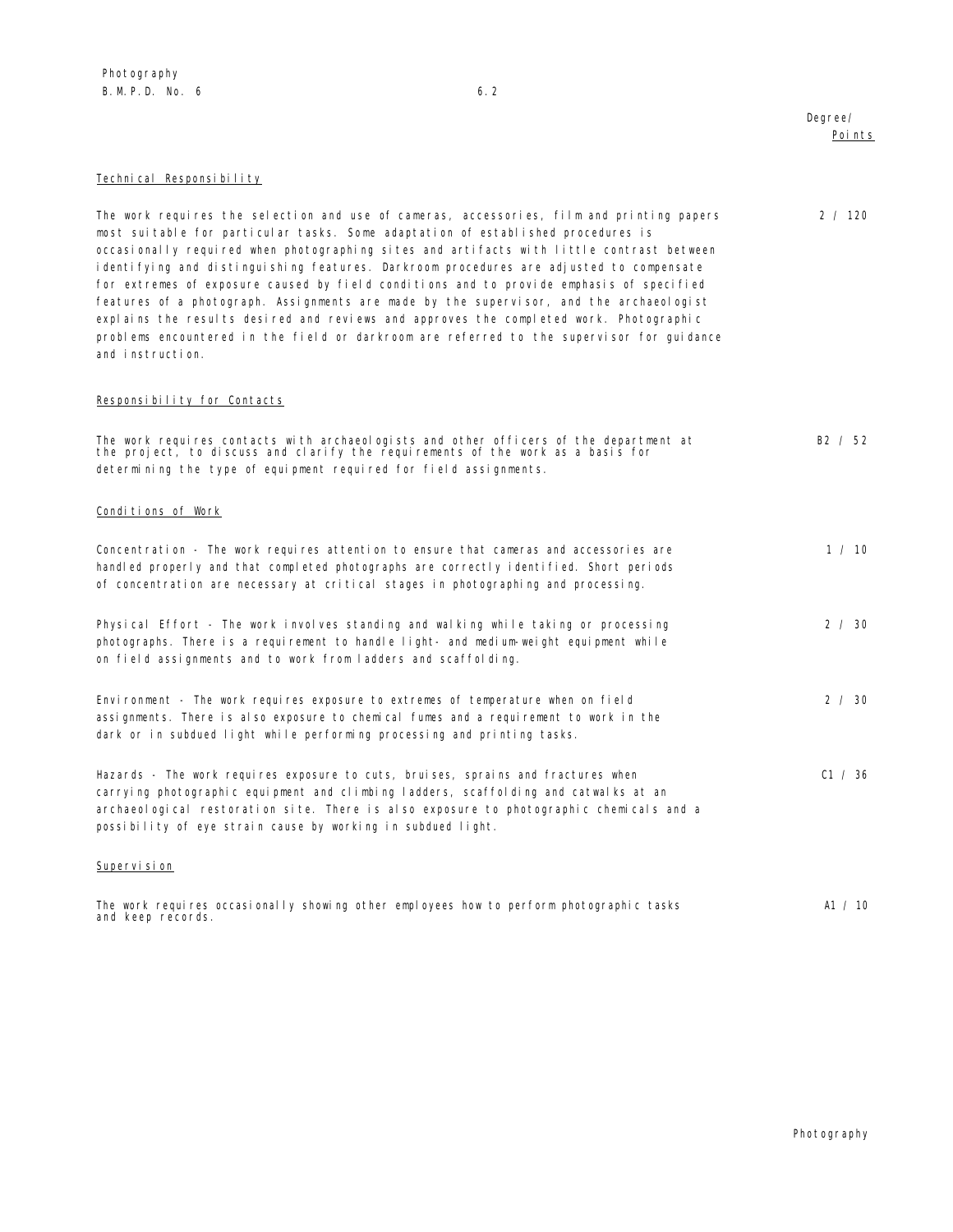### BENCH-MARK POSITION DESCRIPTION

Bench-Mark Position Number: 7 Level: 6

Descriptive Title: Medical Photographer, Department of Veterans Affairs

### Summary

Under the direction of an assistant medical director at a veterans' hospital, provides photographic service to the hospital and takes photographs of physical facilities, equipment, and anatomical, surgical, pathological or other medical subjects for use in conjunction with training, medical records, research, and diagnostic and treatment activities, involving a variety of photographic techniques including macro-, microand indoscopic photography in still, motion picture, time lapse and slow-motion, specialized photographic equipment and processes; processes film and makes contact and projection prints; edits and splices motion picture film; supervises the work of a junior photographer; and performs related duties.

procedures:

Duties % of Time

Provides a photographic service at a veterans' hospital and takes photographs of physical facilities, anatomical, surgical, pathological and other medical subjects, using a variety of photographic techniques, specialized photographic equipment and processes, for such purposes as training, medical records, research data, and diagnostic, and treatment

- by selecting and operating the appropriate size and type of motion picture or still camera, with black-and-white or colour film appropriate to the assignment;
- by photographing operations in the operating room and autopsies in the morgue;
- by using, in conjunction with a camera, gastroscopes, ophthalmoscopes, microscopes or other instruments to photograph body organs or tissues;
- by using fundas, endoscopic and photomicrographic cameras to photograph body organs, selected area, or microspecimens;
- by selecting and applying infrared or ultraviolet light, fluorescent dyes or other appropriate techniques to film special subjects; and,
- by devising equipment and techniques suitable for photographing difficult subjects under difficult circumstances.

Performs general photography: 15

- by photographing patients in wards, examining rooms, and the studio;
- by taking studio photographs of hospital staff for identification purposes;
- by photographing special events and visits by officials; and,
- by photographing engineering, construction and maintenance projects and building areas, showing progress and conditions.

Processes a variety of film materials such as black-and-white, colour, infrared, ultraviolet and metal plates, and does contact and projection printing:

- by mixing chemical solutions and developing, fixing, washing and drying photographic negatives according to manufacturers' specifications;
- by developing exposed emulsion-coated glass into projection slides;
- by developing and anodizing metal photographic plates;
- by positioning negatives in projection and contact printing equipment;
- by selecting appropriate printing paper and printing test strips to ensure correct adjustment and exposure times; and,
- by exposing the requisite number of prints and, when necessary, cropping, dodging and burning-in to achieve the desired highlights or other effects.

Point Rating: 721

45

 $20$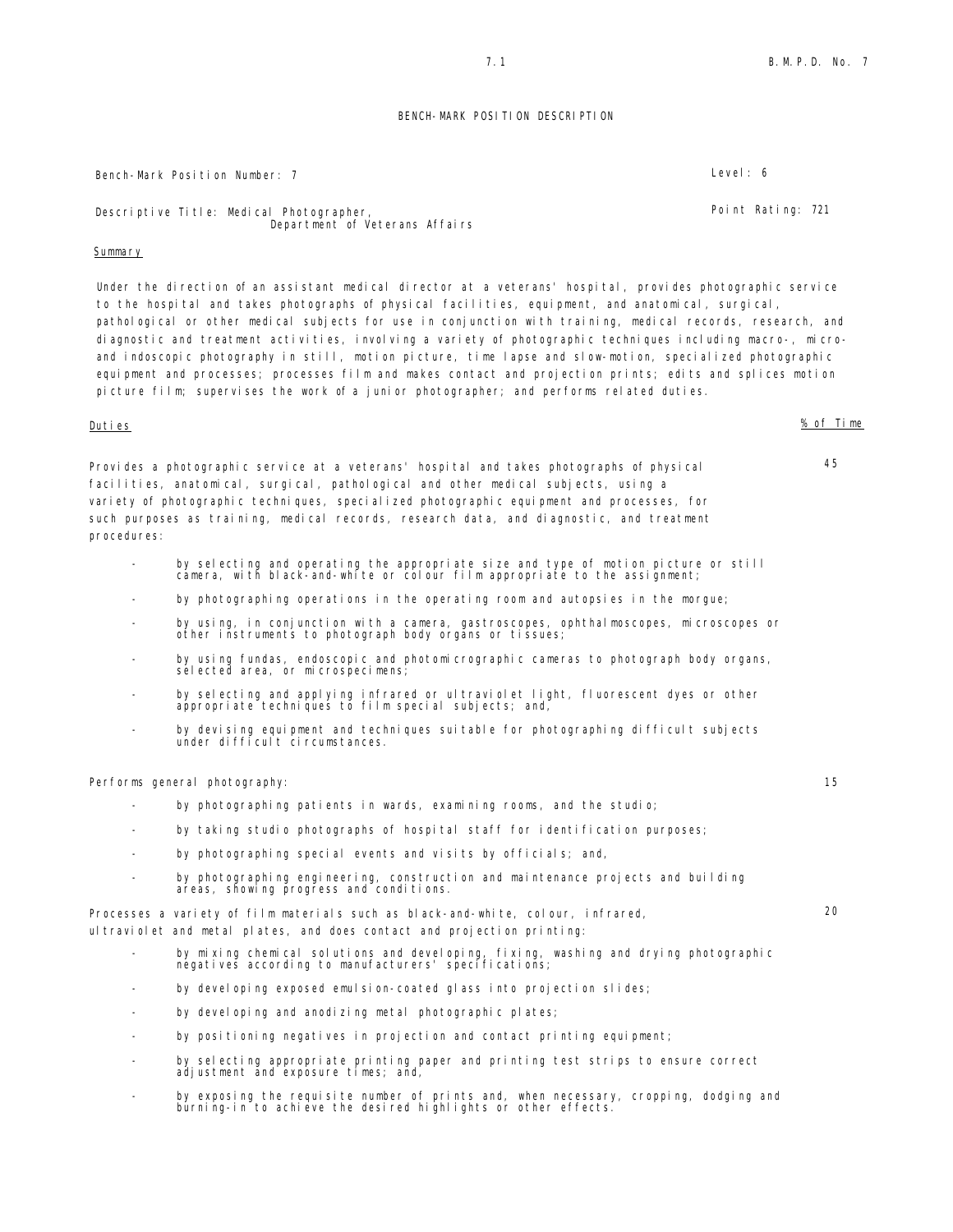$20$ 

Degree/ Points

6 / 230

4 / 240

pictures; evaluating, requisitioning and maintaining equipment and supplies; writing reports; attending meetings concerning photography; making layouts for displays, mounting and framing photographs, spotting prints, and retouching negatives; and supervising a junior photographer.

Performs related duties such as consulting with and advising hospital department heads on photographic requirements and problems; operating projection equipment; maintaining files of negatives, transparencies, slides and films; editing and splicing film for motion

## Specifications

### Skill and Knowledge

The work requires a thorough knowledge of the use of specialized medical photographic equipment and supplies and the techniques used in photographing anatomical, pathological and medical specimens in black and white and in colour. It requires some knowledge of the need for maintaining sterile conditions, an appreciation of the value of photography for medical training and record purposes, and some knowledge of pathological and medical symptoms and conditions. The work requires knowledge of the administrative practices of the hospital to maintain the records of a small photographic service, order supplies and equipment, and file and index negatives and prints. The work requires skill in the use of a variety of cameras and accessories, specialized equipment for medical photography, and studio and darkroom equipment and techniques.

### Technical Responsibility

The work requires the selection, adaptation and use of a variety of photographic equipment, specialized equipment, black-and-white and colour materials, and basic and advanced techniques for the production of photographs of a wide range of gross and microscopic biological subjects for diagnosis, treatment, record and training purposes where fidelity of colour, size and shape may be critical. Work planning and resolution of photographic problems is the responsibility of the incumbent. Finished work is reviewed for adequacy by medical and administrative officials.

### Responsibility for Contacts

| The work requires contacts with medical staff in the hospital, hospital administration   | B3 / 69 |
|------------------------------------------------------------------------------------------|---------|
| staff, suppliers' representatives, and hospital patients to discuss and clarify require- |         |
| ments of the work, explain photographic capabilities, and keep abreast of new techniques |         |
| pertaining to medical photography.                                                       |         |
|                                                                                          |         |

### Conditions of Work

| Concentration - The work requires a high degree of attention in handling and positioning | 2 / 23 |
|------------------------------------------------------------------------------------------|--------|
| specialized equipment under difficult circumstances, in photographing subjects with      |        |
| severe limitations as to time and positioning, and when using special instruments in     |        |
| conjunction with camera equipment.                                                       |        |

Physical Effort - The work requires considerable standing and walking while taking photographs. There is a requirement to carry cameras and equipment to location. 2 / 30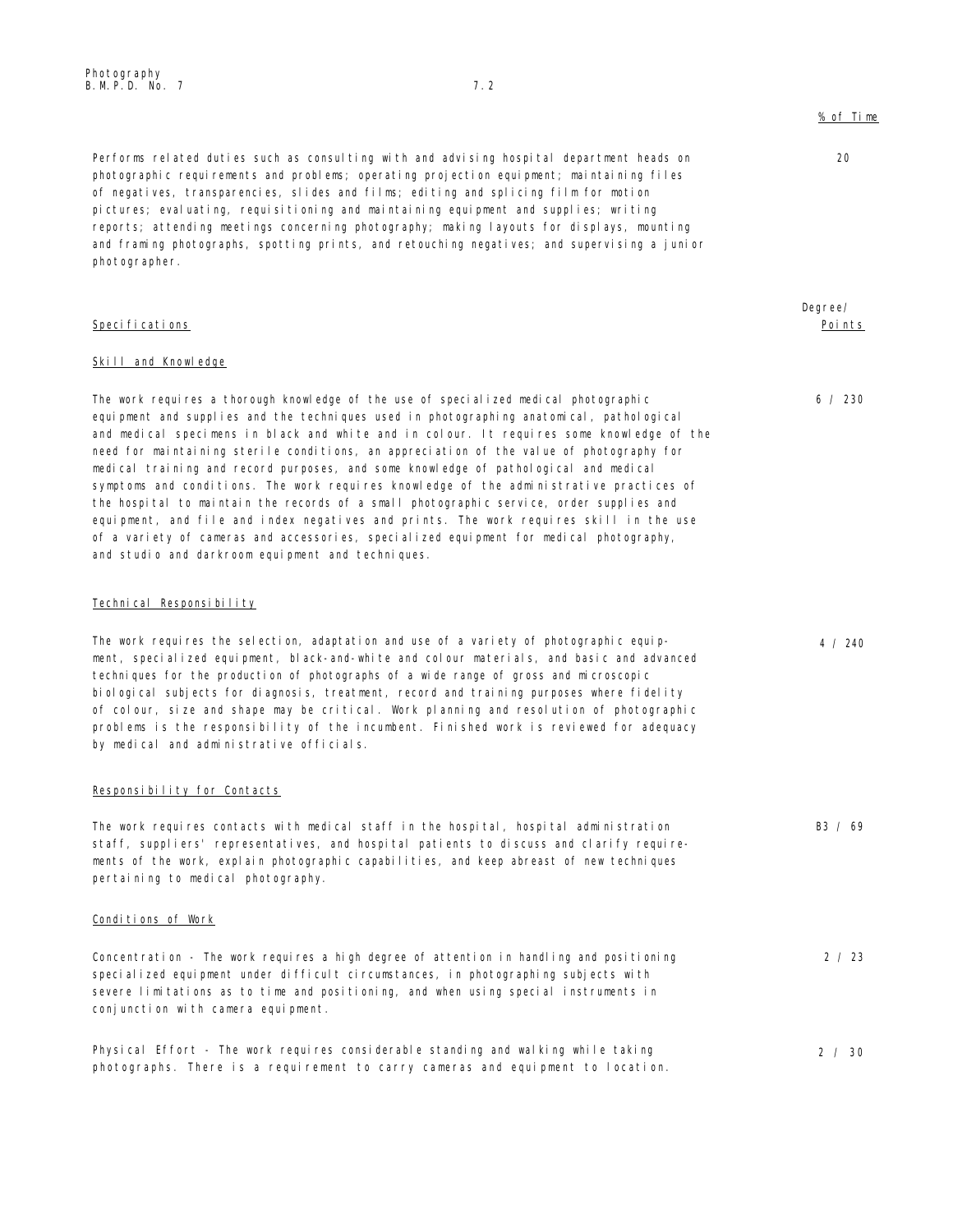| 7.3                                                                                                                                                                                                                                                                                                                                                                                                                 | B. M. P. D. No. 7 |                   |
|---------------------------------------------------------------------------------------------------------------------------------------------------------------------------------------------------------------------------------------------------------------------------------------------------------------------------------------------------------------------------------------------------------------------|-------------------|-------------------|
|                                                                                                                                                                                                                                                                                                                                                                                                                     |                   | Degree/<br>Points |
| Environment - The work requires frequent exposure to the odours and fumes of chemicals,<br>cleaning and sanitation agents, and tissue preservatives and to diseased or decomposing<br>tissue. There is also a requirement to work in the dark or in subdued light while<br>performing processing and printing tasks.                                                                                                |                   | 3 / 50            |
| Hazards - The work requires frequent exposure to contagious diseases while photographing<br>pathological specimens and infected patients. Such exposure could result in contracting<br>disease, but safeguards are provided and extreme precautions are taken to minimize the<br>hazards. There is also exposure to minor cuts, scratches and burns in handling equipment<br>and photographic laboratory chemicals. |                   | B2 / 37           |
| Supervision                                                                                                                                                                                                                                                                                                                                                                                                         |                   |                   |
| The work requires supervising one photographer, instructing in work methods, assisting<br>with problems, assigning and reviewing work and reporting on performance.                                                                                                                                                                                                                                                 |                   | C2 / 42           |

Photography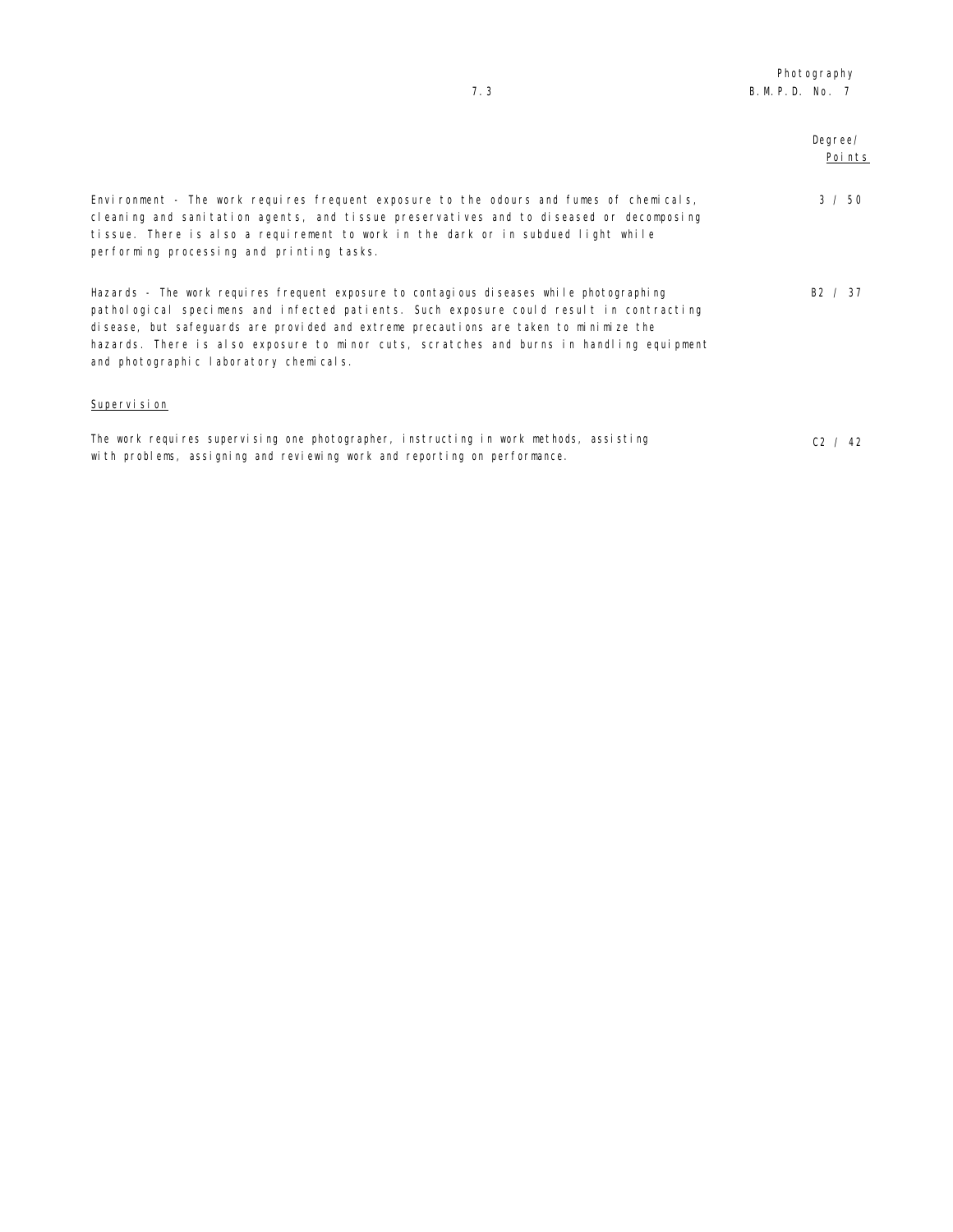## BENCH-MARK POSITION DESCRIPTION

|         | Bench-Mark Position Number: 8                                                                                                                                                                                                                                                                                                                                                                                                                                            | Level: 5          |
|---------|--------------------------------------------------------------------------------------------------------------------------------------------------------------------------------------------------------------------------------------------------------------------------------------------------------------------------------------------------------------------------------------------------------------------------------------------------------------------------|-------------------|
| Summary | Descriptive Title: Photographer, Agricultural Research Station                                                                                                                                                                                                                                                                                                                                                                                                           | Point Rating: 654 |
|         | Under the direction of the Administrative Officer, Vancouver Agricultural Research Station, provides photographic<br>services to scientific and administrative staff at the station; takes photographs of various types of biological and<br>other subjects; processes black-and-white film and makes contact and projection prints, slides and transparencies;<br>designs layouts of illustrations for scientific papers and publications; and performs related duties. |                   |
| Duties  |                                                                                                                                                                                                                                                                                                                                                                                                                                                                          | % of Time         |
|         | Provides photographic services to scientific and administrative staff at an agricultural<br>research station, and takes photographs and macrophotographs for such purposes as<br>illustration of technical reports and publications, research data and records,<br>administrative records and reports, and publicity and displays:                                                                                                                                       | 30                |
|         | by discussing requirements with scientists and other individuals to determine the<br>features or aspects of the subject to be recorded;                                                                                                                                                                                                                                                                                                                                  |                   |
|         | by selecting cameras, lights, accessories and equipment, and black-and-white or<br>colour film materials appropriate to the nature of the subject; and,                                                                                                                                                                                                                                                                                                                  |                   |
|         | by aligning and positioning equipment and the subject, selecting lenses,<br>determining exposures, lighting and filter combinations to achieve the desired<br>results, and by exposing the film.                                                                                                                                                                                                                                                                         |                   |
|         | Processes black-and-white film materials and makes contact and projection prints, and<br>prepares slides and transparencies in accordance with users' specifications:                                                                                                                                                                                                                                                                                                    | 40                |
|         | by mixing chemical solutions and developing, fixing, washing and drying<br>hotographic negatives;                                                                                                                                                                                                                                                                                                                                                                        |                   |
|         | by positioning negatives in projection and contact printing equipment;                                                                                                                                                                                                                                                                                                                                                                                                   |                   |
|         | by selecting appropriate printing paper and printing test strips to ensure correct<br>adjustment and exposure times;                                                                                                                                                                                                                                                                                                                                                     |                   |
|         | by exposing the requisite number of prints and, when necessary, cropping, dodging<br>and burning-in to achieve the desired effects; and,                                                                                                                                                                                                                                                                                                                                 |                   |
|         | by developing, fixing, washing, drying, trimming and mounting finished prints,<br>slides and transparencies.                                                                                                                                                                                                                                                                                                                                                             |                   |
|         | Designs layouts of illustrations for scientific papers and publications:                                                                                                                                                                                                                                                                                                                                                                                                 | 20                |
|         | by placing letters, numbers, symbols and other reference marks in the proper<br>locations on the photographs;                                                                                                                                                                                                                                                                                                                                                            |                   |
|         | by printing and matching photographs to retain a suitable size relationship; and,                                                                                                                                                                                                                                                                                                                                                                                        |                   |
|         | by drawing charts, graphs, diagrams and signs.                                                                                                                                                                                                                                                                                                                                                                                                                           |                   |

Performs other duties such as making copies of letters, papers and books; maintaining photographic supplies; maintaining, cleaning and making minor repairs to cameras, accessories and darkroom equipment; keeping files of negatives and other material relating to assignments; and requisitioning equipment and supplies. 10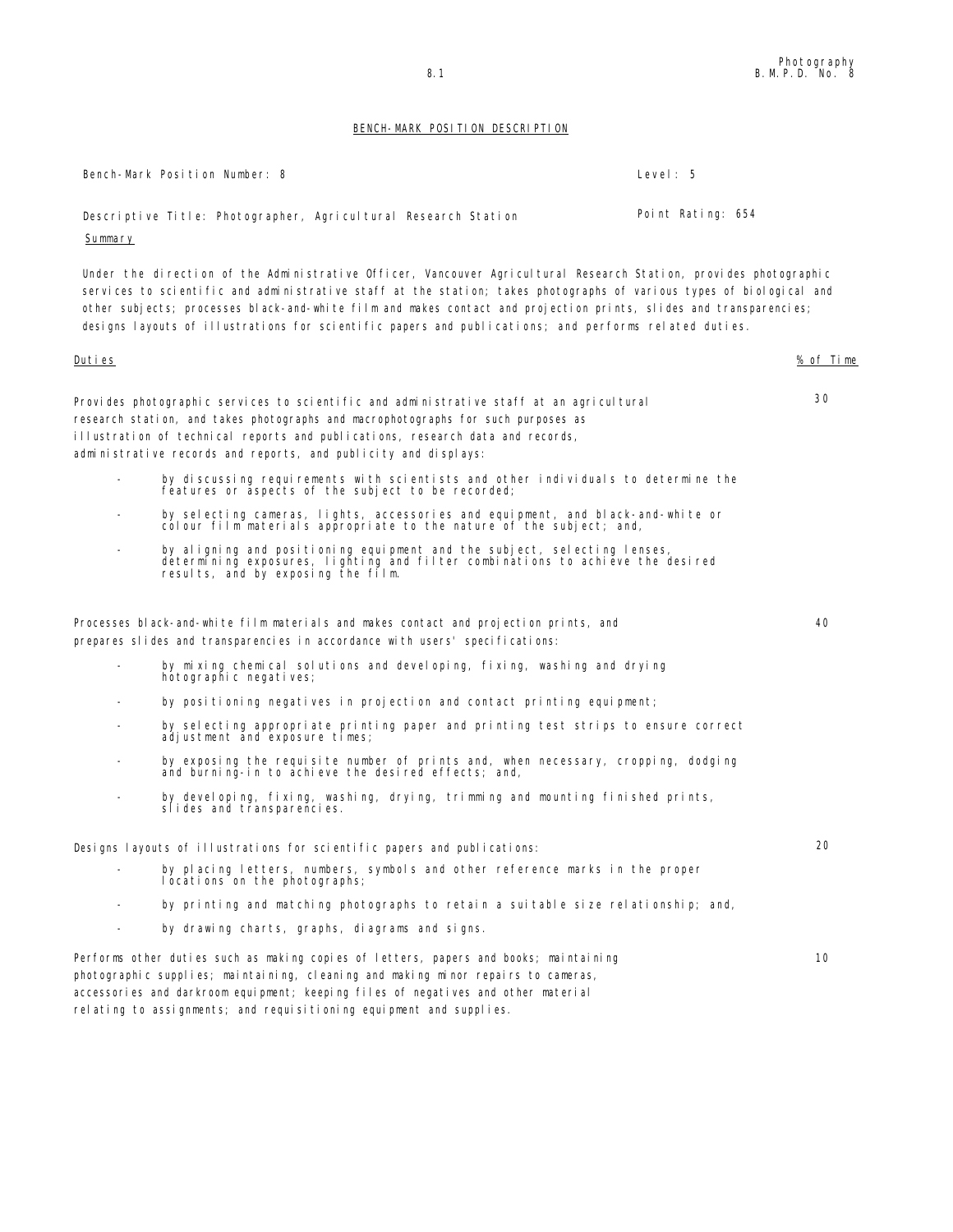## Specifications

### Skill and Knowledge

The work requires a thorough knowledge of the characteristics, applications and limitations of a wide variety of film and printing materials and photographic processing chemicals. It also requires a good knowledge of the scientific research activities of the station to be able to understand the photographic requirements of agricultural research scientists and to work in laboratories, greenhouses and outdoors without damaging specimens or disturbing experimental work. The work requires a knowledge of the characteristics of a wide variety of subjects, including plants, insects, pathological conditions, soil samples and profiles, laboratory equipment, apparatus, and buildings and other general subjects. The work requires a knowledge of the administrative practices of the research station to maintain the supplies and equipment of a photographic service. It requires skill in using and adapting to special purposes a variety of cameras and accessories and darkroom and studio equipment.

### Technical Responsibility

The work requires the selection and use of several types of cameras, accessories for macrophotography, lenses, strobe and floodlighting, developing and contact printing equipment, a wide range of black-and-white and colour films, and printing papers most suitable for particular assignments in technical and general photography. It requires adaptation and modification of equipment and of established procedures for producing macrophotographs of high quality of such things as insects, plants, pathological conditions in biological specimens and subjects of similar difficulty, at various stages of their development. Darkroom procedures are modified and adjusted to compensate for extremes of exposure and to produce special effects. Assignments are made by the Administrative Officer or by the scientists concerned with research projects, and the results desired are discussed with the individual or group for whom the photography is being carried out. Resolution of photographic problems encountered on assignments is the responsibility of the incumbent of the position.

### Responsibility for Contacts

| The work requires contacts with officers of the research station to obtain information on                                                                                                                                                                                                                                                                                                                      | C2 / 67 |
|----------------------------------------------------------------------------------------------------------------------------------------------------------------------------------------------------------------------------------------------------------------------------------------------------------------------------------------------------------------------------------------------------------------|---------|
| the nature of assignments, to discuss limitations imposed by difficult subjects, and to                                                                                                                                                                                                                                                                                                                        |         |
| give guidance on the application of photographic techniques to research projects.                                                                                                                                                                                                                                                                                                                              |         |
| Conditions of Work                                                                                                                                                                                                                                                                                                                                                                                             |         |
| Concentration - The work requires attention to ensure that cameras and equipment are<br>handled properly and that completed photographs are correctly identified. Periods of<br>concentration are required when positioning and adjusting equipment and subjects to<br>produce photographs and macrophotographs of fragile laboratory specimens, and during<br>critical stages of processing films and prints. | 2 / 23  |
| Physical Effort - There is a requirement to carry a selection of cameras, accessories,<br>supplies and lighting equipment while taking photographs in laboratories, greenhouses, or<br>outdoors.                                                                                                                                                                                                               | 2 / 30  |
| Environment - The work requires exposure to extremes of temperatures while taking<br>photographs in greenhouses, cold rooms or outdoors, and exposure to chemical odours while<br>processing materials in the dark or in subdued light.                                                                                                                                                                        | 2 / 30  |

### Degree/ Points

6 / 230

4 / 240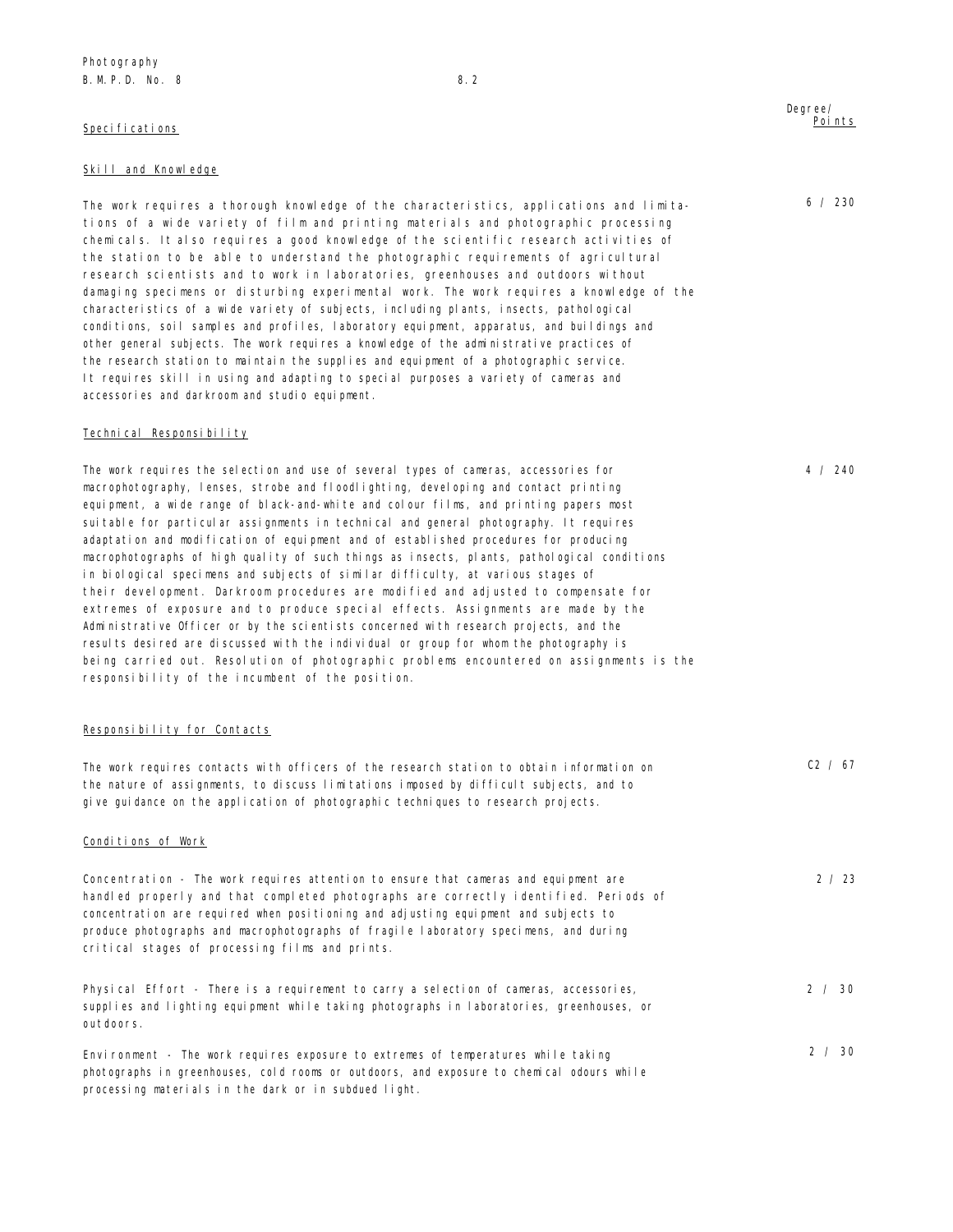## Degree/ Points

Hazards - The work requires frequent contact with photographic chemicals, resulting in stains to hands and clothing or irritation to the skin. There is also a possibility of eye strain caused by working in subdued light and by making the effort necessary to bring into focus and light minute, active subjects such as insects. A2 / 24

## Supervision

| The work requires occasionally showing other employees how to keep records or showing | A1 / 10 |
|---------------------------------------------------------------------------------------|---------|
| part-time or temporarily assigned employees how to perform photographic tasks.        |         |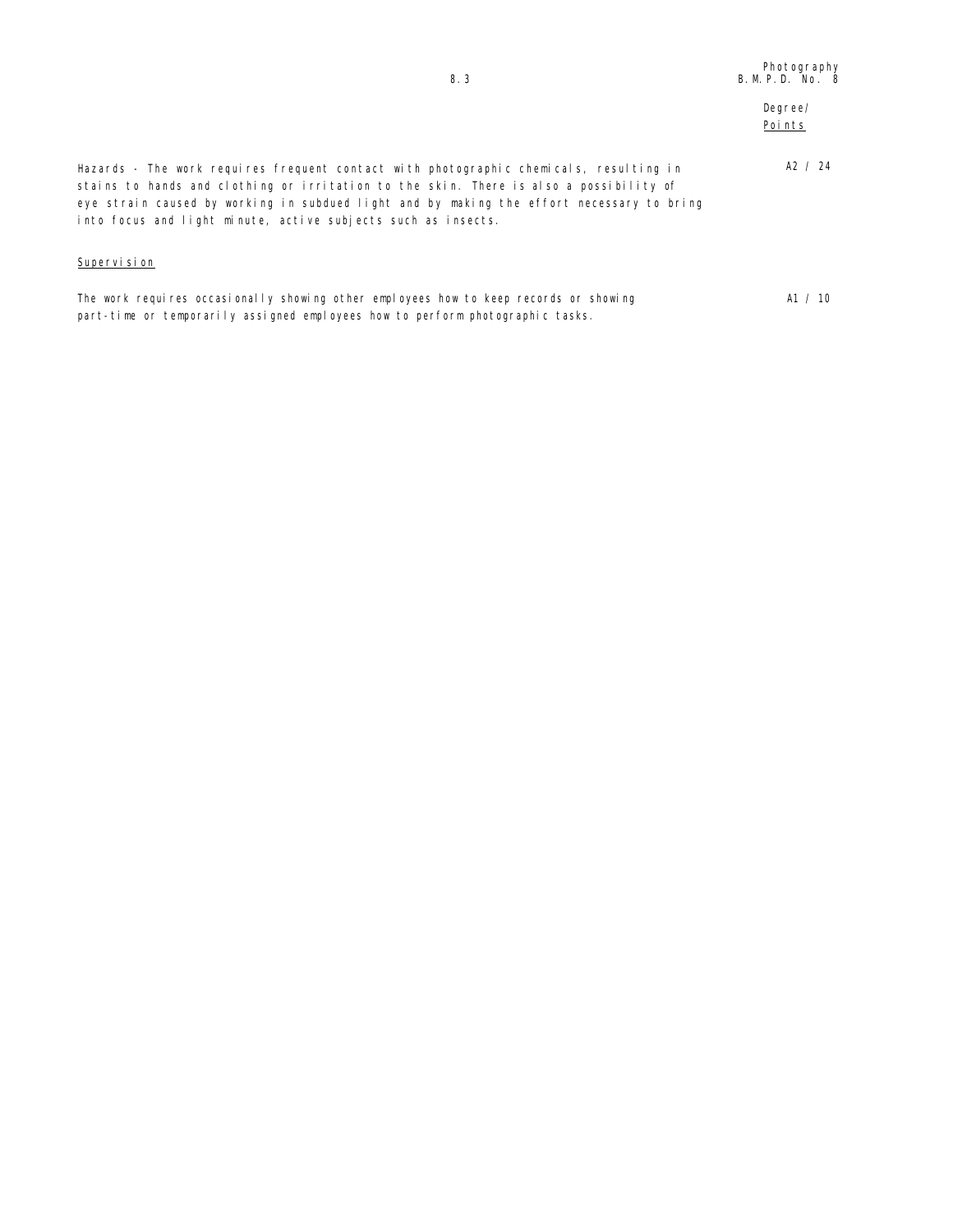### BENCH-MARK POSITION DESCRIPTION

|                     | Bench-Mark Position Number: 9                                                                                                                                                                                                                                                                                                                                        | Level: 2 |                   |                          |
|---------------------|----------------------------------------------------------------------------------------------------------------------------------------------------------------------------------------------------------------------------------------------------------------------------------------------------------------------------------------------------------------------|----------|-------------------|--------------------------|
|                     | Descriptive Title: Photographer, Military College,<br>Department of National Defence                                                                                                                                                                                                                                                                                 |          | Point Rating: 321 |                          |
| Summary             |                                                                                                                                                                                                                                                                                                                                                                      |          |                   |                          |
|                     | Under the direction of the College Services Officer, Collège Militaire Royal de Saint-Jean, provides<br>photographic services to students, teaching staff and administrative staff; processes black-and-white<br>photographs in the darkroom and makes contact and projection prints for illustrative, record and training<br>purposes; and performs related duties. |          |                   |                          |
| <u>Duties</u>       |                                                                                                                                                                                                                                                                                                                                                                      |          |                   | % of Time                |
|                     | Provides photographic services to students, teaching staff and administrative staff in a<br>military college for such purposes as public relations releases, illustration of college<br>publications, teaching and research aids, and administrative records and reports:                                                                                            |          |                   | 30                       |
|                     | by discussing photographic requirements with individuals and groups to determine<br>composition, poses, and subjects to be illustrated;                                                                                                                                                                                                                              |          |                   |                          |
|                     | by selecting and using cameras, films and accessories suitable to the nature of the<br>assignments; and,                                                                                                                                                                                                                                                             |          |                   |                          |
|                     | by aligning and positioning equipment, positioning and posing subjects, selecting<br>lenses, shutter speeds, lens apertures, lighting and filter combinations to achieve<br>the desired results in finished prints, and by exposing film.                                                                                                                            |          |                   |                          |
|                     | Processes black-and-white film in the darkroom and makes contact and projection prints in<br>accordance with users' requirements and specifications:                                                                                                                                                                                                                 |          |                   | 50                       |
|                     | by mixing chemical solutions and developing, fixing, washing and drying<br>hotographic negatives;                                                                                                                                                                                                                                                                    |          |                   |                          |
| $\qquad \qquad$     | by positioning negatives in projection and contact printing equipment;                                                                                                                                                                                                                                                                                               |          |                   |                          |
|                     | by selecting appropriate printing paper and printing test strips to ensure correct<br>adjustment and exposure times;                                                                                                                                                                                                                                                 |          |                   |                          |
|                     | by exposing the requisite number of prints and, when necessary, cropping, dodging<br>and burning-in to achieve the desired effects; and,                                                                                                                                                                                                                             |          |                   |                          |
|                     | by developing, fixing, washing, drying, trimming and mounting prints.                                                                                                                                                                                                                                                                                                |          |                   |                          |
| supplies.           | Performs related duties such as making photostatic copies; maintaining photographic and<br>photostatic supplies; carrying out routine maintenance, cleaning and repairs to cameras,<br>auxiliary equipment and darkroom equipment; maintaining files of negatives and other<br>material relating to work assignments; and preparing requisitions for equipment and   |          |                   | 20                       |
| Specifications      |                                                                                                                                                                                                                                                                                                                                                                      |          |                   | Degree/<br><u>Points</u> |
| Skill and Knowledge |                                                                                                                                                                                                                                                                                                                                                                      |          |                   |                          |
|                     | The work requires a good knowledge of regular commercially available films and printing                                                                                                                                                                                                                                                                              |          |                   | 1 / 60                   |

materials and of photographic processing chemicals. It also requires a knowledge of human relations sufficient to elicit cooperation from subjects posing for individual and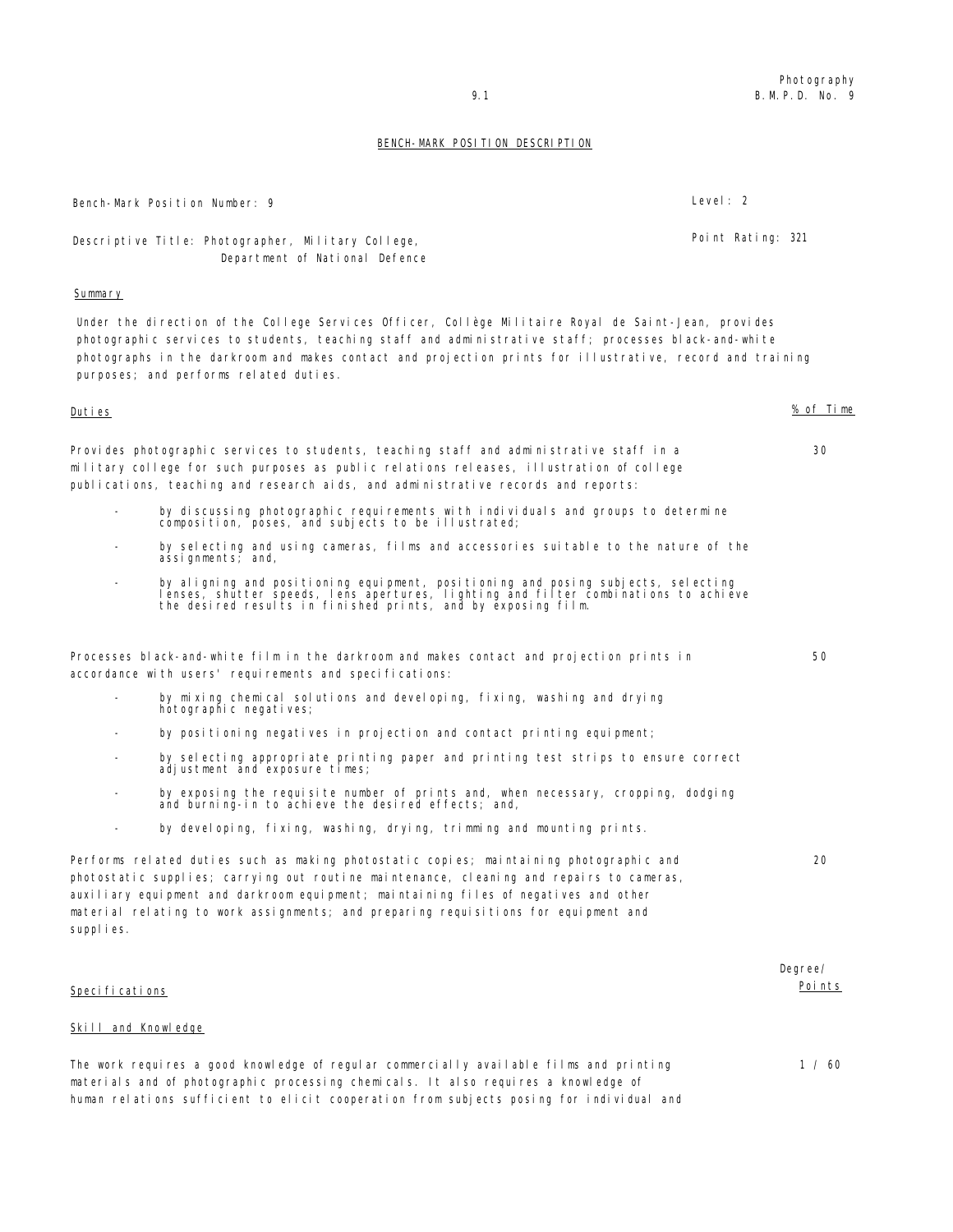Degree/

## Points group portraits and an awareness of the news or public relations value of photographs of regular or specialized events. The work requires a knowledge of the administrative practices of the department sufficient to maintain the supplies and equipment of a photographic service and to keep records and indexes. The work requires skill in using a variety of cameras and accessories, and darkroom and studio equipment. Technical Responsibility The work requires the selection and use of several types of cameras, accessories, film and printing paper most suitable for particular tasks. Darkroom procedures are adjusted to compensate for extremes of exposure and to produce special effects. Assignments are made by the College Services Officer and the results desired are discussed with the individual or groups for whom the photography is being carried out. Resolution of photographic problems encountered on assignments is the responsibility of the incumbent of the position. 2 / 120 Responsibility for Contacts The work requires contacts with officers of the college to obtain information on the nature of photographic assignments. A2 / 37 Conditions of Work Concentration - The work requires attention to ensure that cameras and accessories are handled properly and that completed photographs are identified correctly. Short periods of concentration are necessary at critical stages in photographing and processing. 1 / 10 Physical Effort - The work requires mainly standing and walking while photographing or working in the darkroom. There is a requirement to carry a selection of cameras, accessories and a battery pack while covering regular or special events held outdoors. 2 / 30 Environment - The work occasionally requires exposure to extremes of weather when covering regular or special events held outdoors, and exposure to chemical fumes when processing materials in the darkroom. Developing and printing is carried out in subdued light. 2 / 30 Hazards - The work requires frequent exposure to photographic chemicals, which can result in stains to clothing and irritation to the skin. There is a possibility of eye strain caused by working in subdued light. A2 / 24 Supervision

The work requires occasionally showing other employees how to keep records or showing part-time or temporary replacement photographers how to perform photographic tasks. A1 / 10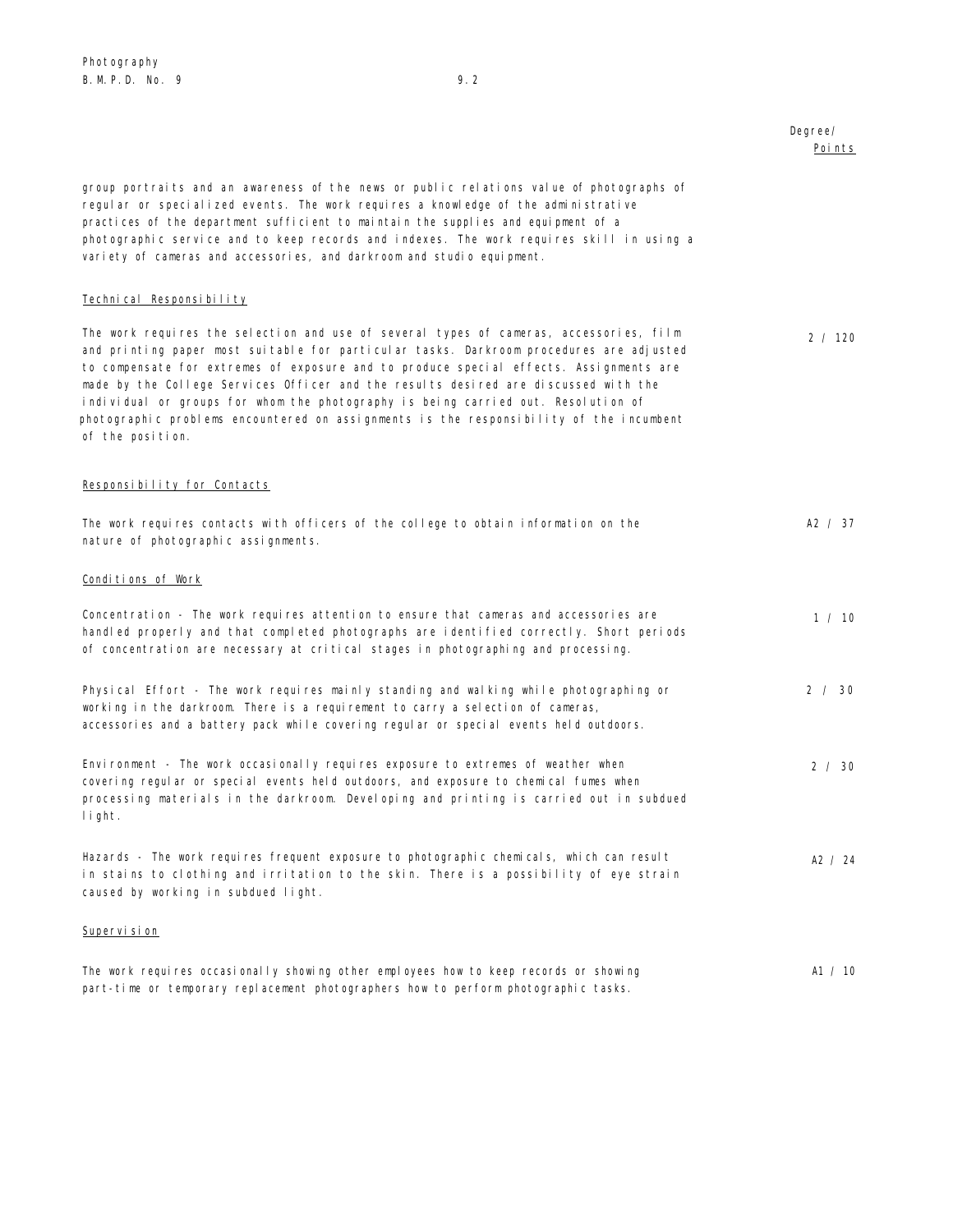## BENCH-MARK POSITION DESCRIPTION

|                     | Bench-Mark Position Number: 10                                                                                                                                                                                                                                                                                                                                                                                                                                                                                                                         | Level: $4$        |                    |
|---------------------|--------------------------------------------------------------------------------------------------------------------------------------------------------------------------------------------------------------------------------------------------------------------------------------------------------------------------------------------------------------------------------------------------------------------------------------------------------------------------------------------------------------------------------------------------------|-------------------|--------------------|
|                     | Descriptive Title: Photographer, Physical Metallurgy Division,<br>Department of Energy, Mines and Resources                                                                                                                                                                                                                                                                                                                                                                                                                                            | Point Rating: 532 |                    |
| Summary             |                                                                                                                                                                                                                                                                                                                                                                                                                                                                                                                                                        |                   |                    |
|                     | Under the general supervision of a senior photographer in the photography unit of the Physical Metallurgy<br>Division, takes photographs, in black and white and in colour, of machinery, equipment, laboratory apparatus,<br>metal samples, and other subjects, for purposes of illustrating reports, scientific papers and publications;<br>processes black-and-white film, and makes contact and projection prints, and lantern slides; makes<br>photographic copies of photographs, line drawings and printed matter; and performs related duties. |                   |                    |
| Duties              |                                                                                                                                                                                                                                                                                                                                                                                                                                                                                                                                                        |                   | % of Time          |
|                     | Takes photographs, in black and white and in colour, of foundry and welding operations,<br>metal extrusions, castings, laboratory apparatus, etched, polished or corroded samples,<br>and similar subjects, for inclusion in scientific papers, reports and publications:<br>by selecting and adjusting lenses, filters, appropriate film materials, cameras,                                                                                                                                                                                          |                   | 35                 |
|                     | lights and other photographic equipment, orienting the subject, determining<br>exposures and exposing the film; and,<br>by mixing chemical solutions according to manufacturers' specifications, and<br>developing, fixing, washing and drying black-and-white film.                                                                                                                                                                                                                                                                                   |                   |                    |
|                     | Makes contact and projection prints:                                                                                                                                                                                                                                                                                                                                                                                                                                                                                                                   |                   | 30                 |
|                     | by positioning negatives in printing equipment;                                                                                                                                                                                                                                                                                                                                                                                                                                                                                                        |                   |                    |
|                     | by choosing a grade and type of printing paper suitable for the negative and the<br>resul ts required;                                                                                                                                                                                                                                                                                                                                                                                                                                                 |                   |                    |
|                     | by exposing and developing test strips to check adjustments and exposure times;                                                                                                                                                                                                                                                                                                                                                                                                                                                                        |                   |                    |
|                     | by exposing the required number of prints; and,                                                                                                                                                                                                                                                                                                                                                                                                                                                                                                        |                   |                    |
|                     | by developing, washing, drying, trimming and mounting prints.                                                                                                                                                                                                                                                                                                                                                                                                                                                                                          |                   |                    |
|                     | Makes photographic copies of photographs, line drawings and typed and printed matter:                                                                                                                                                                                                                                                                                                                                                                                                                                                                  |                   | 20                 |
|                     | by mounting and aligning the object to be photographed;                                                                                                                                                                                                                                                                                                                                                                                                                                                                                                |                   |                    |
|                     | by arranging lights for even illumination;                                                                                                                                                                                                                                                                                                                                                                                                                                                                                                             |                   |                    |
|                     | by choosing appropriate film material;                                                                                                                                                                                                                                                                                                                                                                                                                                                                                                                 |                   |                    |
|                     | by selecting compensation or contrast filters when required;                                                                                                                                                                                                                                                                                                                                                                                                                                                                                           |                   |                    |
|                     | by adjusting camera alignment, focus and shutter speed; and,                                                                                                                                                                                                                                                                                                                                                                                                                                                                                           |                   |                    |
|                     | by exposing and devel oping film.                                                                                                                                                                                                                                                                                                                                                                                                                                                                                                                      |                   |                    |
|                     | Performs related duties such as opaquing and spotting negatives, preparing and binding<br>lantern slides, filing negatives, maintaining indexes and records, and occasionally<br>showing other employees how to perform tasks.                                                                                                                                                                                                                                                                                                                         |                   | 15                 |
| Specifications      |                                                                                                                                                                                                                                                                                                                                                                                                                                                                                                                                                        |                   | Degree/<br>Poi nts |
| Skill and Knowledge |                                                                                                                                                                                                                                                                                                                                                                                                                                                                                                                                                        |                   |                    |
|                     | The work requires a thorough knowledge of commonly available black-and-white and colour                                                                                                                                                                                                                                                                                                                                                                                                                                                                |                   | 5 / 196            |
|                     | films, and chemicals and papers for black-and-white processing and printing. It requires                                                                                                                                                                                                                                                                                                                                                                                                                                                               |                   |                    |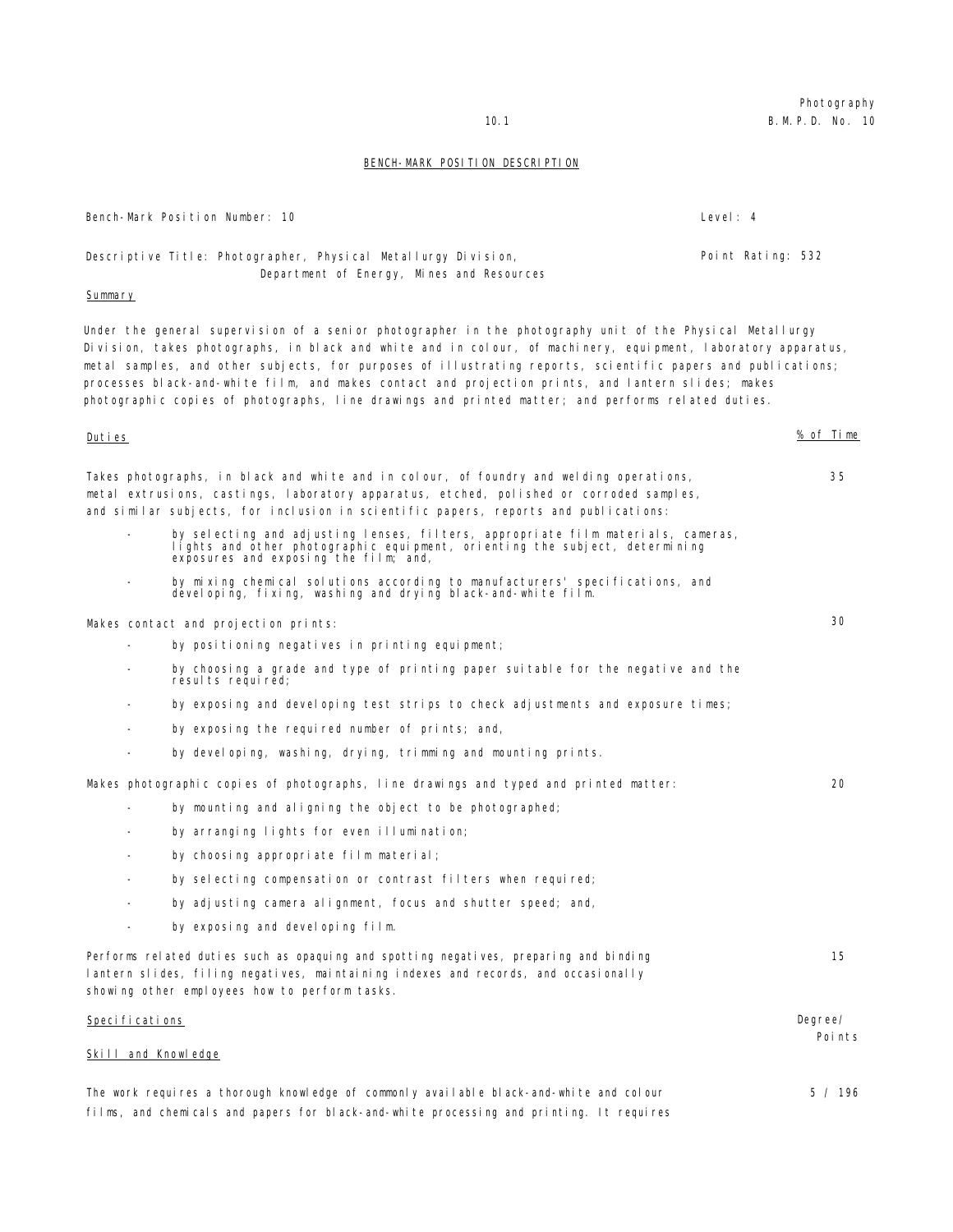### Degree/ Points

3 / 180

some knowledge of the characteristics of metal surface structures and textures in order to light and photograph samples of cracked or corroded materials. It requires a knowledge of clerical procedures to file and index negatives and prints and to maintain records. The work requires skill in the use of several types of cameras, light sources, black-and-white processing and contact and projection printing equipment.

### Technical Responsibility

Work is assigned by the senior photographer on receipt of requisitions or requests from users of the service. The work requires the selection of cameras, lighting, film and printing paper most suitable for the results desired, and the use of both common and more difficult techniques for the photography of molten metal, equipment and apparatus, corrosion samples and similar subjects. Some modification of procedures and techniques is required to deal with difficult subjects or with environmental conditions such as heat or smoke. Such changes are discussed with the supervisor. Resolution of photographic problems on location is the responsibility of the incumbent of the position. Problems encountered in processing or photo-laboratory work may be referred to the senior photo grapher for advice and guidance. The adequacy of completed work is determined by the unit for whom the work is done.

## Responsibility for Contacts

| Contacts are mainly with officers and technical employees of the department to exchange<br>information on the requirements of photographic assignments, and occasionally with<br>suppliers of photographic equipment and materials to discuss or to resolve problems in<br>application and use.                 | B2 / 52       |
|-----------------------------------------------------------------------------------------------------------------------------------------------------------------------------------------------------------------------------------------------------------------------------------------------------------------|---------------|
| Conditions of Work                                                                                                                                                                                                                                                                                              |               |
| Concentration - The work requires attention to ensure that cameras and equipment are<br>handled and set up properly. Short periods of concentration are required in handling<br>laboratory samples and at critical stages of exposing film and processing films and<br>prints.                                  | 1 / 10        |
| Physical Effort - The work requires mainly standing and walking while taking photographs<br>in the studio and on location and while processing materials. When photographing subjects<br>in laboratories, foundries and similar locations, cameras, lights and accessories must be<br>carried and set up.       | $2 \times 30$ |
| Environment - The work requires frequent exposure to chemical odours and low levels of<br>light in the darkroom. When photographing subjects outside the studio there is exposure<br>to heat, smoke, fumes, dust or noise.                                                                                      | 2 / 30        |
| Hazards - The work requires frequent contact with photographic chemicals that can cause<br>skin irritation and stains. Protective clothing is worn. Photographic subjects on<br>location occasionally requires exposure to dust, smoke or fumes that can cause irritation<br>or injury to respiratory passages. | A2 / 24       |
| Supervision                                                                                                                                                                                                                                                                                                     |               |

The work occasionally requires showing other employees how to perform photographic tasks and maintain records. A1 / 10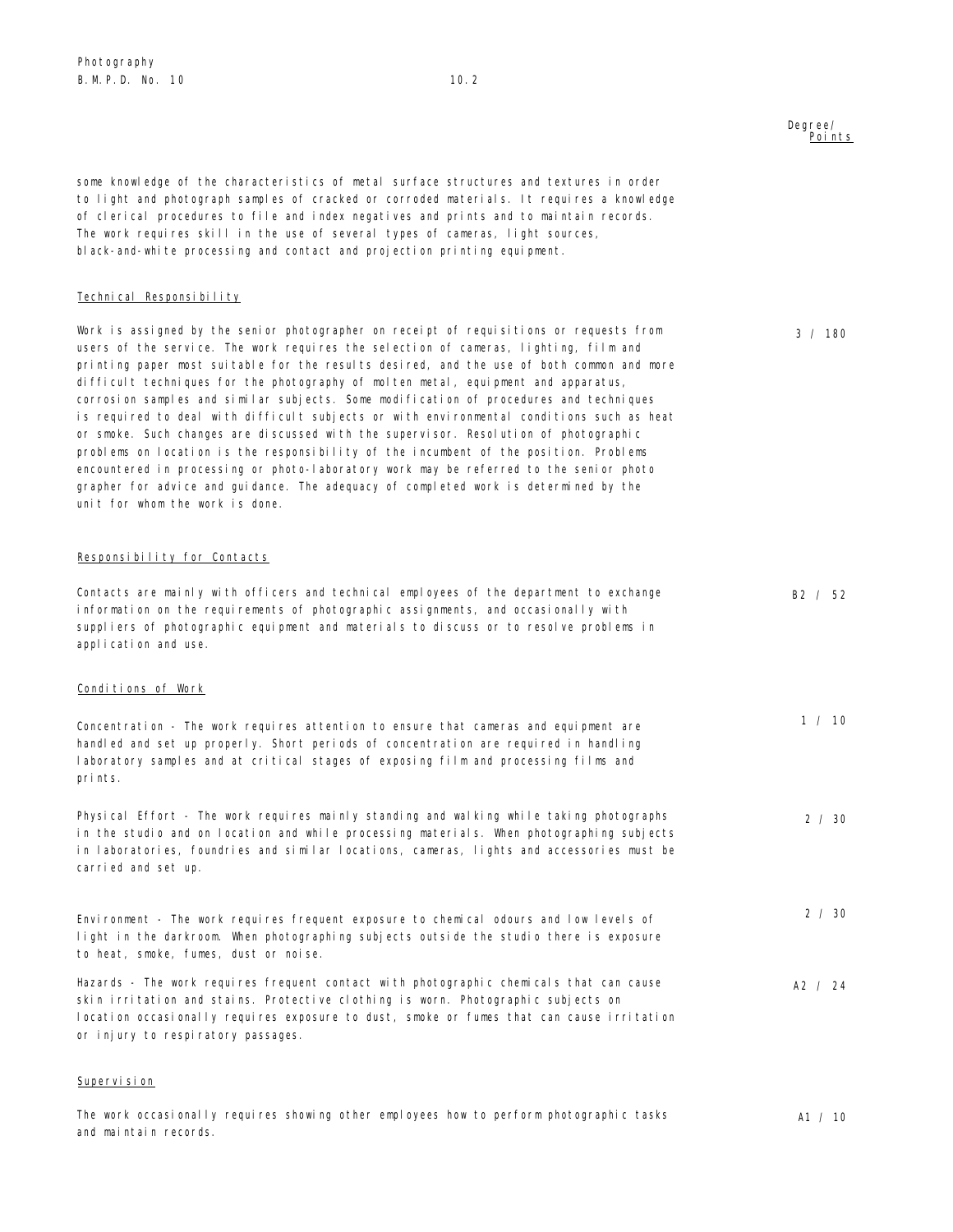## ORGANIZATION CHART

### Department of Energy, Mines and Resources Physical Metallurgy Research Laboratories Metal Development Laboratory



\* Bench - Mark Position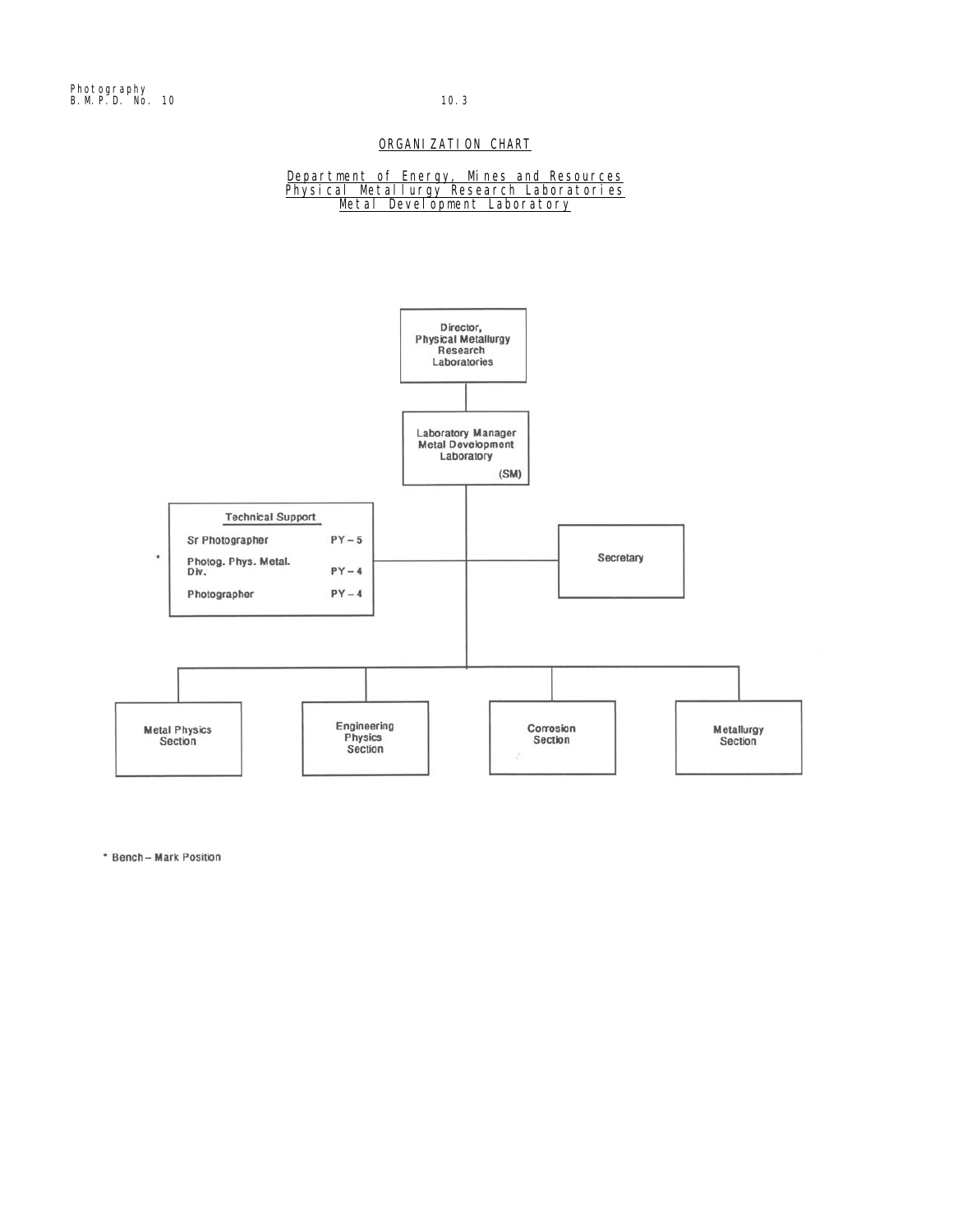Photography 11.1 B.M.P.D. No. 11

## BENCH-MARK POSITION DESCRIPTION

|         | Bench-Mark Position Number: 11                                                                                                                                                                                 | Level: $1$        |
|---------|----------------------------------------------------------------------------------------------------------------------------------------------------------------------------------------------------------------|-------------------|
|         | Descriptive Title: Photographic Processor,<br>Department of National Defence                                                                                                                                   | Point Rating: 244 |
| Summary |                                                                                                                                                                                                                |                   |
|         | Under the supervision of a supervising technician in a Canadian Forces photo detachment develops black-<br>and-white film; makes prints, enlargements, slides and transparencies; and performs related duties. |                   |
| Duties  |                                                                                                                                                                                                                | % of Time         |
|         | Develops various sizes and types of black-and-white photographic films received from<br>Canadi an Forces units:                                                                                                | 25                |
|         | by measuring and mixing chemicals and making solutions for developing and fixing<br>films, in accordance with the manufacturer's directions regarding temperature,<br>proportions and ingredients;             |                   |
|         | by immersing and agitating films in developing and fixing solutions, under darkroom<br>conditions;                                                                                                             |                   |
|         | by adjusting specified developing periods to compensate for over- or under-exposure<br>of film, and to achieve desired effects in photographic prints, as requested by user<br>units; and,                     |                   |
|         | by washing, drying and filing developed photographic negatives for subsequent<br>printing and retention or return to user units.                                                                               |                   |
|         | Makes photographic prints, enlargements, slides and transparencies in accordance with<br>specifications provided by user units:                                                                                | 70                |
|         | by measuring and mixing developing and fixing solutions;                                                                                                                                                       |                   |
|         | by selecting photographic printing material of appropriate characteristics and for<br>the desired finish and weight of paper;                                                                                  |                   |
|         | by focusing lenses, determining exposure time and selecting filters for printing and<br>enlarging equipment;                                                                                                   |                   |
|         | by testing focus, print contrast and print density with a test strip of printing<br>material:                                                                                                                  |                   |
|         | by exposing printing material under contact printing or enlarging equipment;                                                                                                                                   |                   |
|         | by shielding or shading printing material during exposure to achieve the desired<br>density or special effects in the finished print;                                                                          |                   |
|         | by developing, fixing, washing and drying prints; and,                                                                                                                                                         |                   |
|         | by trimming, mounting and collating finished prints and mounting slides and<br>transparencies in projector frames and glass plates.                                                                            |                   |
|         | Performs related duties such as instructing new and temporarily assigned staff in work<br>procedures and allocating and checking their work, maintaining files of copies of                                    | 5                 |

photographic production samples, and collecting and safeguarding classified material in

accordance with prescribed procedures.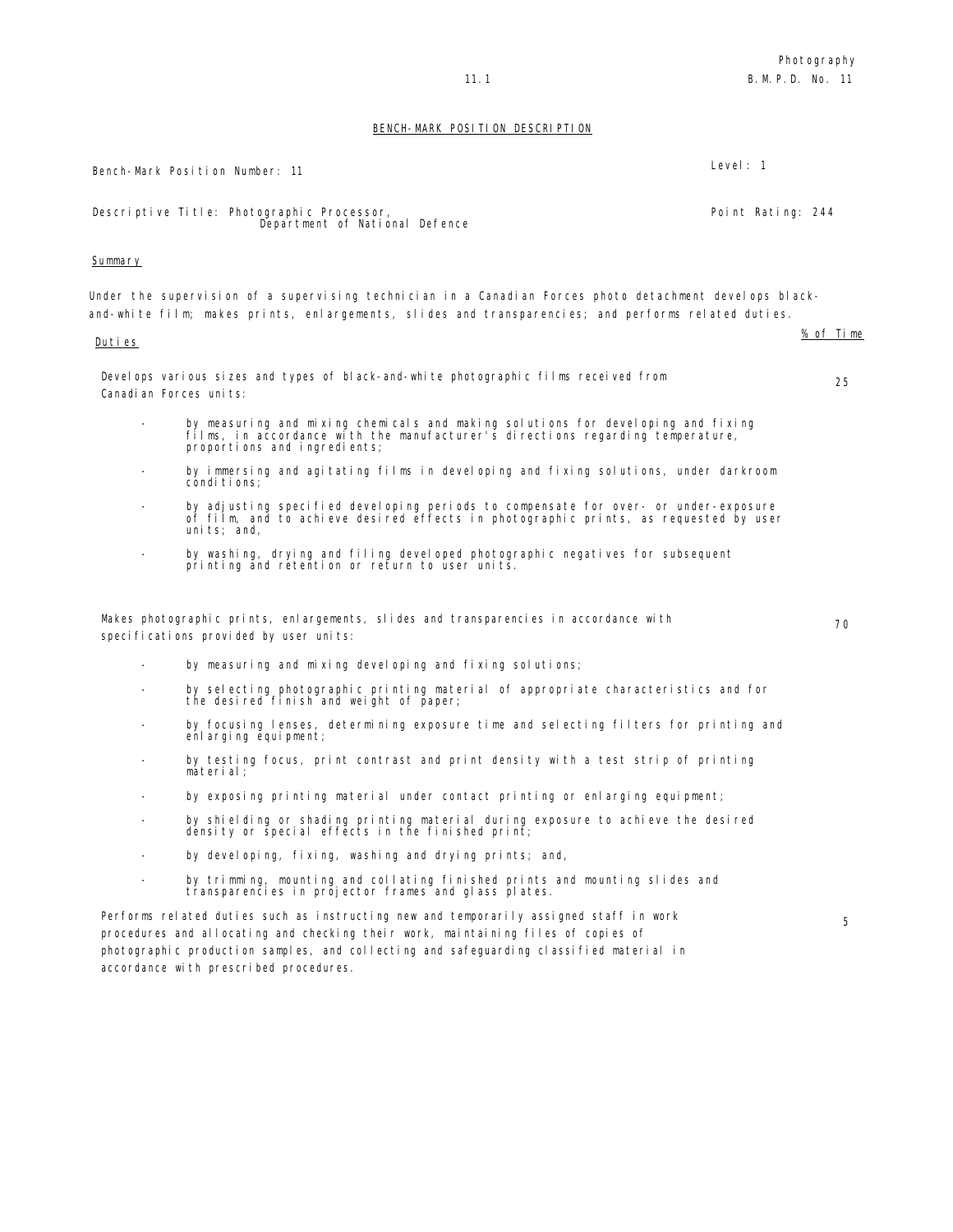| Speci fi cati ons                                                                                                                                                                                                                                                                                                                                                                                                                                                                                                                                                                                                                          | Degree/<br>Poi nts |
|--------------------------------------------------------------------------------------------------------------------------------------------------------------------------------------------------------------------------------------------------------------------------------------------------------------------------------------------------------------------------------------------------------------------------------------------------------------------------------------------------------------------------------------------------------------------------------------------------------------------------------------------|--------------------|
| Skill and Knowledge                                                                                                                                                                                                                                                                                                                                                                                                                                                                                                                                                                                                                        |                    |
| The work requires a good knowledge of the properties of regular commercially available<br>film, printing paper and photographic processing chemicals. It also requires a sufficient<br>knowledge of the activities of the various units served to understand their<br>requirements and make suggestions to improve the finished photographic product. A<br>knowledge of simple clerical procedures is required to maintain records. The work<br>requires skill in using a variety of darkroom and studio equipment, and chemical solutions,<br>and in judging the exposure, development and finishing of contact and projection<br>prints. | 1 / 60             |
| Technical Responsibility                                                                                                                                                                                                                                                                                                                                                                                                                                                                                                                                                                                                                   |                    |
| The work requires the use of darkroom equipment, printing papers and chemical formulae<br>most suitable for particular tasks. It also requires the use of established processes<br>and procedures for developing film and making prints. Special instructions or requests<br>are explained by representatives of user units. Unusual problems encountered in the<br>darkroom are referred to the supervisor for guidance and instruction.                                                                                                                                                                                                  | 1 / 60             |
| <u>Responsibility for Contacts</u>                                                                                                                                                                                                                                                                                                                                                                                                                                                                                                                                                                                                         |                    |
| The work requires contacts with user unit support staff to exchange information on<br>requirements.                                                                                                                                                                                                                                                                                                                                                                                                                                                                                                                                        | AI / 20            |
| <u>Conditions of Work</u>                                                                                                                                                                                                                                                                                                                                                                                                                                                                                                                                                                                                                  |                    |
| Concentration - The work requires attention to ensure that correct formulae are used for<br>processing various types of films and that finished prints are correctly identified.<br>Short periods of concentration are required at critical stages in processing films and<br>making prints.                                                                                                                                                                                                                                                                                                                                               | 1 / 10             |
| Physical Effort - The work requires continual standing or walking while working in the<br>darkroom.                                                                                                                                                                                                                                                                                                                                                                                                                                                                                                                                        | 2 / 30             |
| Environment - The work requires exposure to chemical fumes and occasionally to the heat<br>of electric driers. Work is performed in the dark or in subdued light. Protective gloves<br>and aprons are worn to protect against splashes of chemical solutions.                                                                                                                                                                                                                                                                                                                                                                              | 2 / 30             |
| Hazards - The work requires frequent contact with photographic chemicals that can result<br>in temporary loss of smell, and skin rashes. There is a possibility of eye strain caused<br>by working in subdued light.                                                                                                                                                                                                                                                                                                                                                                                                                       | A2 $/$ 24          |
| <u>Supervision</u>                                                                                                                                                                                                                                                                                                                                                                                                                                                                                                                                                                                                                         |                    |

The work requires occasionally showing other employees how to perform photographic tasks and keep records. Al / 10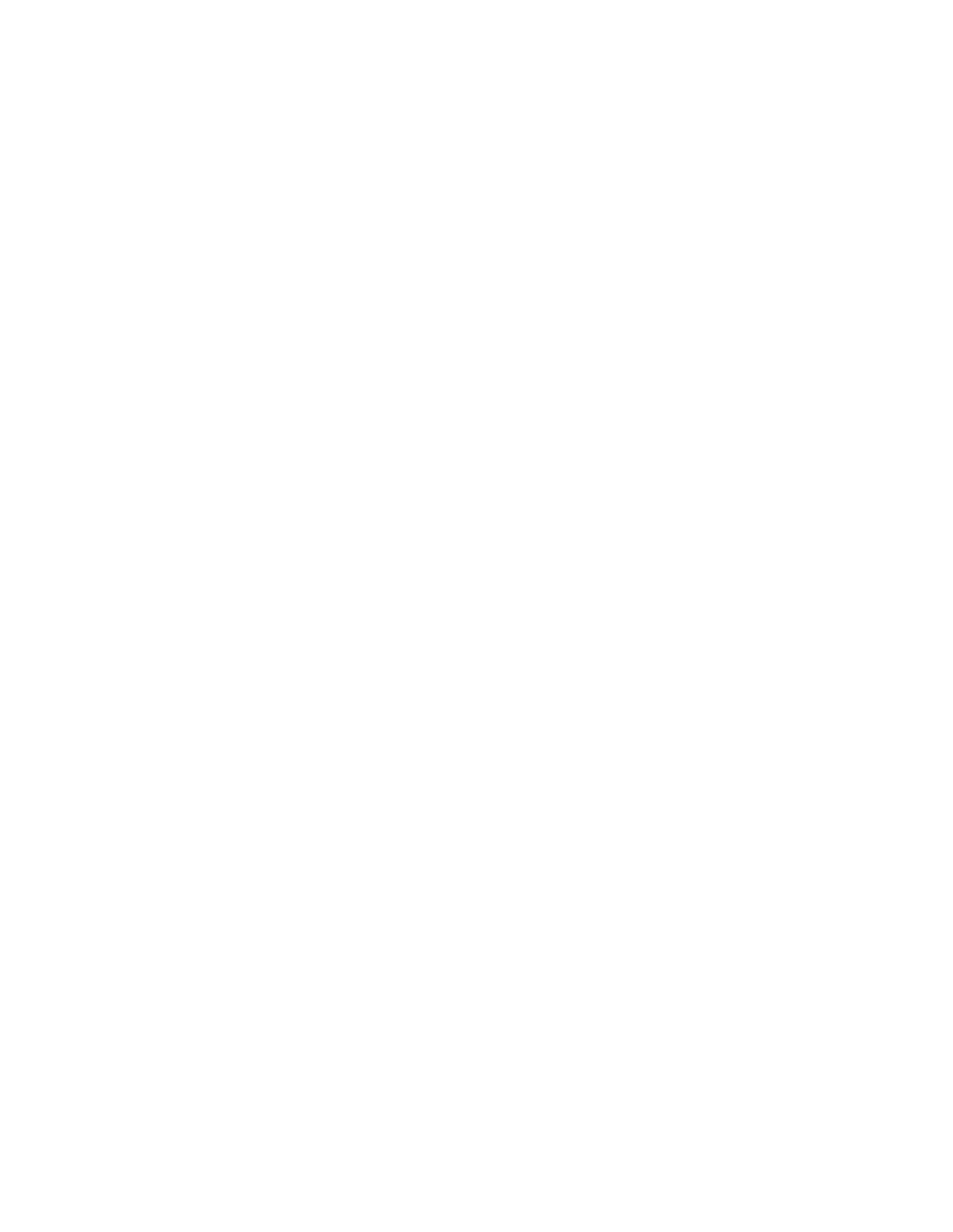Bench-Mark Position Number: 14 Level: 7

Descriptive Title: Technical Supervisor, Earth Imagery Reproduction, Department of Energy, Mines and Resources

### **Summary**

Under the direction of the Chief, National Air Photo Library Reproduction Centre (NAPL/RC) plans, organizes, and implements the daily production activities of technologists and technicians engaged in the reproduction of colour, infrared false colour and black and white earth imagery originated by optical systems and electronic sensors carried aboard imaging satellites, airborne radar systems and aerial surveys, in support of scientific programmes such as Remote Sensing, the National Mapping Program and other scientific work concerned with resources development and environmental control, and requiring high fidelity reproduction of earth imagery.

Assists the Chief in the long range planning and in ensuring required capacity and resources capability to meet current and future needs to deal with related problems; and, in the control of cost and production and the preparation of annual estimate and budgetary forecasts of the Centre. Acts as as a senior technical consulting authority of the Centre providing advice or consultation services concerning earth imagery reproduction techniques, applicability and type of support offered and feasibility of the work requested.

Performs other work related to the utilization of the resources and the provision of the services offered by the Reproduction Centre.

### Duties % of Time

Organizes the work of technologists and technicians engaged in the provision of earth imagery reproduction services, and ensures efficient and effective utilization of the resources and quality of the service provided, in support of scientists and specialists engaged in scientific programmes such as Remote Sensing programme, National Mapping Programme, aerial surveys and various earth science related projects requiring high precision in the reproduction of earth imagery, by:

- reviewing and discussing with scientific users request particulars and material submitted, desired result, particulars and use and project supported;
- assessing feasibility of the work requested, considering capability, availability and estimate of resources required, and determining time frames, cost and priority, for agreement and acceptance of the undertaking;
- planning and scheduling the work to be performed, setting objectives, defining the tasks and establishing work priorities;
- allocating work, committing resources, delegating project leadership and instructing personnel;
- coordinating, controlling and supervising the work, the utilization of the material and equipment and the quality of the results produced;
- ensuring compliance to plans, specifications, established procedures, quality standards and taking action to correct deviations;
- evaluating impact of unforeseen difficulties or changes in conditions on special work or projects and determining course of action;
- resolving problems arising from priorities, resource requirements and commitments or recommending and discussing alternatives with the Chief or the user as applicable;
- adjusting work schedule and realigning work priorities to meet changed or new conditions and requirements;

Point Rating: 870

BENCH-MARK POSITION DESCRIPTION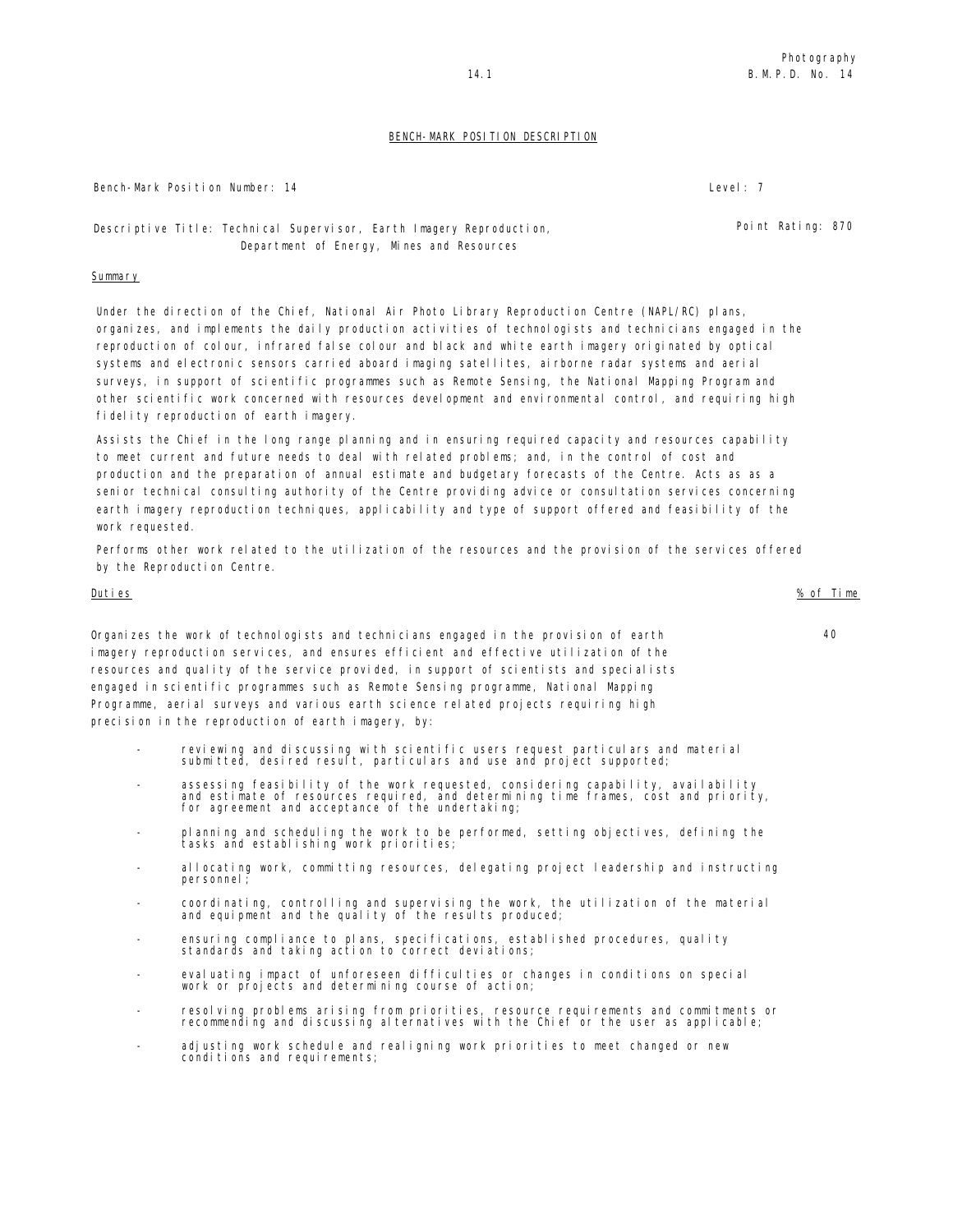- identifying and advising on technical problems and establishing required liaisons;
- reviewing and evaluating progress of work and approving work produced;
- reporting as required, on the work performed, unusual problems, production, cost, resource utilized, equipment breakdowns and maintenance.

Supervises technical resource personnel performing at the various skill levels in the imagery reproduction field, to ensure optimum performance and related conditions by:

- following established personnel relations practices;
- allocating work assignments or projects considering technical skills required, employee capabilities and need for assignment rotation;
- instructing staff in the execution of the work, and providing technical leadership in the diagnosing and resolution of unusual problems;
- monitoring progress in the execution of the work, reviewing and evaluating results, determining need for training, counselling employees and formally evaluating and reporting on employees' performance;
- reviewing the progress of technicians on on-the-job training and effecting assignments rotation to develop employees' skills and capability;
- resolving conflicts as required;
- instructing staff and ensuring compliance to established safety procedures and practices;
- identifying changes in the work and corresponding new skill requirements, staff training needs, required technical courses and on-the-job training;
- developing technical training plans and programs, recommending and discussing syllabi<br>and training standards with the Chief, supervising and participating in the conduct of<br>courses to develop staff capability to meet req
- recommending changes in job content, promotions, extensions of probation or release, and disciplinary actions;
- participating as a technical adviser in the position classification and staffing processes and in the evaluation of employee training program and results;
- reporting and making recommendations as required.

Assists the Chief (NAPL/RC) in planning and ensuring required capacity and resources capability to meet forecast new or changed needs, and in dealing with related production, technical or service problems by:

- reviewing current trends in technological and technical developments in the imagery reproduction and photographic fields;
- assessing capability of current resources against current and foreseeable new imagery<br>services requirements to be met, technical problems encountered and need for new or<br>changes in techniques, equipment, materials, quali program;
- evaluating applicability of new techniques, processes, equipment and materials; and making recommendations for adoption and acquisition;
- establishing procedures and parameters to ensure that the specific and narrow tolerances required by the scientific community are maintained;
- directing and coordinating special or developmental work to meet new or unique imagery reproduction needs of scientists;
- assessing reports of technologists recommending solutions to production problems, improvements on reproduction systems components or on the quality of the imagery produced.

% of Time

10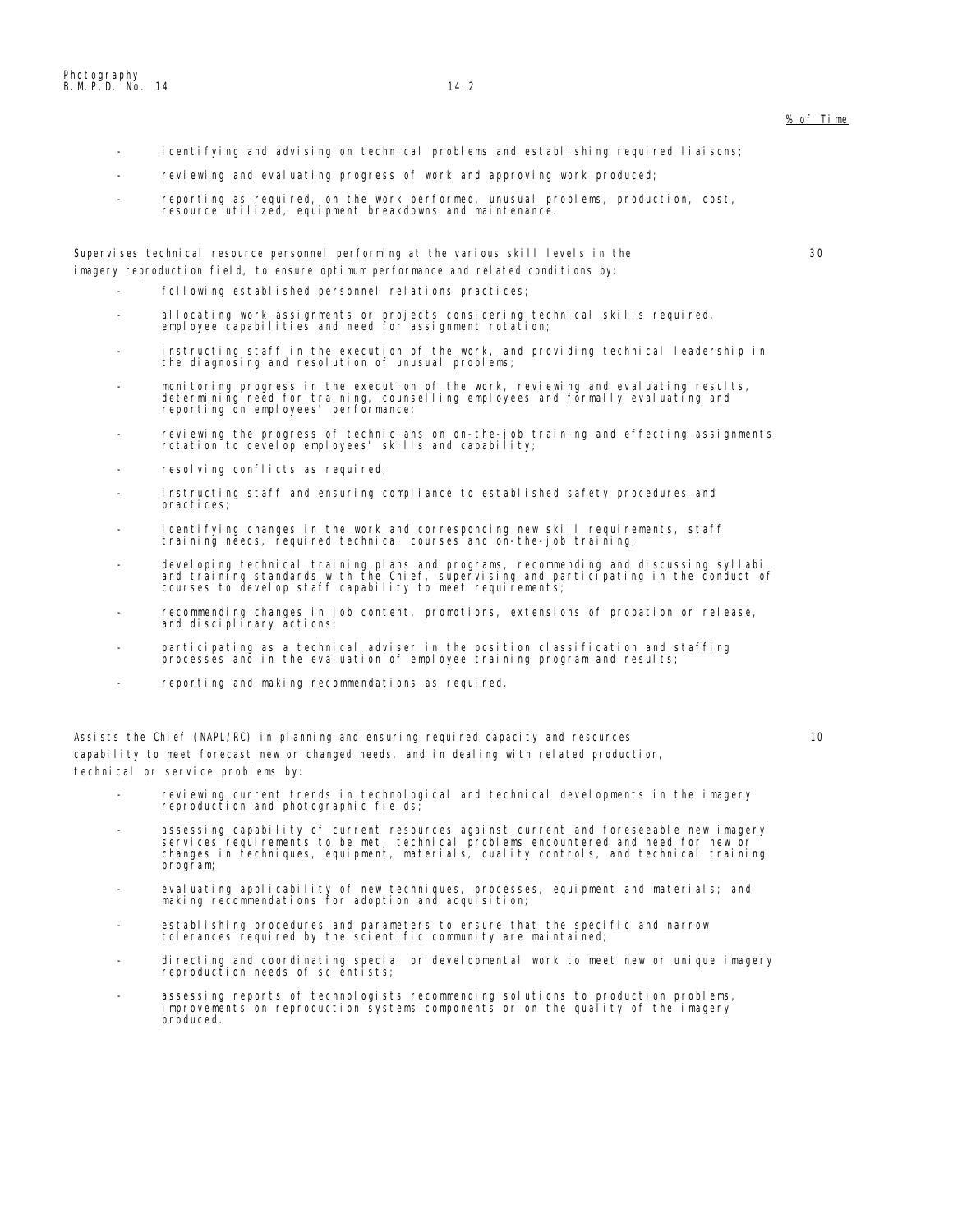% of Time

10

10

estimates and budgetary forecasts by:

- periodically reviewing production and maintenance costs;

Assists the Chief in the control of cost and production, and in the preparation of annual

- responding to queries on production status and production cost involving evaluation of production records and reports, flow charts and periodic statistics;
- reviewing production records, service demand trends, cost reports, estimating labour, material and capital requirements based on current and projected future work loads; and,
- proposing and discussing estimates.

Provides technical advice concerning the earth and air survey imagery reproduction techniques and the support capability developed at the Centre, to the scientific community of industry and of domestic and foreign governments by:

- maintaining required awareness of technological changes and trends with particular reference to satellite and airborne imagery;
- attending meetings of scientists, engineers and investigators to provide advice and guidance on imagery problems;
- advising on the feasibility, techniques, and methods of imagery reproduction required or available to meet the particular requirements;
- acting as assigned technical contact for manufacturers technical representatives to discuss matters pertaining to new developments, materials, equipment and systems related to imagery reproduction, materials, equipment difficulties and support.

### Specifications Degree/

Points

8 / 300

### Skill and Knowledge

An in-depth knowledge of the capabilities, limitations and precedents of the Centre photographic reproduction systems to select the most effective reproduction course for new or unusual reproduction requirements, or to maintain the prescribed quality of service to the clients. A sound knowledge of both photographic theory and applications in photographic chemistry, emulsion making technology, colour theory, sensitometry, process control systems, photometry and of each of the diverse color and B&W reproduction systems utilized at the Centre to discuss, assess, and approve new system proposals, changes to existing systems or solutions to production problems. A good knowledge of Aerial, Remote Sensing and Satellite systems and their uses is necessary to understand the particular requirements of the scientific users and approve the production proposals to meet these requirements. Knowledge and skill required in planning, scheduling, coordinating, controlling and reporting on the activities. The position requires a knowledge of the staffing and classification processes sufficient to participate effectively to these processes. A good knowledge of the departmental administrative practices and procedures pertinent to the control of the services provided and the resources utilized is also necessary as well as a good knowledge of the safety practices applicable to the various materials and equipment used.

### Technical Responsibility

Work assigned in terms of current, new and long-term demands to be satisfied; of requirements for program activities supported, and of particular scientific project aims. Specifics of the imagery requested and of the particular photographic service contribution expected must be discussed with the Chief and/or the Research Project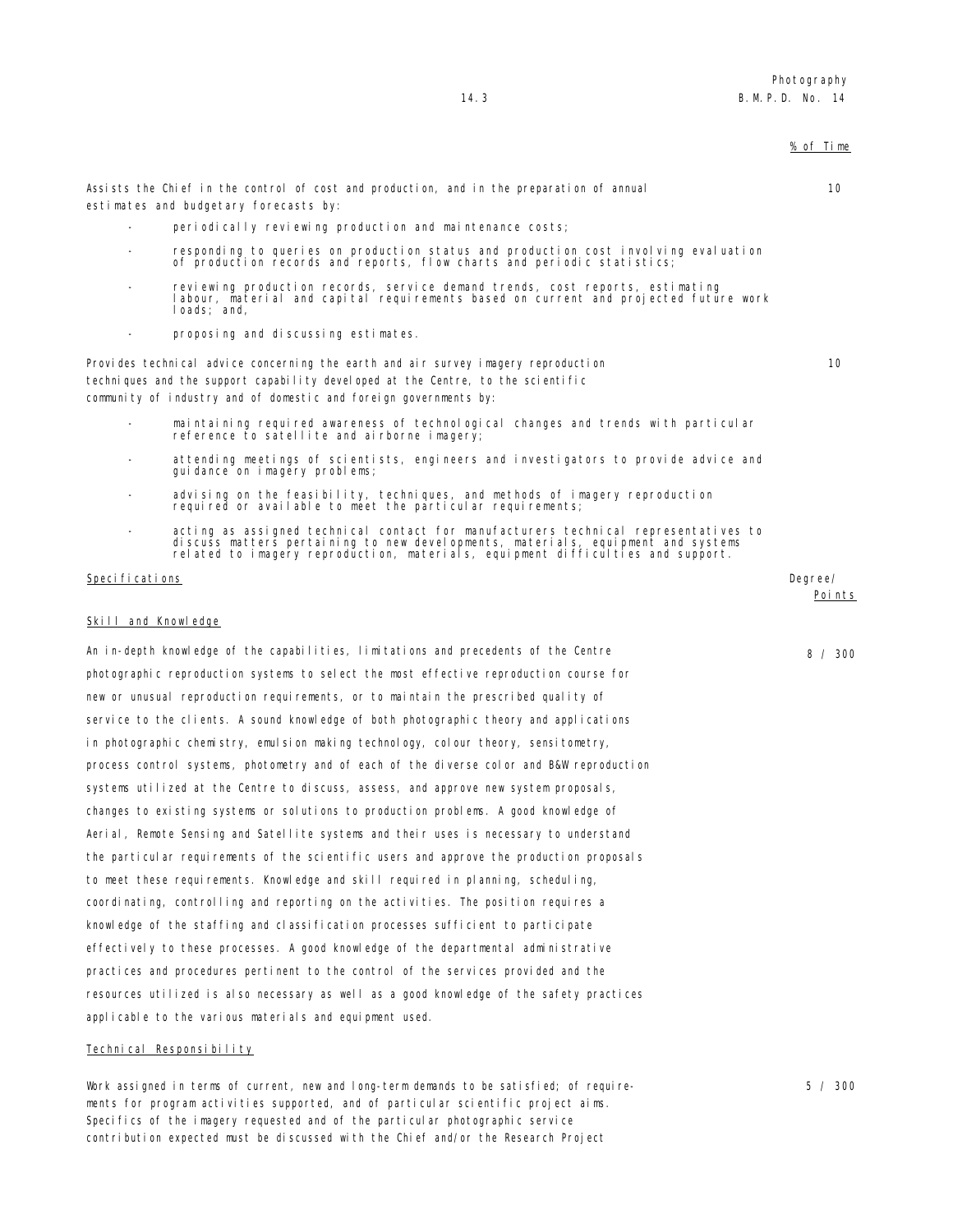Degree/ Points

Scientists or specialists to assess technical feasibility, timeframe, cost and priority. General instructions are given for planning, scheduling and allocating the projet work, committing the resources and producing the required results within set cost and timeframe limits. The work requires directing and assisting specialized technical staff in selecting, applying or modifying, testing and evaluating applicability of advanced new or unique techniques, materials, equipment or procedures, advising on or approving most appropriate approach to deal with technical limitation and achieve desired results. There is a requirement to recommend acquisition of new equipment; and considerable scope is allowed to determine advisability and ensure the development of new techniques, quality control standards and procedures; in evaluating and approving adaptations of photographic materials, equipment, processes and material combinations to deal with unique or new demands, unusual technical difficulties or particular limitations of available equipment/material/process. There is a requirement to identify alternatives; recommend and effect solution to priority realignments, resource requirements, conflicts, commitments, material and equipment, suppliers services and cost overrun. Must establish precedents in situations arising from difficulties in present reproduction systems or their components. Limited help is available due to the uniqueness of the work of the Centre. The position is responsible for evaluating and approving the work produced by subordinate technologists and technicians. The work results are reviewed with the Chief and/or the Research Scientist or specialist requesting the service; the work of the position is reviewed by the Chief for effective utilization of resources, conformance to plan requirements, cost and appropriateness of support provided in meeting multiple users' requirements.

### Responsibility for Contacts

The work requires frequent contacts with research scientists and other officers from Federal and Provincial government departments and agencies, officers of foreign governments, universities, and private industry, to discuss problems relating to imagery reproduction and to advise them on most suitable procedure to achieve optimum data for their requirements. Daily contact is made with engineers and scientists from the Canada Centre for Remote Sensing to discuss and analyze requirements and recommend procedures for the reproduction of Satellite and remote sensing imagery. Frequent contacts are made with technical representatives of manufacturers of imagery reproduction equipment and materials to discuss new products offered or to resolve problems experienced with supplied equipment and materials.

### Conditions of Work

Concentration - The work requires high level of attention with concentration for sustained periods when examining completed reproductions for details accuracy, and adherence to specifications. More frequent short periods of concentration with a high level of attention are required when studying sensitometric data, verifying image scales, and endeavouring to isolate faults such as chemical degradation, loss of chemical control in processes, unexpected reactions by sensitized materials and determining corrective action when the fault has been isolated.

Physical Effort - Little physical effort required. Desk work involving walking or standing for varying periods when checking work in progress, supervising production in the work areas, dealing with problems or providing guidance to subordinates at the various work units.

C3 / 84

3 / 36

1 / 10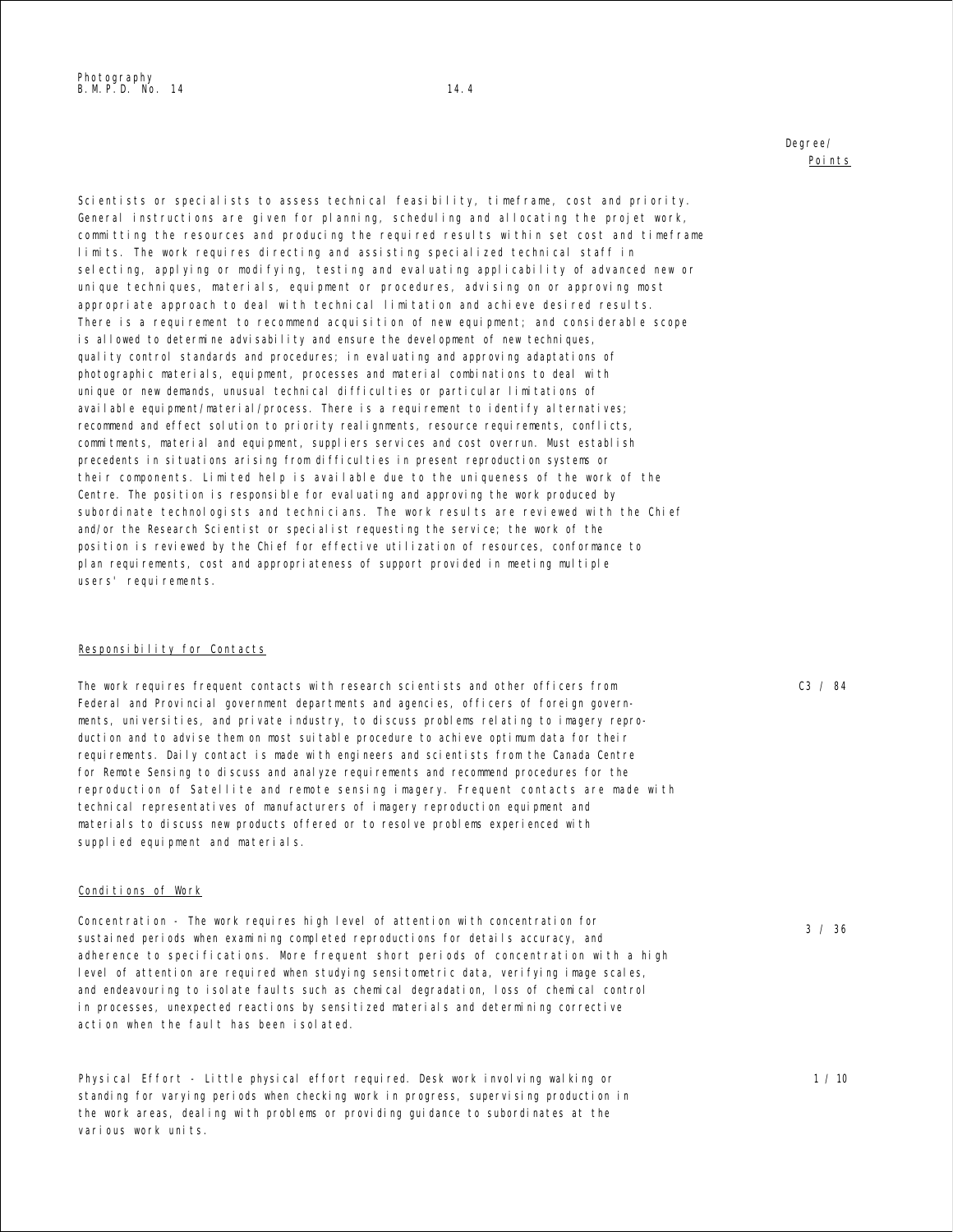|                                                                                                                                                                                                                                                                                                                                                                                                                                    | Degree/<br>Points |
|------------------------------------------------------------------------------------------------------------------------------------------------------------------------------------------------------------------------------------------------------------------------------------------------------------------------------------------------------------------------------------------------------------------------------------|-------------------|
| Environment - Fair working environment. - Work is usually performed in an open office<br>area in the production workroom, and involves some exposure to noise and disagreeable<br>chemical odours and fumes. Exposed to elements such as odours from chemicals, noise from<br>operating equipment and heat from driers, when necessary to work in dark room to provide<br>assistance to subordinates or to check work in progress. | 2 / 30            |
| Hazards - The work requires occasional contacts with photographic chemicals that can<br>result in skin irritations or allergic reactions. There is a possibility of eyestrain<br>caused by repeatedly moving from a darkroom to brightly illuminated area to check work in<br>progress or to provide guidance as may be required.                                                                                                  | A1 $/$ 10         |
| Supervision                                                                                                                                                                                                                                                                                                                                                                                                                        |                   |
| The work requires scheduling, organizing, assigning, supervising and controlling the work<br>of 15 employees, and to evaluate performance, participate in appraisal of employees,<br>recommend promotions and disciplinary actions, implement technical training program and<br>to participate in the staffing and classification process.                                                                                         | DS / 100          |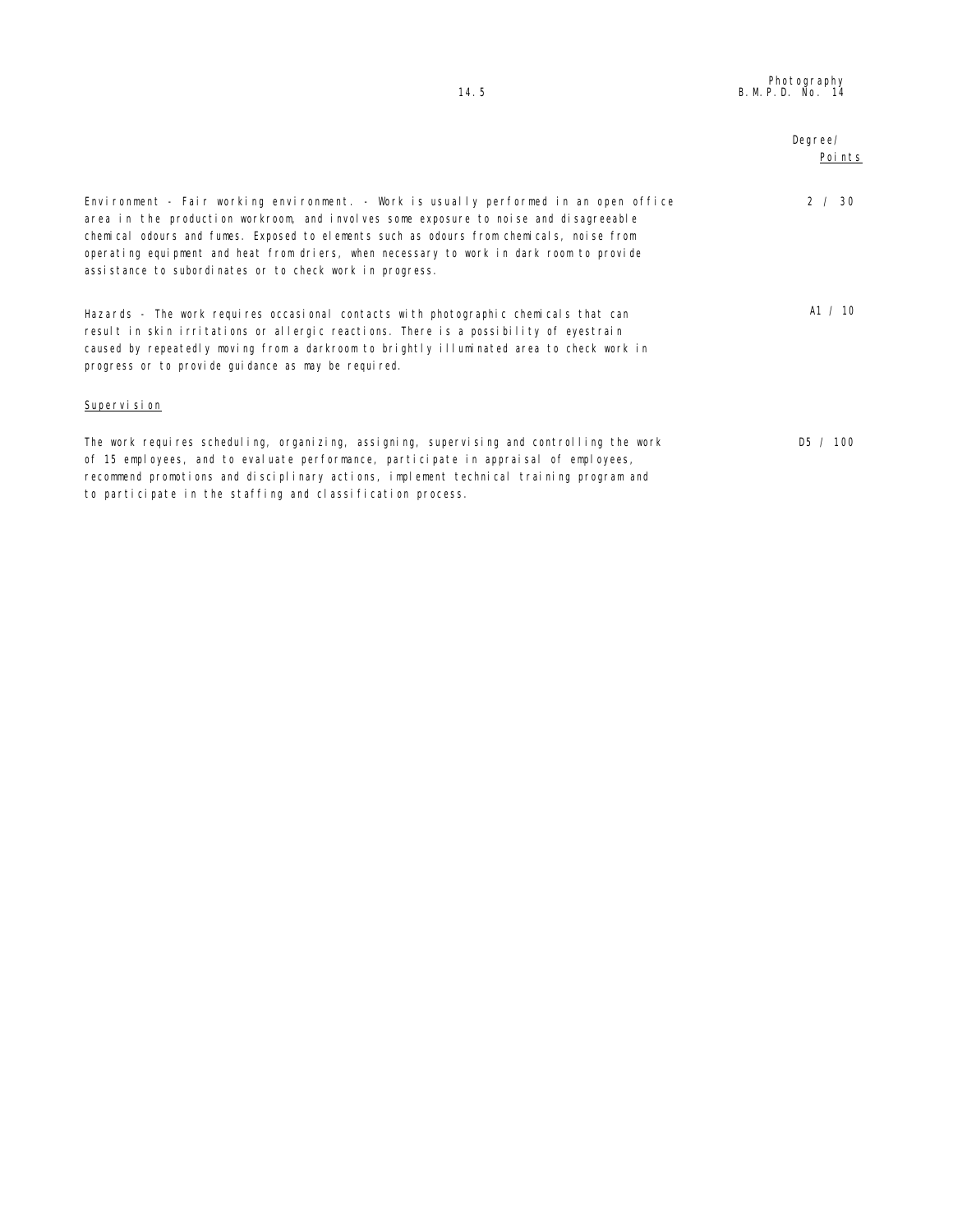## Organization Chart



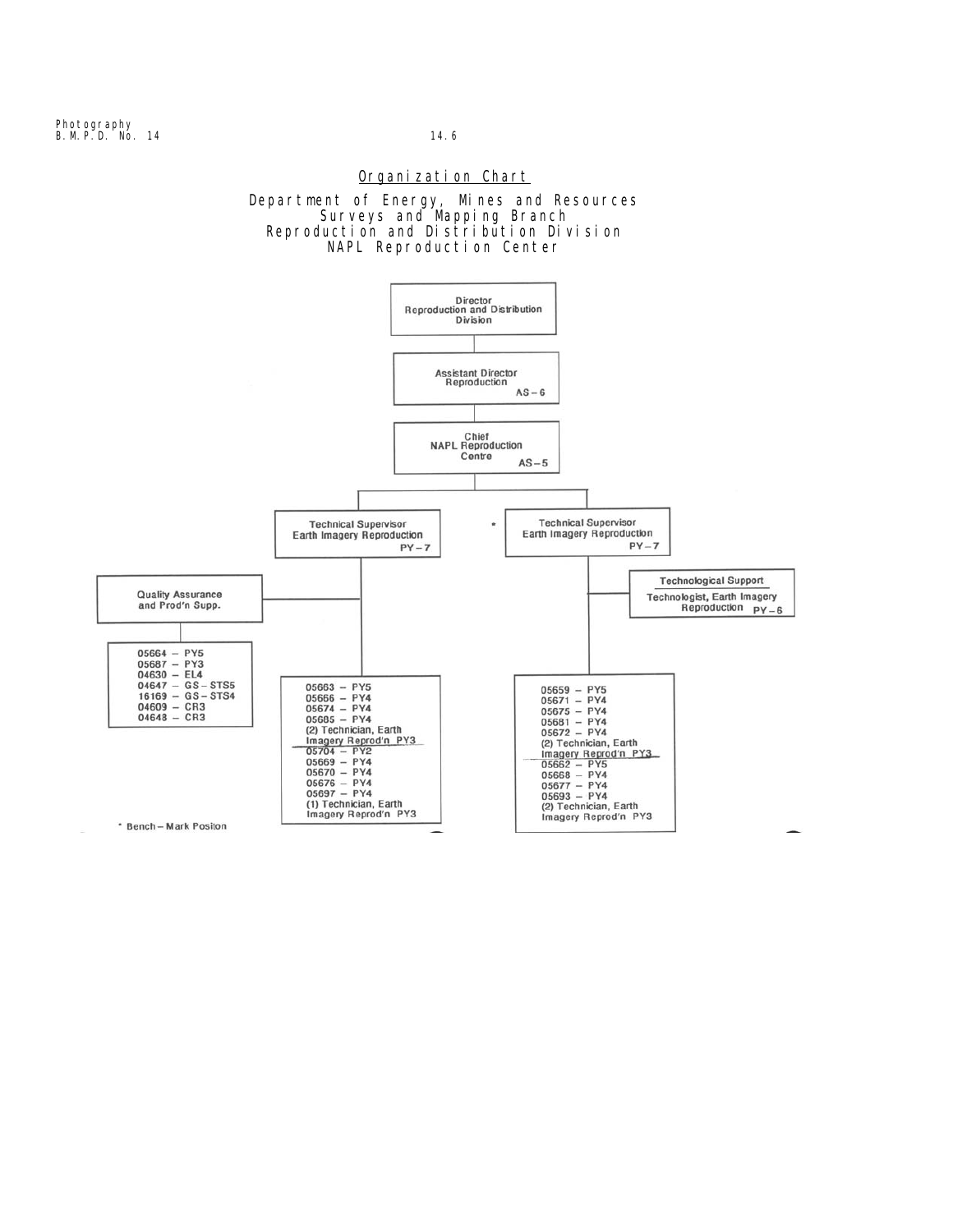### BENCH-MARK POSITION DESCRIPTION

Bench-Mark Position Number: 15 and 2008 and 2008 and 2008 and 2008 and 2008 and 2008 and 2008 and 2008 and 200

Descriptive Title: Technician, Earth Imagery Reproduction, Department of Energy, Mines and Resources

### Summary

Under the supervision of a technical supervisor, produces B.W. enlargements which may exceed 40" x 60" in size on a paper or film base airborne and satellite generated negatives and processes various aerial films to average gradient; produces colour microfiche from maps; operates and controls a wide track processor; produces black and white contact prints and enlargements on manual printers or electronic scanning printers; produces aerial microfilm on specialized equipment; and, performs related work for the reproduction of satellite earth imagery, airborne radar systems and aerial surveys in support of scientific projects.

### Duties  $\frac{\text{?}}{\text{?}}$  of Time

Produces black and white (B&W) earth imagery enlargements and scaled enlargements on a paper or film base from airborne and satellite roll film negatives and processes aerial film to average gradient and basic density, in support of scientific and engineering work carried out by government, industry or private groups by:

- reviewing the requisition and determining the scale of enlargement, type of material, density, contrast, and equipment needed to obtain the desired results;
- operating different types of vertical and horizontal enlargers, capable of producing reproduction suitable to aerial, remote sensing and satellite imagery;
- selecting the required negative on the roll, and inspecting for freedom from foreign matters; inspecting the optical elements and optical stage plates to ensure freedom from dust and scratches;
- adjusting the enlarger for scale; focussing the image on the easel and adjusting the lens diaphragm to the selected stop;
- selecting the proper type, grade and size of sensitized material and accurately locating it on the easel;
- determining the degree and method of manual dodging and, the exposure required;
- manually processing the exposed print, using specialized development techniques when sensitized material must be processed in method other than continuous processor in normal operation;
- operating a wide track sheet paper and film processor and ensuring that the chemical solutions are in control.

Produces images on black and white sensitized paper on electronic and manual printers, from colour and other specialized images requiring a different negative evaluation and treatment, in support of scientific and engineering projects by:

- determining from the requisition, the photographic characteristics, type of material and procedure;
- placing and cleaning the negative on the printer, locating it as required on the platen, and selecting a correct colour and density mask;
- evaluating the characteristics of the image including the degree of fall-off from center to corners, the contrast or density range and major terrain characteristics;

Photography 15.1 B.M.P.D. No. 15

45

Point Rating: 439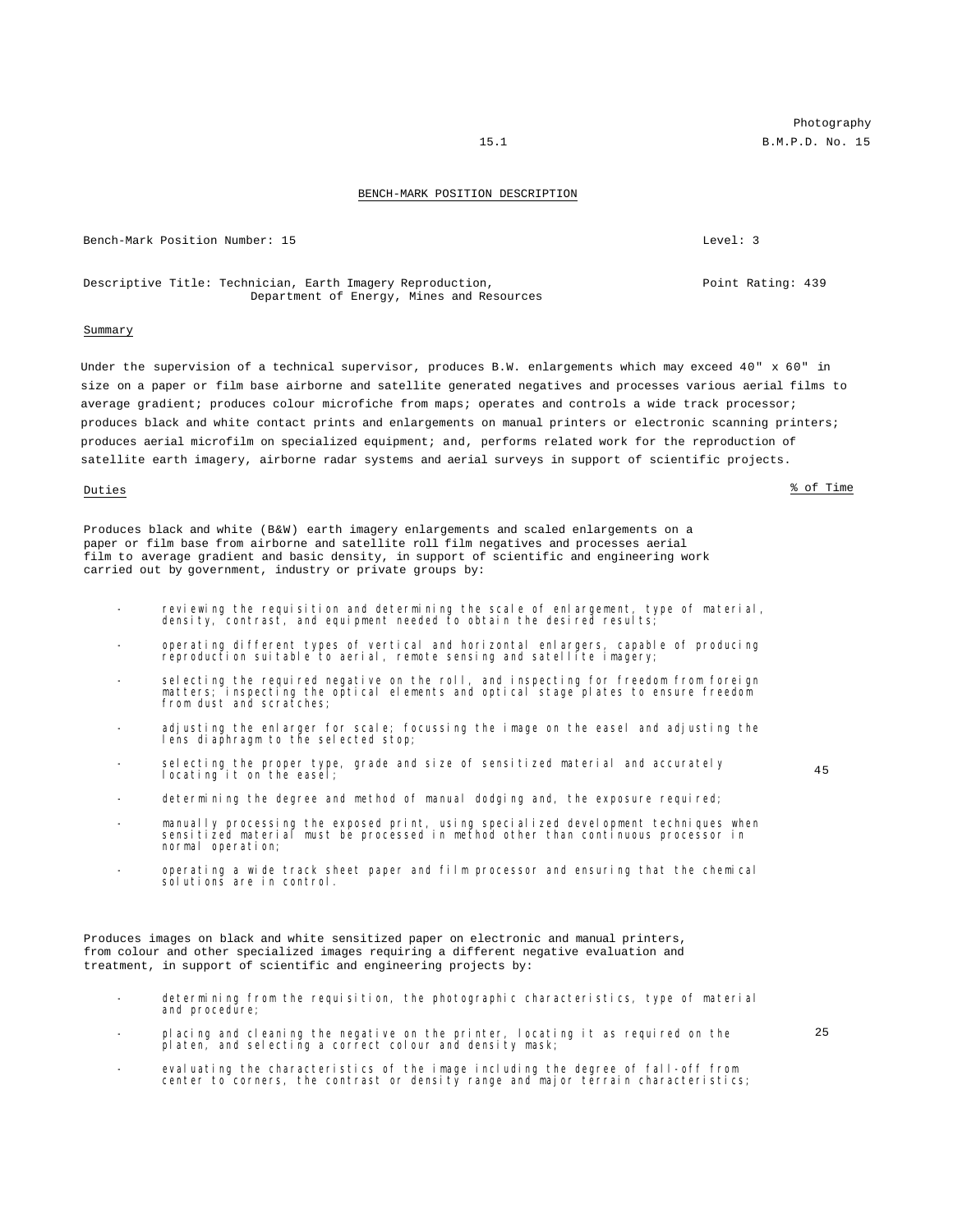- selecting appropriate paper, determining dodging, exposure time, and the size and intensity of the scanning; adjusting the printer, centering the sensitized paper, lowering the printer head and making the exposure;
- processing the print manually when necessary or with a continuous processor;
- checking the processed prints as required for optimum quality; taking corrective<br>action; and applying chemical tests to the processed prints to ensure that the<br>residual chemical and silver content is within standards lim
- informing the supervisor in cases such as when the chemistry has gone beyond<br>established tolerances, when approved corrective action is ineffectual, or where<br>correction of malfunctions is beyond position's capability, and modifications of the equipment, chemicals or procedures;
- carrying out periodic maintenance inspections, removing chemical deposits from the transport components as laid down by established schedules, and advising the supervisor of defective parts or signs of abnormal wear.

Processes, to specified archival and photographic quality standards, stable based specialized satellite and aerial films for use in the compilation and revision of topographical maps or as a source of scientific information by:

- using a continuous black and white film processor such as a Versamat 11CM, processing special films such as aerial, electron beam recording, reversal and direct reversal films;
- selecting and adhering to appropriate established process control procedure for the type of film being used and result required;
- verifying adequacy of selected control procedure through processing control strips, reading densities on densitometer and plotting and interpreting readings of graph;
- determining from sensitometrically exposed test wedge, the degree of development, the temperature and replenishment rate required to achieve the specified average gradient and effective aerial film speed;
- informing supervisor when approved corrective actions are ineffective in producing specified results.

Produces special microfilm imagery on in house designed equipment for the Aerial Microfilm Library of the National Air Photo Library by:

- reviewing requisition list and determining quantity of reproduction capable of being contained in each cassette;
- assessing quality, contrast, density, and numerical sequence of the original aerial film rolls;
- setting roll on copy table; checking camera for format, focus, and image position; setting the counter; and, exposing each frame in sequence;
- processing master microfilm roll in either Versaflo, 885 or type A chemistry;<br>checking processed roll for quality; duplicating master roll on in house modified<br>equipment; processing duplicated rolls; and recording requir

Produces colour fiche from maps for the Aerial Microfilm Library and subsequent cross reference by earth resources investigators by:

- loading magazine with 35 mm colour film; setting magazine in K and E camera; sizing<br>and focussing for each map to be copied; checking light source for Kelvin rating to<br>determine colour filtrations to be used, eveness of

5

10

15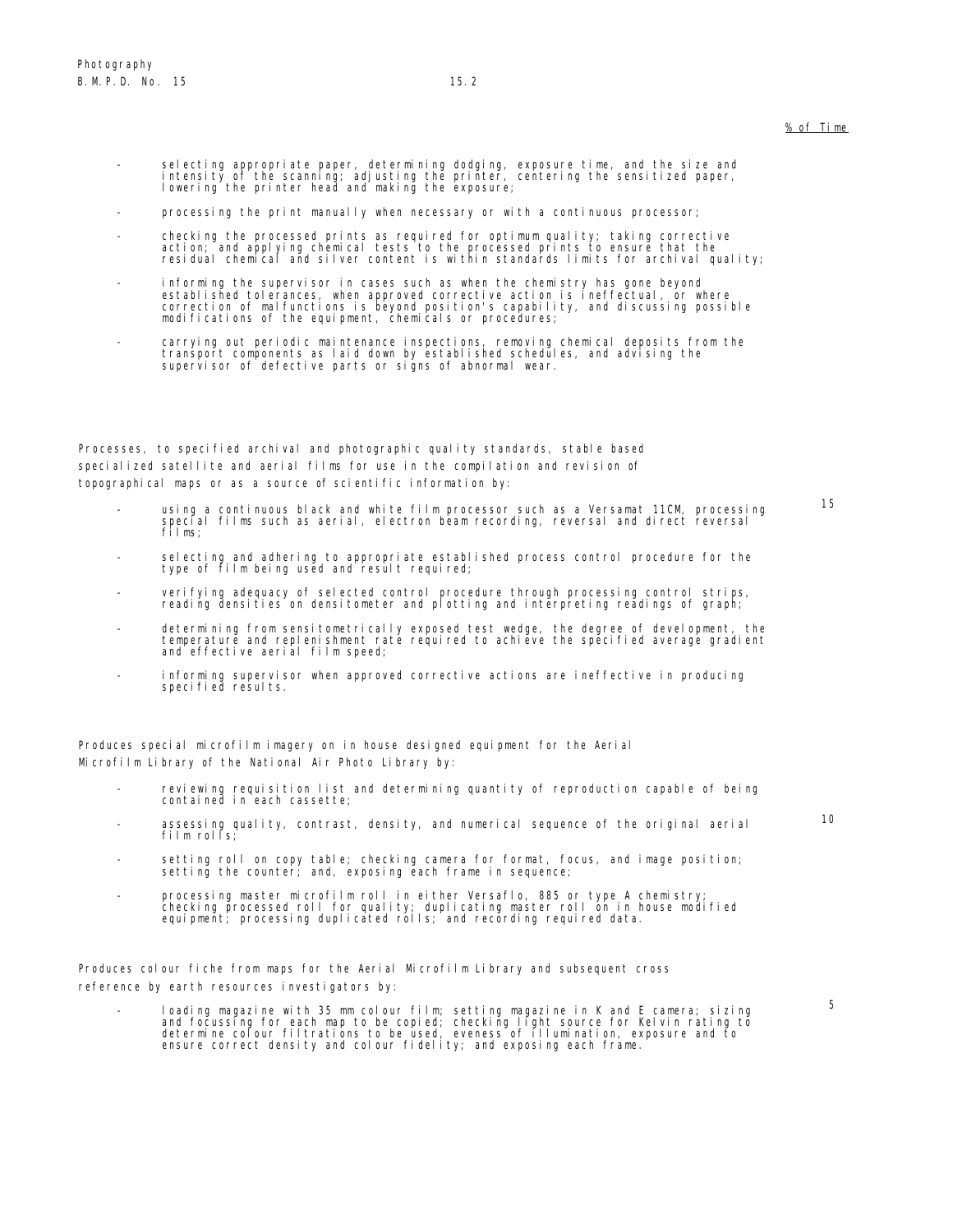### Specifications

### Skill and Knowledge

The work requires a good working knowledge of the processes, systems, procedures, chemistries, sensitometry, emulsions and their properties, as well as of the spectral sensitivity of a diversity of emulsions, and of process monitoring procedures associated with the processing and reproduction of a wide range of special black-and-white aerial films. Special skill is particularly required to produce, within the close precision tolerance limits allowed and at the degree of quality requested, black-and-white imagery enlargements in various sizes, (sometimes exceeding 40" x 60") and reproduced on a diversity of sensitized emulsions such as: papers, films and translucent materials of various types; and to operate and calibrate highly specialized equipment such as used in the work. A good understanding of the manufacturers and Centre standards and specifications pertaining to the work, the material, the equipment and the processes, and of the established safety practices is essential.

### Technical Responsibility

The work is specialized but largely standardized with some customization, and is assigned in terms of immediate task objective. Work is specified in terms of the results to be obtained, and the instructions provided are sufficient to visualize the appropriate means of production. Closely related precedents exist in custom work; these require some interpretation and limited adaptations. Assistance is provided in cases where work must deviates from the established precedents and normal practices. The equipment, materials and procedures available are adequate for the work assigned. The work requires the selection of a variety of specialized equipment, particular processing cycles and chemistries, and materials in various combinations. Within prescribed standards and procedures, there is a requirement to determine exposure level, adjust reproduction equipment, select and adapt procedures and conditions for processing film or paper to achieve required results. There is some scope for initiative and judgement in making required adaptations, adjustments and modifications within the limits prescribed. Major deviation from established standards are referred to higher level technicians or to the supervisor. Work requiring borderline adjustment is checked at critical stages. Upon completion, work is checked and approved by the technical supervisor.

### Responsibility for Contacts

The work requires contacts with the supervisor and with other staff members to exchange information on the requirements of the project and for the co-ordination of various tasks.

### Conditions of Work

Concentration - The work requires a high level of attention when handling and positioning aerial roll negatives in a variety of enlargers and rectifiers, calculating scale requirements and evaluating negative characteristics. Short periods of concentration are frequently required when adjusting settings on enlargers and rectifiers, focusing and adjusting lens systems; and when scrutinizing imagery products for quality.

Degree/ Points

4 / 162

2 / 120

A1 / 20

2 / 23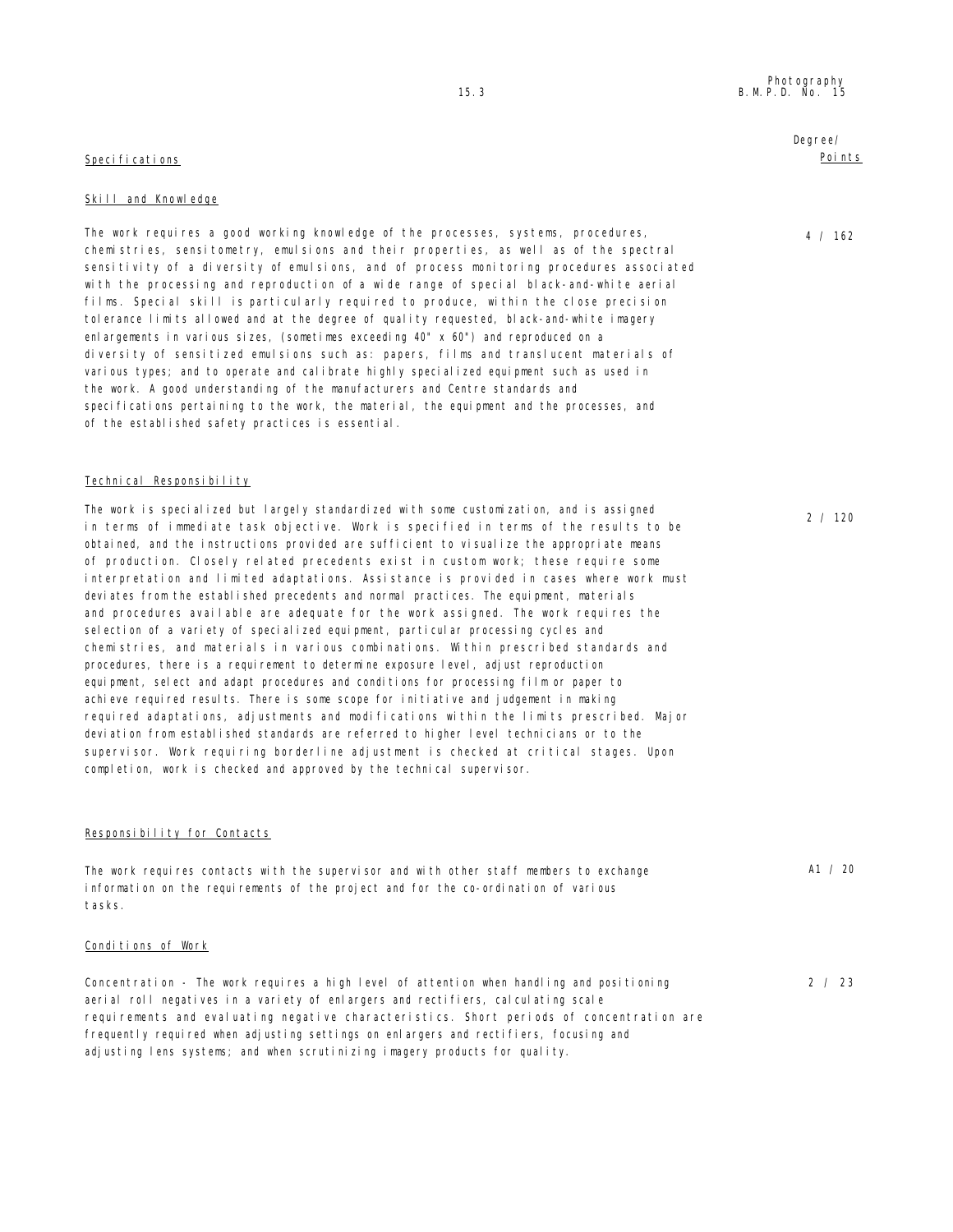Photography B. M. P. D. No. 15 15.4

|                                                                                                                                                                                                                                                                                                                                                                                                                                  | Degree/<br>Poi nts |
|----------------------------------------------------------------------------------------------------------------------------------------------------------------------------------------------------------------------------------------------------------------------------------------------------------------------------------------------------------------------------------------------------------------------------------|--------------------|
| Physical Effort - Moderate physical effort. The work requires continual standing and<br>walking or working at times in a bent over position while working in the darkroom.<br>Greater physical effort is required for short periods, when lifting rolls of sensitized<br>material or changing processing racks. Occasionally handles packaged material or<br>container of chemicals weighing up to 50 pounds, for short periods. | 2 / 30             |
| Environment - The work involves significant exposure to several disagreeable elements<br>simultaneously present such as fumes and odours from photographic chemical, noise from<br>operating equipment and to heat from electric driers. Most of the work is performed in<br>the dark or in subdued light. Must wear respirator, face shields, protective rubber<br>glovers and aprons to mix chemistry and clean processors.    | $3 \times 50$      |
| Hazards - The work requires frequent contact with photographic chemicals that can result<br>in skin burns, irritations and allergic reactions. Exposed to significant eyestrain<br>caused by working in subdued light for extended periods and concentrating on imagery<br>precision requirements.                                                                                                                               | $A_2 / 24$         |
| Supervi si on                                                                                                                                                                                                                                                                                                                                                                                                                    |                    |
| The work occasionally requires showing less experienced employees how to perform duties<br>related to reproduction of imagery.                                                                                                                                                                                                                                                                                                   | $A_1 / 10$         |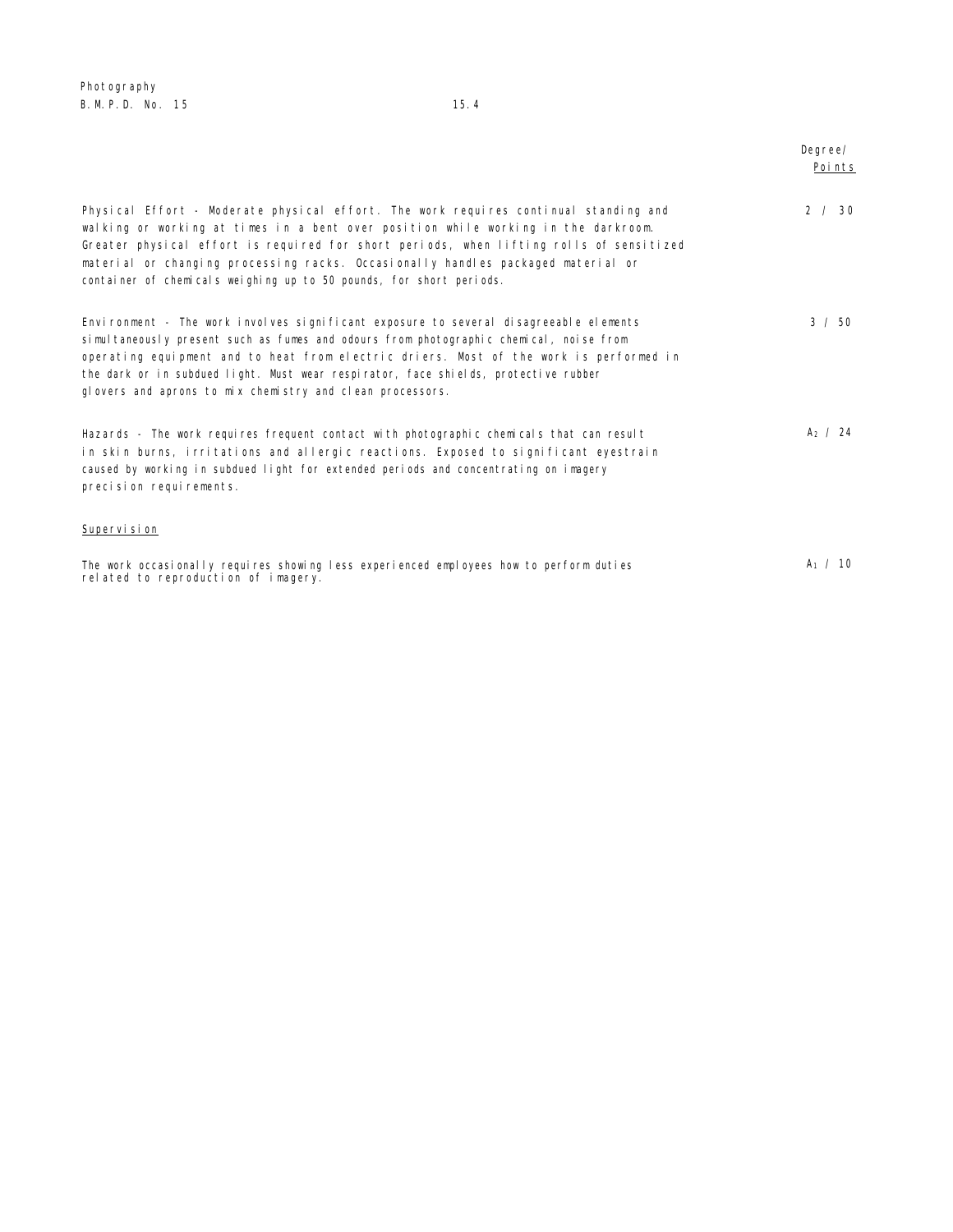## Organization Chart Department of Energy, Mines and Resources Surveys and Mapping Branch Reproduction and Distribution Division NAPL Reproduction Center

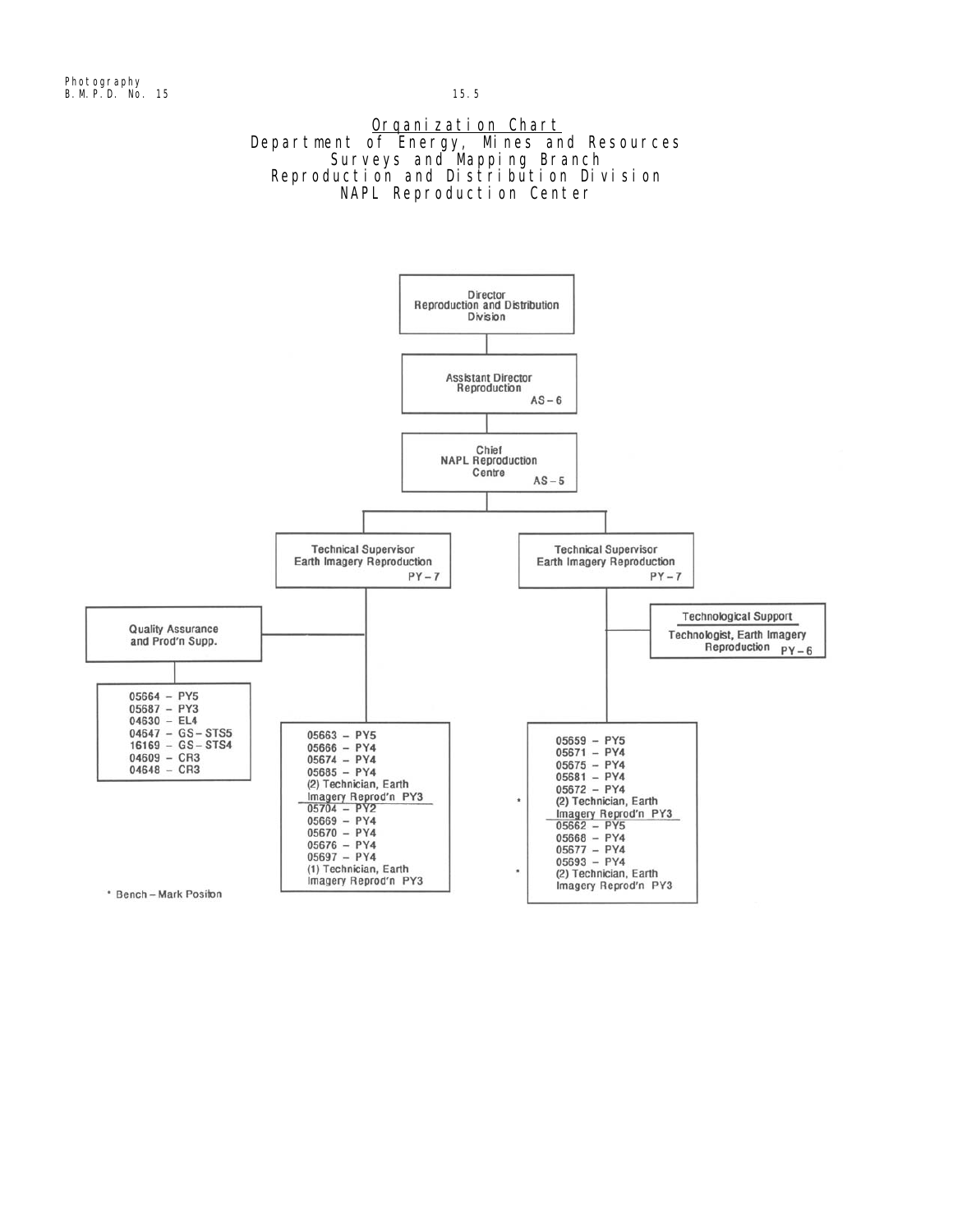Point Rating: 731

### BENCH-MARK POSITION DESCRIPTION

### Bench-Mark Position Number: 16 Level: 6 Level: 6 Level: 6 Level: 6 Level: 6 Level: 6

Descriptive Title: Technologist, Earth Imagery Reproduction Department of Energy, Mines and Resources

### Summary

Under the general supervision of a Technical Supervisor, chemically processes a wide range of colour and infrared False colour films exposed by image recorders, cameras and sensors carried aboard aircraft or satellites, and produces colour enhanced contacts, enlargements, transparencies, corrected photogrammetric mapping diapositives and a wide variety of special imagery products; provides technical guidance to technicians and deals with unusual technical problems; determines technical feasibility of providing required new imagery reproduction; assists supervisor; and, performs related duties; in support of scientific research and development projects involving reproduction of earth imagery.

Deals with special requests from the scientific community to meet new or unique product requirement such as extracting a single colour from a spectrum of colours contained in a satellite or remote sensing image; obtaining for such imagery a very high level of resolution or colour fidelity; developing new masking techniques to improve or highlight specific information in the imagery; optimizing interpretation of details in the imagery through maximization of colour separation; undertaking any other similar work which is out of the ordinary by:

- studying and discussing request with supervisor and scientists, determining technical feasibility of producing the required results;
- assessing suitability of materials, equipment, technical modifications required, and applicability of precedents; and discussing alternatives with supervisor;
- determining the degree of development and other processing parameters using sensitometric and chemical analysis;
- testing non-standard film for colour fidelity and resolution;
- modifying any reproduction systems components to produce required enhancement of spectral bands or to isolate a unique colour from a full spectrum of colour in the imagery;
- producing colour master negatives to density and colour balance specifications with narrow tolerances set by a densitometer linked to computer precision analysis program and using enlarger or hand registration equipment;
- modifying procedures in processing, using non-standard photographic chemicals, unusual or unique film combinations, to produce optimum colour fidelity or colour enhancement;
- testing, in conjunction with National Research Council scientists and the Topographical Survey engineers new systems of producing photogrammetric diapositives with very high level resolution and pointing accuracy;
- maximizing colour separation through density splicing of image details to achieve optimum interpretation of imagery;
- enlarging negatives and positive images to exact same size; registering each film<br>image in exact overlay position; exposing each image through individual separation<br>filters onto one sheet of colour film for colour enlargin i mages.

Duties % of Time

30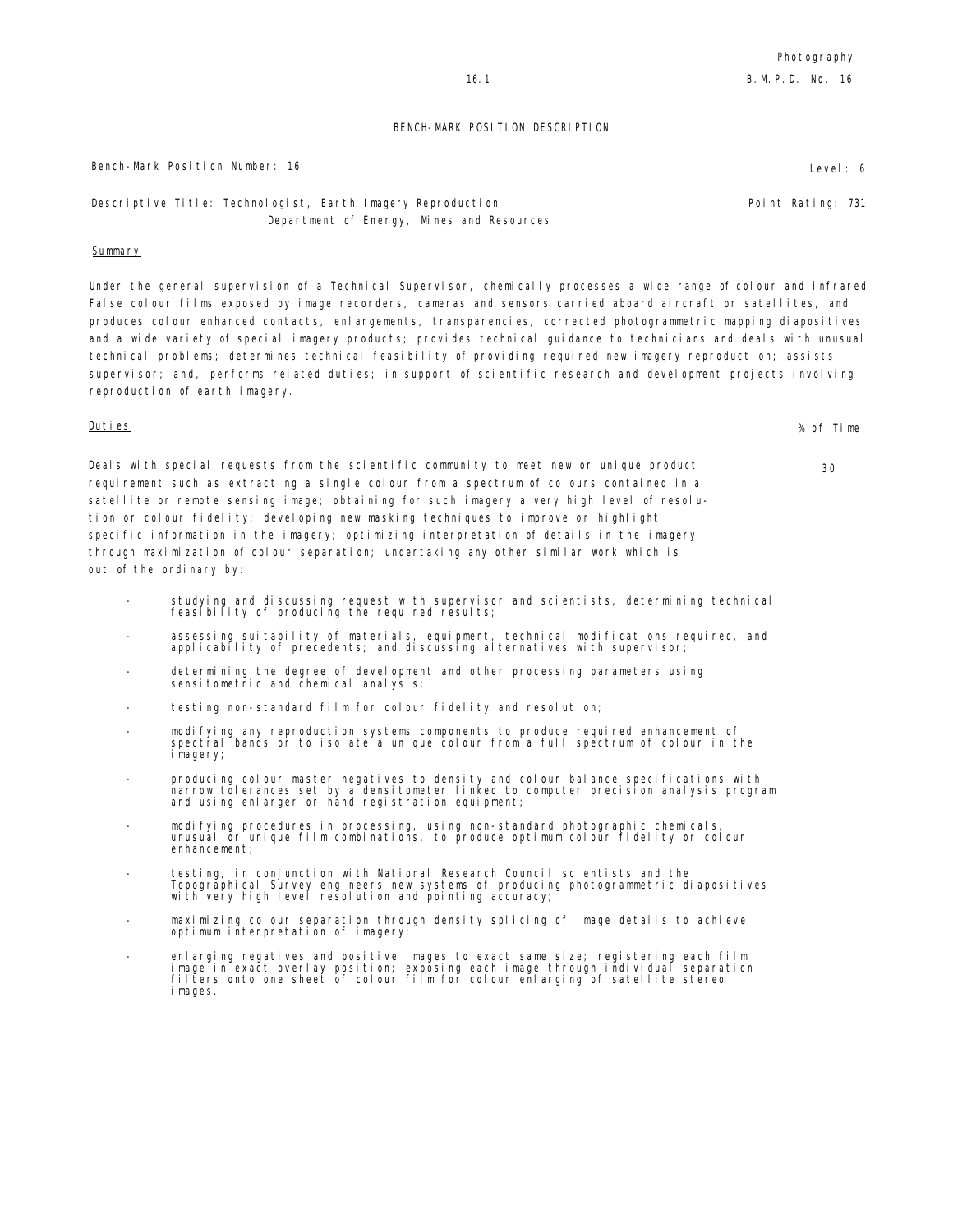### % of Time

Deals with unusual technical problems such as degradation of colour chemistry and abnormal processor behavior during processing of colour film, and presence of particular stress and processing marks on processed colour film by:

- investigating and diagnosing cause of problem, and carrying out verifications  $e, q, \gamma$
- duplicating process by substituting each chemical, checking pH and specific gravity of each chemical and checking for conditions causing degradation;
- printing and processing colour paper for correct colour fidelity, checking the paper effecting the colour shift for possibility of a defective batch, comparing for colour, speed and contrast;
- checking conditions and alignment of equipment components such as racks, tines, bearings, operation of rollers, room humidity and temperature, presence of condensation on drying racks; and, processing a test and checking at each stage;
- taking required actions to correct defectiveness, resolve difficulties, or recommending possible corrections;
- establishing optimum tolerance for operation of sensitometric control systems and deciding on solution replacement;
- resolving unusual processing defects on various colour film emulsions.

Produces, in color, unusual earth imagery transparencies and prints from Landsat original and involving grey scale control, enlargements and internegatives, on specialized emul sions such as employed in remote sensing techniques, satellite film (NASA neg. and pos.), aerial survey roll film (neg. and pos.), infrared false colour and satellite earth imagery recording films, requiring the application and the utilization of a wide diver sity of specialized or unique imagery reproduction techniques and procedures, materials, and equipment; in support of remote sensing, national mapping and aerial survey programs, and of earth science discipline scientists requiring precise reproduction of earth imagery by:

- interpreting the requirement; discussing with the Supervisor and client as required; and, determining appropriate type of colour reproduction;
- evaluating the colour balance of the original using colour precision evaluation devices<br>such as densitometer, spectrophotometer; calculating the colour correction filters and<br>exposure; evaluating the exposure, the colour b
- producing large dimension colour enhanced enlargements such as 60"-40" in size, from<br>various types of aerial colour films; operating and monitoring the sensitometric and<br>chemistry control systems for the particular type
- correcting and maintaining over prolonged periods, the chemical balance within narrow tolerances, using colour densitometer, sensitometer, pH meter and manufacturers control strip.

Assists the supervisor in determining the technical feasibility of providing special service or satisfying unusual requirements, in the devising, adaptation or evaluation and utilization of new techniques, equipment or material, or in the application of quality control procedures or in the training and guidance of lower level technicians for the reproduction of earth imagery by:

- evaluating applicability of new photographic material, equipment, techniques, and making recommendations to supervisor on needs, quality standards, and feasibility of satisfying changed or emerging new demands;
- ensuring the completion and accuracy of process control tests, calibration, exposures and new emulsion cross-over procedures;
- checking the work in progress of lower level technicians for quality, precision of rendition and compatability with work requests;

30

 $20$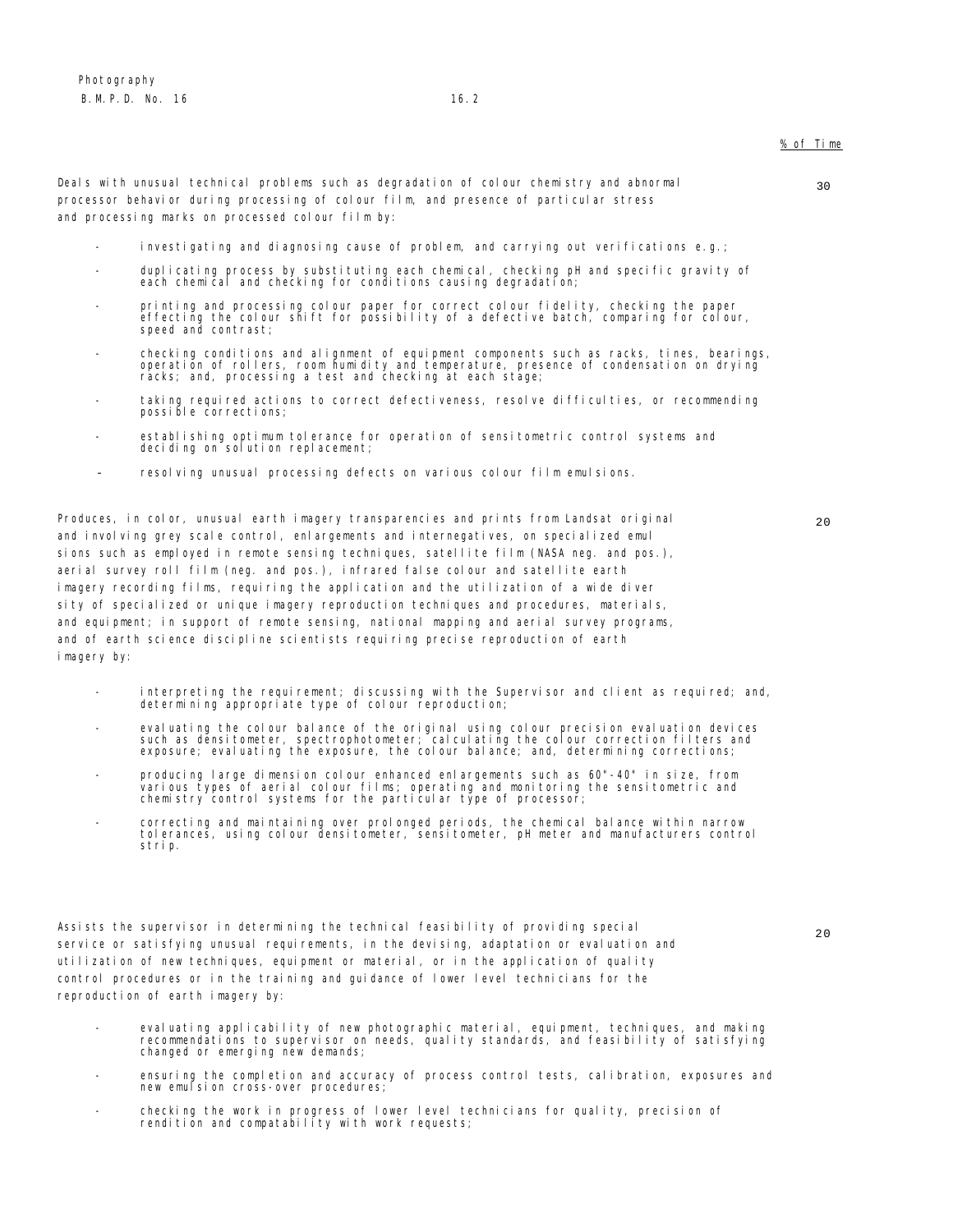### % of Time

- instructing in the formal training programme;
- providing technical leadership advice and guidance to technicians and in resolving<br>technical problems, in the selection and/or use of particular,or the more difficult<br>procedures, techniques, materials, equipment or proce

### Specifications

### Skill and Knowledge

An in-depth knowledge of photographic theory which includes: photographic chemistry, emulsion making technology, color theory, sensitometry, process control systems and photo metry is required. A good knowledge of Aerial, Remote Sensing and Satellite systems, and their uses is necessary to understand the particular requirements of the scientific users, the conditions and characteristics of the captured imagery in order to achieve effective results. A high level of skill is required in solving unusual photographic systems problems as well as the ability to adapt current, modified or new imagery repro duction technology to existing and evolving Aerial, Remote Sensing and Satellite imaging systems. A sound knowledge of the limitations of the photographic reproduction systems (i.e. equipment, materials, techniques and procedures) is required to identify, evaluate, select and propose optimum alternatives, approach or systems to deal with technical problems, improve results or meet new requirements. A very high level of working skill is required to overcome technical difficulties in reproducing unusual or unique imagery generated by aerial/remote sensing/satellite systems.

### Technical Responsibility

Work performed is highly specialized, customized for particular scientific disciplines, or new and unique to the Centre. Work is assigned in terms of general objective, or as a scientific user requirement that needs discussions with the user as to precision and tolerance of rendition. Broad or general instructions are given and precedents that exist may be remotely applicable and provide only limited assistance. Some help may be obtainable from the immediate supervisor or from the Reproduction Research and Development Group in determining possible new or best approaches. The work requires the selection, modification or adaptation of new or existing reproduction systems or of components of these. Considerable scope is allowed to the position in deciding independently on selec tion, critical modifications or adaptation of procedures, technique and equipment, and on the best approaches to resolve unusual technical problems as well as in organizing and conducting the work for the interpretation and application of established and new standards such as photogrammetric standards and others established by the scientific community. There is a requirement to identify, test and evaluate the applicability of specialized and advanced or unique reproduction systems or of components of these. The incumbent must provide technical leadership and advice to senior and lower levels technicians in these systems and in resolving technical difficulties. Intricate adaptations or unique combination/configuration of equipment/material, modification of process, control of chemistry mixture is required to overcome limitations, achieve the required precision, enhancement and quality of the imagery desired or to resolve special technical problems encountered. The results produced are discussed and reviewed against requirements with the immediate supervisor and if necessary, the scientific user concerned.

Degree/ Points

7 / 265

4 / 240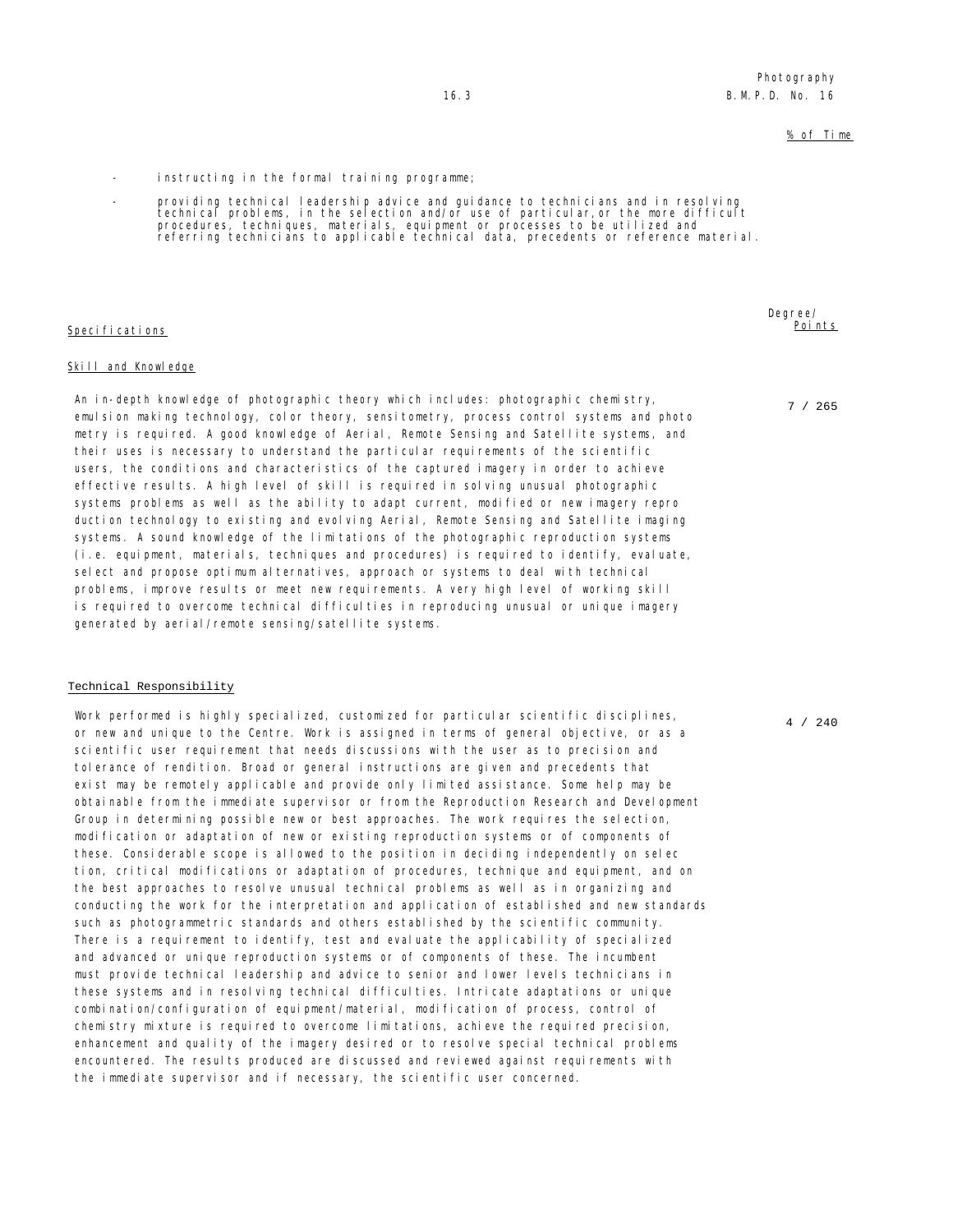## Degree/ Points

### Responsibility for Contacts

The work requires contacts with scientists and officers within the department and from other government departments, universities and private industries to clarify client requirements and/or to provide technical advice and guidance on the application of unusual photographic techniques to special projects, and with engineers and scientists working in the field of Remote Sensing with the federal, provincial or other governments to discuss and analyze requirements for a special product. The work requires contacts with member of the technical staff of the Centre to discuss production problems. Contacts are required with suppliers of photographic equipment and material as necessary to discuss new items or to resolve problems experienced with the products provided.

### Conditions of Work

Concentration - The work requires a very high level of attention and of concentration for sustained periods when analyzing and comparing charts, graphs and tables to find trends and arrive at a solution, or when studying data with optical equipment such as micro scopes. Precise mental-sensory coordination required for work requiring utilization of material and equipment at the very limit of their capabilities to produce an unusual product. Concentration is also required when checking work in progress, dealing with reproduction problems involving false colour separations, or when scrutinizing completed reproduction for details, accuracy and adherence to scientific requirement specifications.

Physical Effort - Little physical effort usually required in performing laboratory work, standing at a light table to make measurements or evaluate film image quality, or in performing work such as studying and comparing graphs, tables and formulae and reading and writing reports while sitting at a desk. Assignments may require darkroom work invol ving standing, walking or working at time in a bent-over position. Greater physical effort is required for short periods when occasionally handling rolls of sensitized materials.

Environment - An appreciable part of the work is performed in a laboratory at close proximity to the production workroom, and involves some exposure to noise and disagreeable chemical odors. Exposed to noise from operating equipment, heat from electric dryers and to odors from photographic chemicals, working in the dark or in subdued light, when performing work in darkrooms as necessary to deal with special or unusual requirements, or to resolve particular technical problems. Must wear face shield or respirator, protective rubber gloves and apron when mixing chemistry.

Hazards - The work involves occasional contacts with photographic chemicals that can result in skin burns, irritation or allergic reactions. Exposed to eyestrain caused by working in subdued light for varying periods or from concentrating on imagery precision, and using microscope, optical micrometers and other eyestraining laboratory instruments such as used for determining quality of the imagery and precision with which metric requirements have been met. A1 / 10

C3 / 84

4 / 50

1 / 10

2 / 30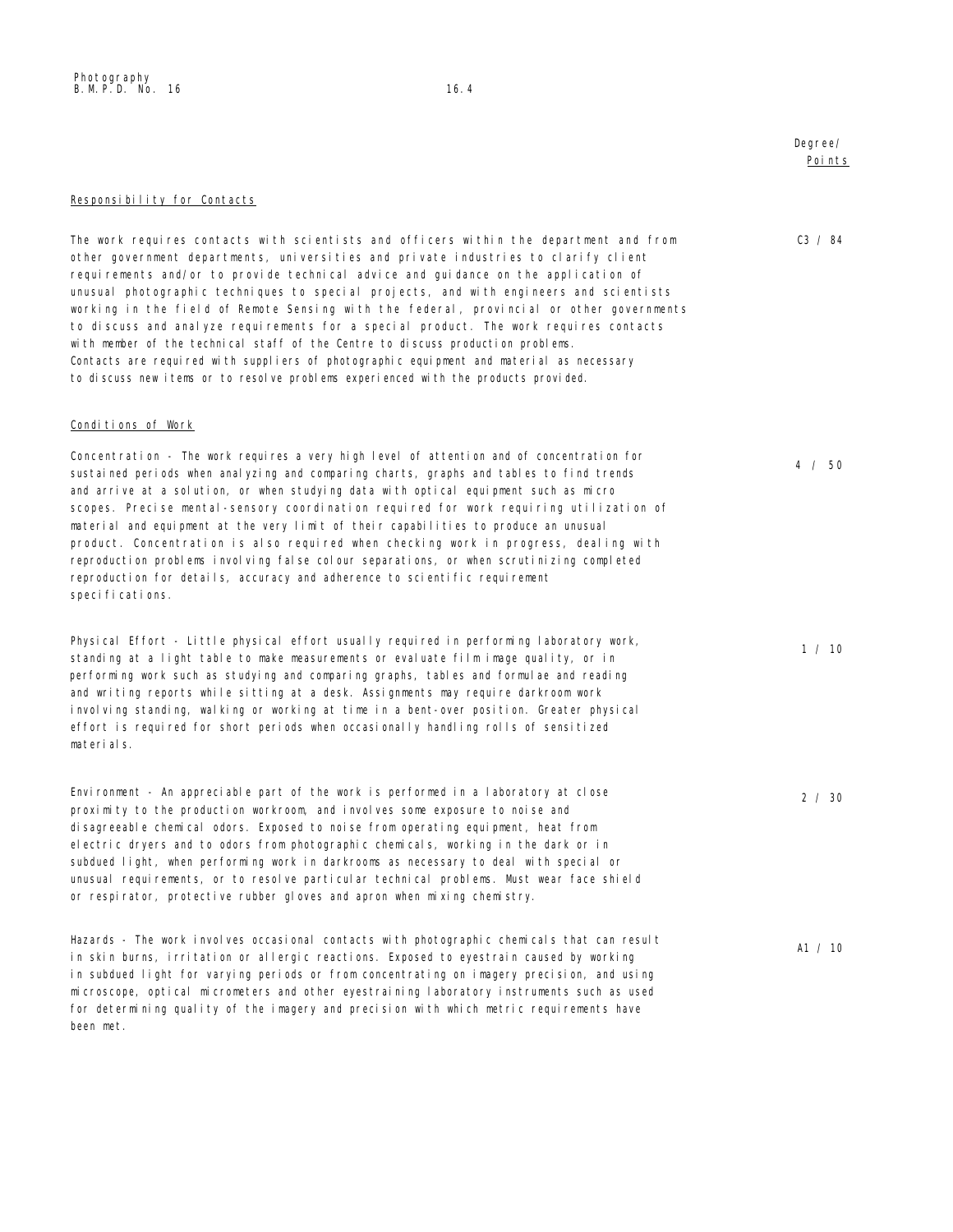## Degree/ Points

C2 / 42

### Supervision

Must provide technical leadership and advice to the technicians in the resolution of technical problems and the use of particular or new techniques, material and procedures. Instructs technicians in the correct interpretation of quality standards and in the formal training program. On various projects or assignments, assigns, coordinates and controls the work of usually up to three technicians and reports on their performance. Provides supervisory assistance to the Technical Supervisor in the allocation and control of special project work or tasks and in the checking of the work performed by the technicians for conformance to standards, quality and required precision of imagery rendition.